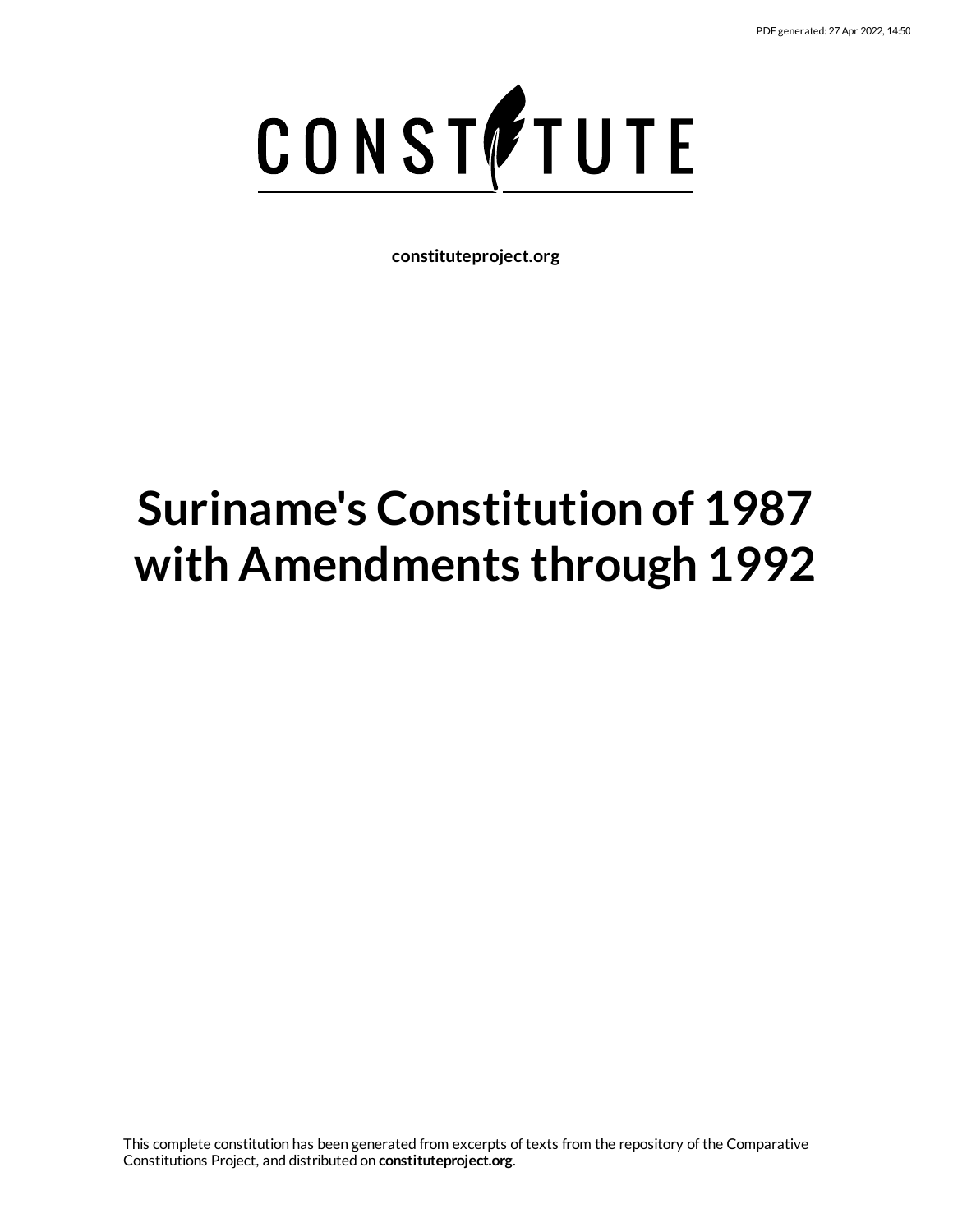## **Table of contents**

| CHAPTER V. BASIC RIGHTS, INDIVIDUAL RIGHTS AND FREEDOMS                    |  |
|----------------------------------------------------------------------------|--|
|                                                                            |  |
|                                                                            |  |
|                                                                            |  |
|                                                                            |  |
|                                                                            |  |
|                                                                            |  |
|                                                                            |  |
|                                                                            |  |
|                                                                            |  |
|                                                                            |  |
|                                                                            |  |
|                                                                            |  |
|                                                                            |  |
|                                                                            |  |
|                                                                            |  |
| CHAPTER VI. SOCIAL, CULTURAL AND ECONOMIC FIGHTS AND OBLIGATIONS  9        |  |
|                                                                            |  |
|                                                                            |  |
|                                                                            |  |
| Fourth Section, DUTIES OF THE STATE CONCERNING THE RIGHTS OF EMPLOYEES  10 |  |
|                                                                            |  |
| Sixth Section. RIGHTS OF TRADE UNIONS AND COLLECTIVE AGREEMENTS  10        |  |
|                                                                            |  |
|                                                                            |  |
|                                                                            |  |
|                                                                            |  |
|                                                                            |  |
|                                                                            |  |
|                                                                            |  |
|                                                                            |  |
|                                                                            |  |
|                                                                            |  |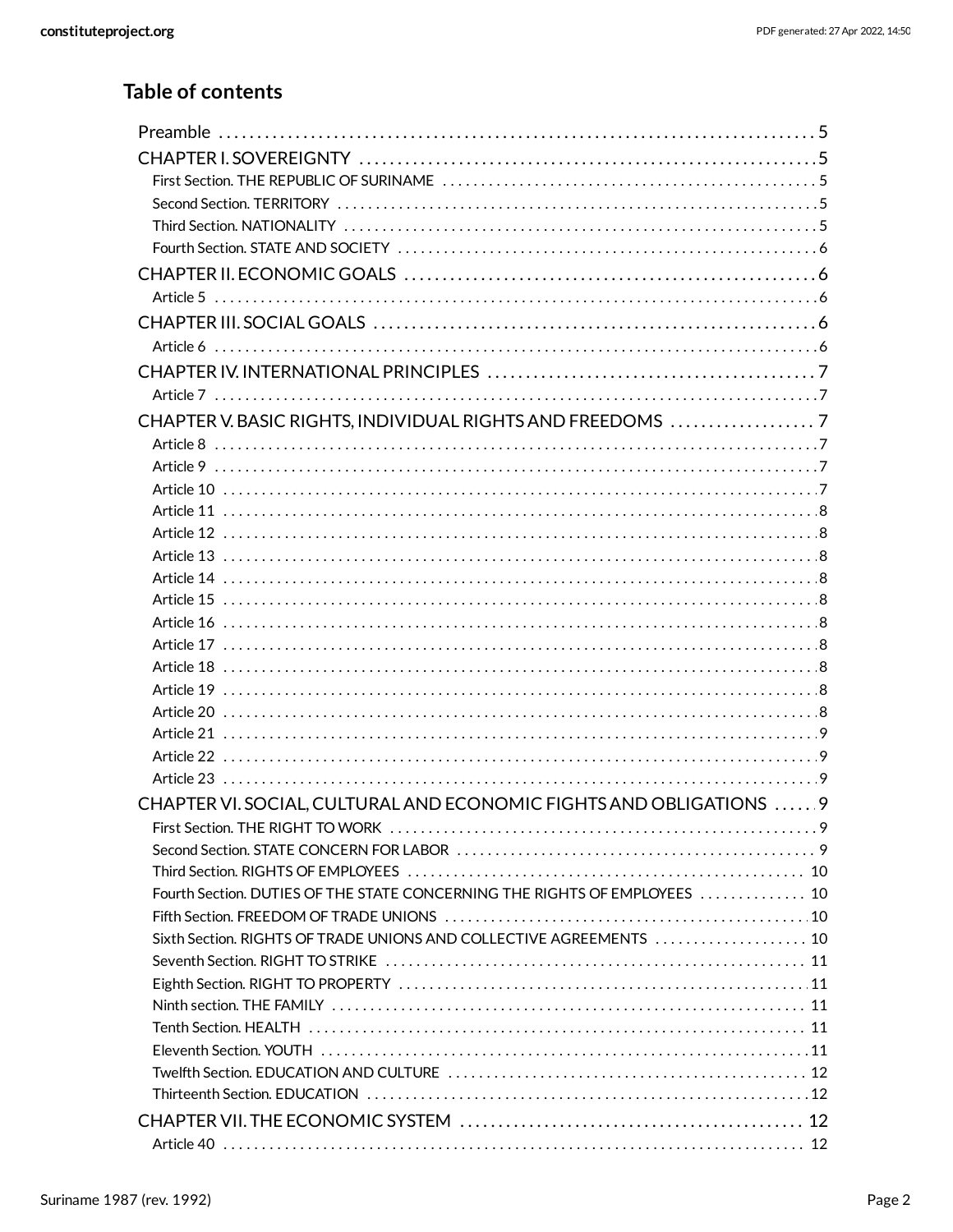| Article 51 ……………………………………………………………………………………… 14                                    |  |
|------------------------------------------------------------------------------------|--|
| CHAPTER IX. PRINCIPLES OF DEMOCRATIC STATE ORGANIZATION  14                        |  |
|                                                                                    |  |
|                                                                                    |  |
| Third Section. BASIC PRINCIPLES FOR THE FUNCTIONING OF THE STATE ORGANS  15        |  |
|                                                                                    |  |
| First Section. ORGANIZATION AND COMPOSITION OF THE NATIONAL ASSEMBLY 15            |  |
| Second Section. ELECTION OF THE MEMBERS OF THE NATIONAL ASSEMBLY  15               |  |
|                                                                                    |  |
| Fourth Section. TERMINATION OF THE MEMBERSHIP OF THE NATIONAL ASSEMBLY 17          |  |
|                                                                                    |  |
|                                                                                    |  |
|                                                                                    |  |
|                                                                                    |  |
| Third Section. LEGISLATIVE PROCEDURE RIGHTS OF AMENDMENT INITIATIVE, INTERROGATION |  |
|                                                                                    |  |
|                                                                                    |  |
|                                                                                    |  |
|                                                                                    |  |
|                                                                                    |  |
|                                                                                    |  |
| CHAPTER XIII. THE COUNCIL OF STATE, THE GOVERNMENT, THE COUNCIL OF                 |  |
| MINISTERS AND THE MEMBERS OF THE COUNCIL OF MINISTERS 24                           |  |
|                                                                                    |  |
|                                                                                    |  |
|                                                                                    |  |
|                                                                                    |  |
|                                                                                    |  |
|                                                                                    |  |
|                                                                                    |  |
|                                                                                    |  |
|                                                                                    |  |
|                                                                                    |  |
|                                                                                    |  |
|                                                                                    |  |
| CHAPTER XVI. SUPERVISION OF THE EXPENDITURE OF STATE FINANCES  30                  |  |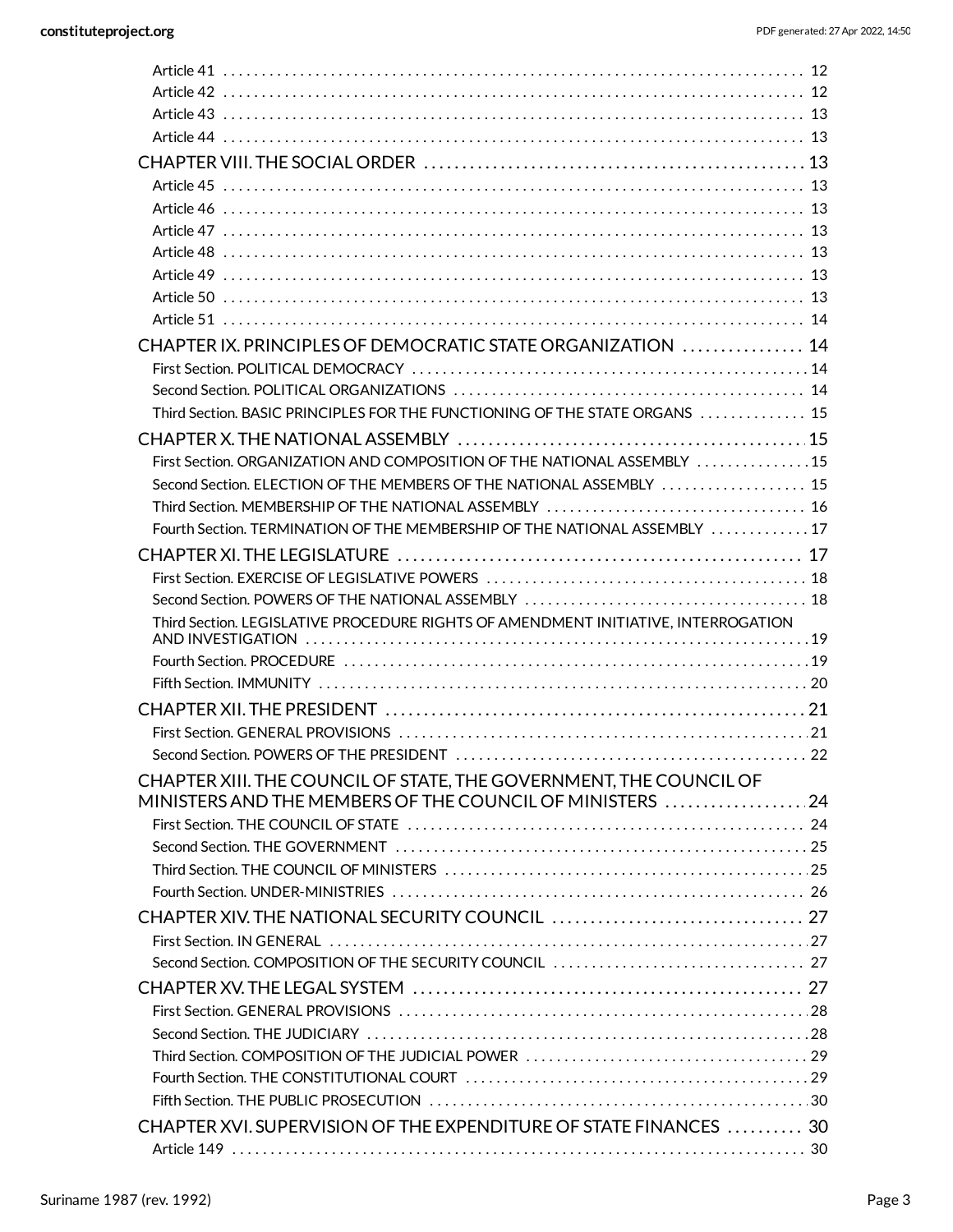| CHAPTER XXVII. TRANSITIONAL AND FINAL PROVISIONS  37            |  |
|-----------------------------------------------------------------|--|
|                                                                 |  |
|                                                                 |  |
|                                                                 |  |
|                                                                 |  |
| CHAPTER XXIX. RATIFICATION, PROMULGATION AND EFFECTIVE DATE  38 |  |
|                                                                 |  |
|                                                                 |  |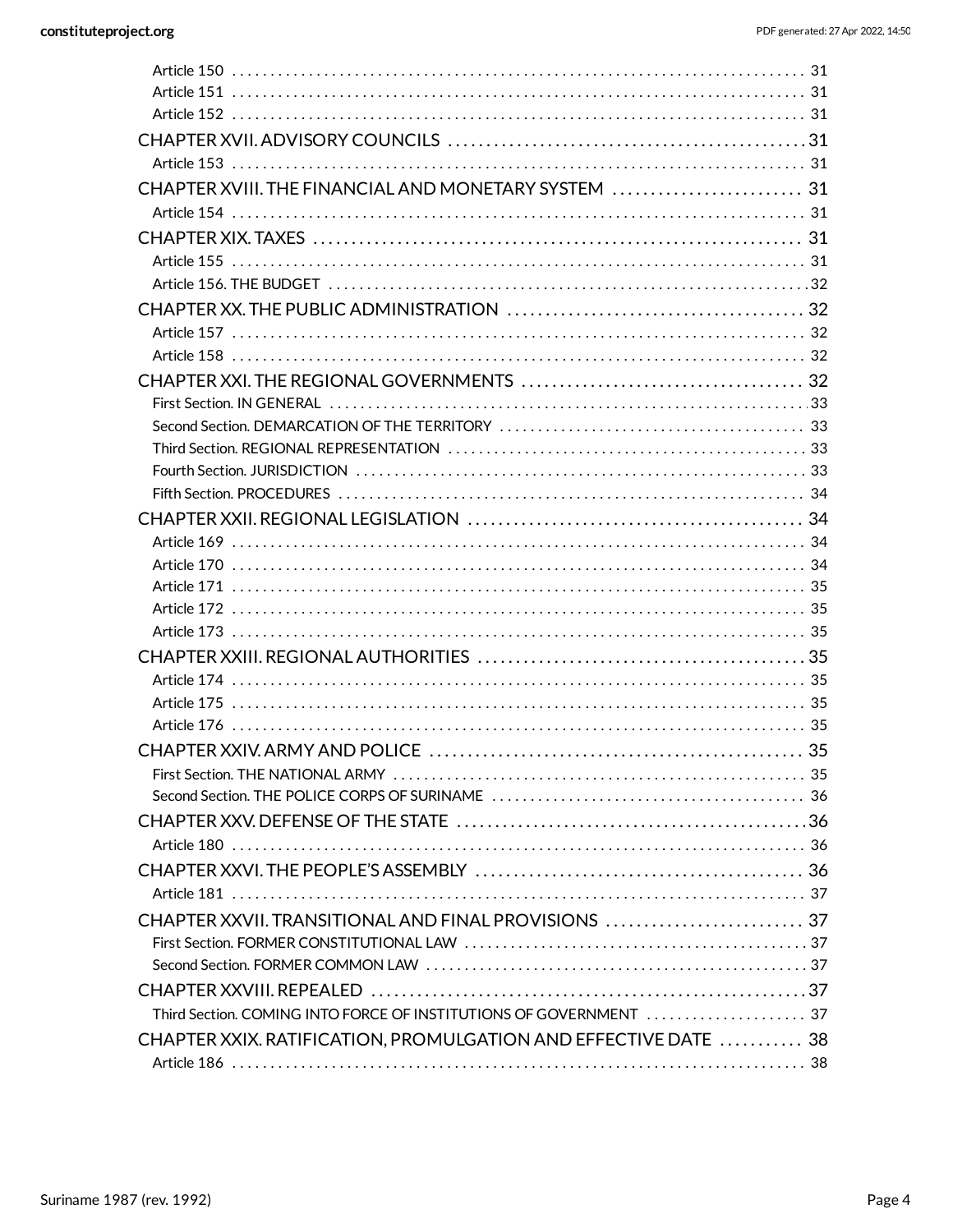- Motives for writing constitution  $\bullet$ Source of constitutional authority
- Preamble

God or other deities

## <span id="page-4-0"></span>**Preamble**

<span id="page-4-6"></span>WE, THE PEOPLE OF SURINAME,

- inspired by the love for this Country and the belief in the power of the Almighty and guided by the centuries-long struggle of our people against colonialism, which was terminated by the establishment of the Republic of Suriname on 25 November 1975,
- taking the coup d'ètat of 25 February 1980 and the consequences thereof, • Reference to country's history

<span id="page-4-7"></span>conscious of our duty to combat and to prevent every form of foreign domination,

resolved to defend and protect the national sovereignty, independence and integrity,

assured of the will to determine our economic, social and cultural development in full freedom convinced of our duty to honor and to guarantee the principles of freedom, equality and democracy as well as the fundamental rights and freedoms of man,

<span id="page-4-8"></span>inspired by a civic spirit and by the participation in the construction, expansion and maintenance of a society that is socially just,

determined to collaborate with one another and with all peoples of the world on the basis of freedom, equality, peaceful coexistence and international solidarity, • Reference to fraternity/solidarity

> SOLEMNLY DECLARE, TO ACCEPT, AS A RESULT OF THE PLEBISCITE HELD, THE FOLLOWING CONSTITUTION.

## <span id="page-4-1"></span>**CHAPTER I. SOVEREIGNTY**

## <span id="page-4-2"></span>**First Section. THE REPUBLIC OF SURINAME**

#### <span id="page-4-9"></span>**Article 1**

- **1.** The Republic of Suriname is a democratic State based upon the sovereignty of the people and on the respect and guarantee of the fundamental right and liberties.
- **2.** The Suriname Nation shall determine in full freedom its economic social and cultural development.

## <span id="page-4-3"></span>**Second Section. TERRITORY**

#### **Article 2**

- **1.** Suriname consists of the territory on the South American continent, which has been defined as such.
- **2.** The State shall not alienate any territory or sovereign rights which it exercises over that territory.
- **3.** The extent and boundaries of the territorial waters and the rights of Suriname to the adjacent continental shelf and the economic zone are determined by law.

### <span id="page-4-4"></span>**Third Section. NATIONALITY**

#### <span id="page-4-5"></span>**Article 3**

- **1.** Who is a Suriname national and who is a resident shall be decided by law.
- **2.** Naturalization shall be regulated by law.

Requirements for birthright citizenship

Type of government envisioned

• Requirements for naturalization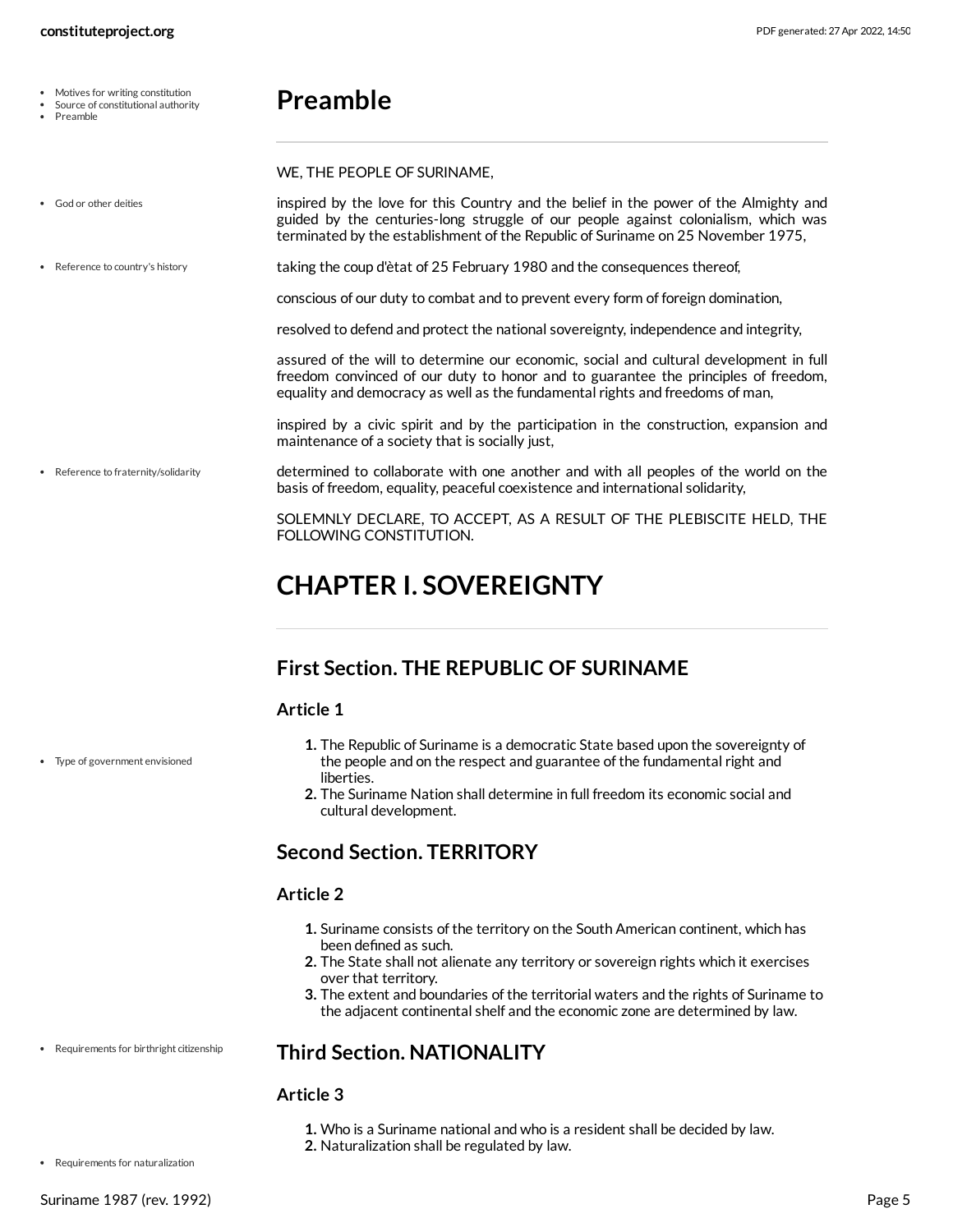• Freedom of movement

- **3.** All Suriname citizens are allowed access into Suriname and are free to move about and to reside within Suriname, except in the cases, defined in the law.
- **4.** All Suriname citizens shall be eligible for appointment to any public office in without discrimination.
- **5.** The law shall determine in which public offices foreigners can be appointed.
- **6.** The admission of foreigners and their expulsion shall be regulated by law.
- **7.** The law shall determine the rules regarding the extradition of foreigners; extradition can only be effected on the basis of a treaty and in the manner determined by law.

## <span id="page-5-0"></span>**Fourth Section. STATE AND SOCIETY**

#### **Article 4**

<span id="page-5-6"></span>The concern of the State is aimed at:

- **a.** The construction and maintenance of a national economy free from foreign domination;
- **b.** A Secured means of livelihood for the entire nation;
- **c.** Sufficient employment under the guarantee of freedom and justice;
- **d.** The sharing of everyone in the economic, social and cultural development and progress;
- **e.** Participation in the sense of citizenship during the construction, the expansion and the maintenance of a just society;
- **f.** Guaranteeing national unity and sovereignty.

## <span id="page-5-1"></span>**CHAPTER II. ECONOMIC GOALS**

## <span id="page-5-2"></span>**Article 5**

- **1.** The economic objectives of the Republic of Suriname shall aim at the construction of a national economy, free from foreign domination and in the interest of the Surinamese nation.
- **2.** The economic system within which the social-economic development takes place shall be characterized by joint, contemporaneous and equal functioning of state enterprises, private enterprises, enterprises in which the State and private persons participate in common and cooperative enterprises, according to rules of law applicable in that matter.
- **3.** It is the duty of the State to promote and to guarantee as much as possible all types of entrepreneurial production.

# <span id="page-5-3"></span>**CHAPTER III. SOCIAL GOALS**

## <span id="page-5-4"></span>**Article 6**

<span id="page-5-5"></span>The social objectives of the State shall aim at:

- **a.** The identification of the potentialities for development of the own natural environment and the enlarging of the capacities to ever more expand those potentialities;
- **b.** Guaranteeing the participation of the community in the political life among other ways through national, regional and sectoral participation;

• Right to work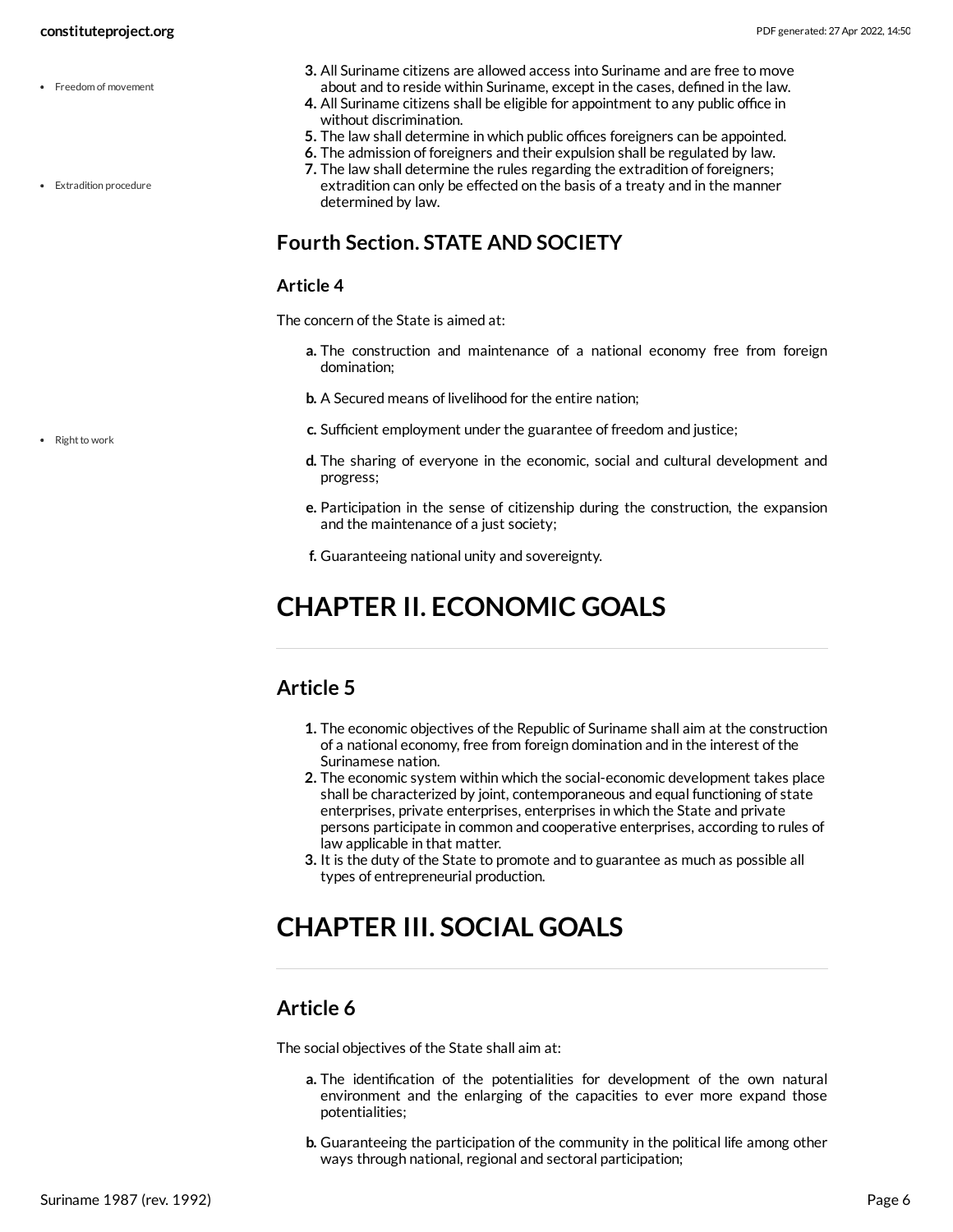- **c.** Guaranteeing a government policy aimed at raising the standard of living and of well-being of the society, based upon social justice, the integral and balanced development of State and society;
- **d.** An equitable distribution of the national income, directed towards a fair distribution of well-being and wealth over all strata of the population;
- **e.** Regional spreading of public utilities and economic activities;
- **f.** The improvement of codetermination by the employees in companies and production units in the taking of decisions about production, economic development and planning;
- **g.** Creating and improving the conditions necessary for the protection of nature and for the preservation of the ecological balance.

## <span id="page-6-0"></span>**CHAPTER IV. INTERNATIONAL PRINCIPLES**

## <span id="page-6-1"></span>**Article 7**

• Right to self determination

• Protection of environment

- International law
- Reference to fraternity/solidarity
- International organizations

- General guarantee of equality
- Prohibition of cruel treatment
- Prohibition of torture
- Right to fair trial
- Right to public trial
- Right to speedy trial
- **1.** The Republic of Suriname recognizes and respects the right of nations to selfdetermination and national independence on the basis of equality, sovereignty and mutual benefit.
- **2.** The Republic of Suriname promotes the development of the international legal order and supports the peaceful settlement of international disputes.
- **3.** The Republic of Suriname rejects any armed aggression, any form of political and economic pressure, as well as every direct or indirect intervention in the domestic affairs of other States.
- **4.** The Republic of Suriname promotes the solidarity and collaboration with other peoples in the combat against colonialism, neo-colonialism, racism, genocide and in the combat for national liberation, peace and social progress.
- **5.** The Republic of Suriname promotes the participation in international organizations with a view to establishing peaceful coexistence, peace and progress for mankind.

## <span id="page-6-2"></span>**CHAPTER V. BASIC RIGHTS, INDIVIDUAL RIGHTS AND FREEDOMS**

## <span id="page-6-3"></span>**Article 8**

- **1.** All who are within the territory of Suriname shall have an equal claim to protection of person and property.
- **2.** No one shall be discriminated against on the grounds of birth, sex, race, language, religious origin, education, political beliefs, economic position or any other status.

### <span id="page-6-4"></span>**Article 9**

- **1.** Everyone has a right to physical, mental and moral integrity.
- **2.** No one may be submitted to torture, degrading or inhuman treatment or punishment.

### <span id="page-6-5"></span>**Article 10**

Everyone shall have, in case of infringement of one's rights and freedoms, a claim to an honest and public treatment of his complaint within a reasonable time by an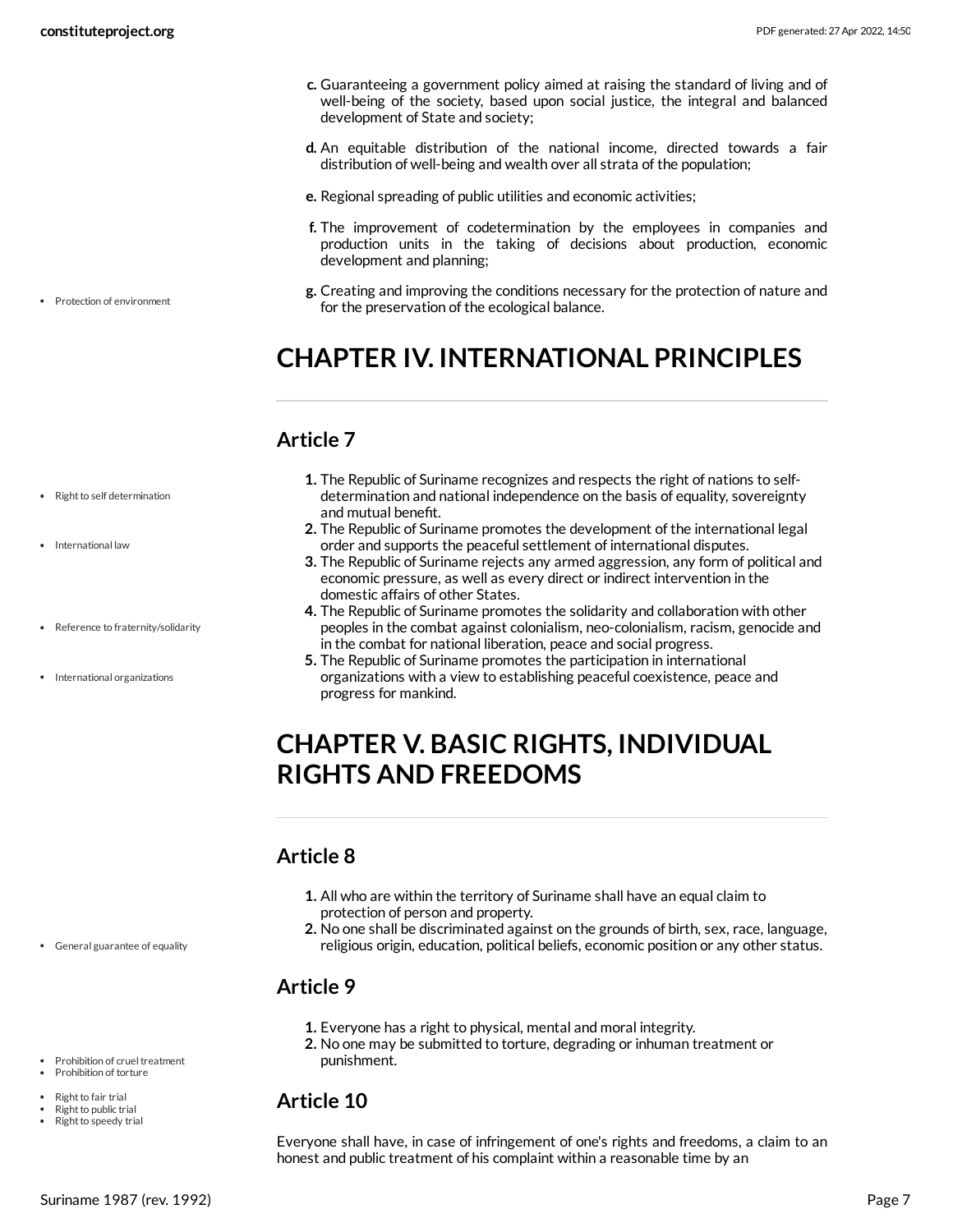• Right to counsel

• Right to life

• Prohibition of slavery

independent and impartial judge.

## <span id="page-7-0"></span>**Article 11**

No person may be kept against his will from the judge whom the law assigns to him.

#### <span id="page-7-1"></span>**Article 12**

**1.** Everyone has the right to legal assistance before the courts **2.** The law shall provide regulations with regard to legal aid for the financially weak.

## <span id="page-7-2"></span>**Article 13**

Loss of civil rights or the general forfeiture of all the property of an offender may not be imposed as a penalty or as a consequence of a penalty for any crime.

### <span id="page-7-3"></span>**Article 14**

Everyone has a right to life. This right shall be protected by the law.

### <span id="page-7-4"></span>**Article 15**

No one shall be obliged to do forced or compulsory labor.

## <span id="page-7-5"></span>**Article 16**

- **1.** Everyone has the right to personal liberty and safety.
- **2.** No one will be deprived of his freedom, other than on grounds and according to proceedings determined by law.
- **3.** Everyone who is deprived of his freedom has a right to a treatment in accordance with human dignity.

## <span id="page-7-6"></span>**Article 17**

- **1.** Everyone has a right to respect of his privacy, his family life, his home and his honor and good name.
- **2.** No dwelling may be entered against the occupant's will except by order of an authority which has the power to give that order by virtue of law and subject to the conditions prescribed by the law.
- **3.** The confidentiality of correspondence, telephone and telegraph is inviolable except in the cases described by law.

## <span id="page-7-7"></span>**Article 18**

Everyone has the right of freedom of religion and philosophy of life.

## <span id="page-7-8"></span>**Article 19**

Everyone has the right to make public his thoughts or feelings and to express his opinion through the printed press or other means of communication, subject to the responsibility of all as set forth in the law.

## <span id="page-7-9"></span>**Article 20**

Everyone has the right to freedom of peaceful association and assembly, taking into consideration the rules to be determined by law for the protection of public order, safety, health and morality.

#### • Human dignity

- Right to protect one's reputation Right to privacy
- 
- Telecommunications
- Freedom of religion
- Freedom of expression
- Freedom of press Freedom of opinion/thought/conscience
- 
- Freedom of association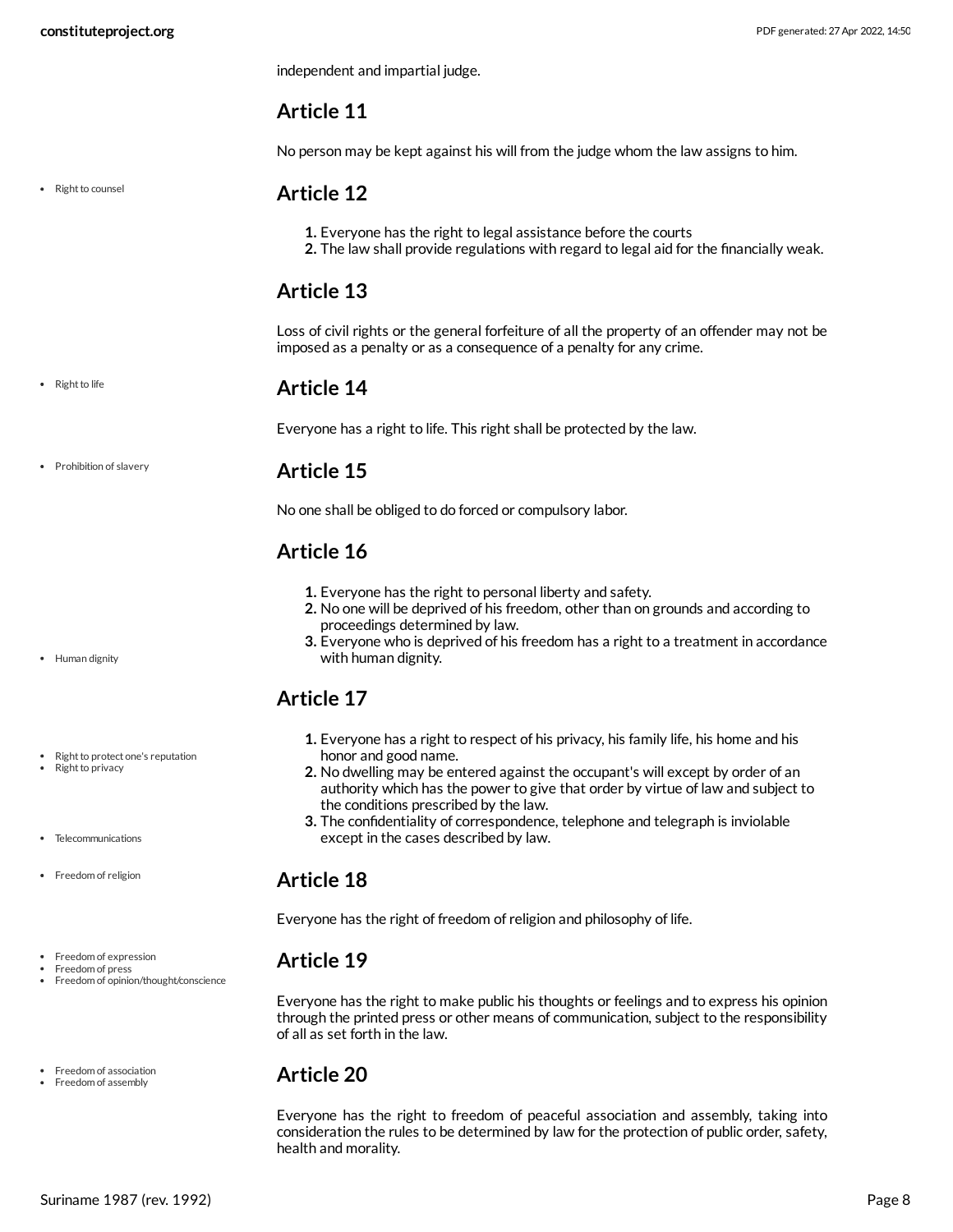• Right of petition

• Emergency provisions

## <span id="page-8-0"></span>**Article 21**

- **1.** The right to demonstrate peacefully is recognized.
- **2.** The use of that right can, for the protection of public order, safety, health and morality, be submitted to limitation through the law.

### <span id="page-8-1"></span>**Article 22**

- **1.** Everyone has the right to submit written petitions to the competent authority.
- **2.** The law regulates the procedure for handling them.

#### <span id="page-8-2"></span>**Article 23**

In case of war, danger of war, state of siege or state of emergency or for reasons of state security, public order and good morals, the rights mentioned in the Constitution may be submitted to limitations by law, which will be in force during a certain time, depending on the circumstances, in compliance with the international rules applicable in respect thereof.

## <span id="page-8-3"></span>**CHAPTER VI. SOCIAL, CULTURAL AND ECONOMIC FIGHTS AND OBLIGATIONS**

## <span id="page-8-4"></span>**First Section. THE RIGHT TO WORK**

• Right to health care

#### <span id="page-8-7"></span>**Article 24**

The state shall take care of the creation of conditions in which an optimal satisfaction of the basic needs for work, food, health care, education, energy, clothing and communication is obtained.

#### **Article 25**

Labor is the most important means of human development and an important source of wealth.

#### <span id="page-8-6"></span>**Article 26**

- **1.** Everyone has the right to work, in accordance with his capacities.
- **2.** The duty to work is inseparably linked to the right to work.
- **3.** Everyone has the right of free choice of profession and work, except for regulations imposed by law.
- **4.** Everyone has the right of initiative for economic production.

## <span id="page-8-5"></span>**Second Section. STATE CONCERN FOR LABOR**

#### <span id="page-8-8"></span>**Article 27**

- **1.** It shall be the duty of the State to guarantee the right to work, as much as possible by:
	- **a.** Following a planned policy, aimed at full employment;
	- **b.** Forbidding the discharge without sufficient cause or for political or ideological reasons;
	- **c.** Guaranteeing equal opportunity in the choice of profession and type of work and forbidding that access to any function or profession by prevented or limited on grounds of sex;
	- **d.** Promoting professional training for employees.

• Right to choose occupation

 $\cdot$  Right to work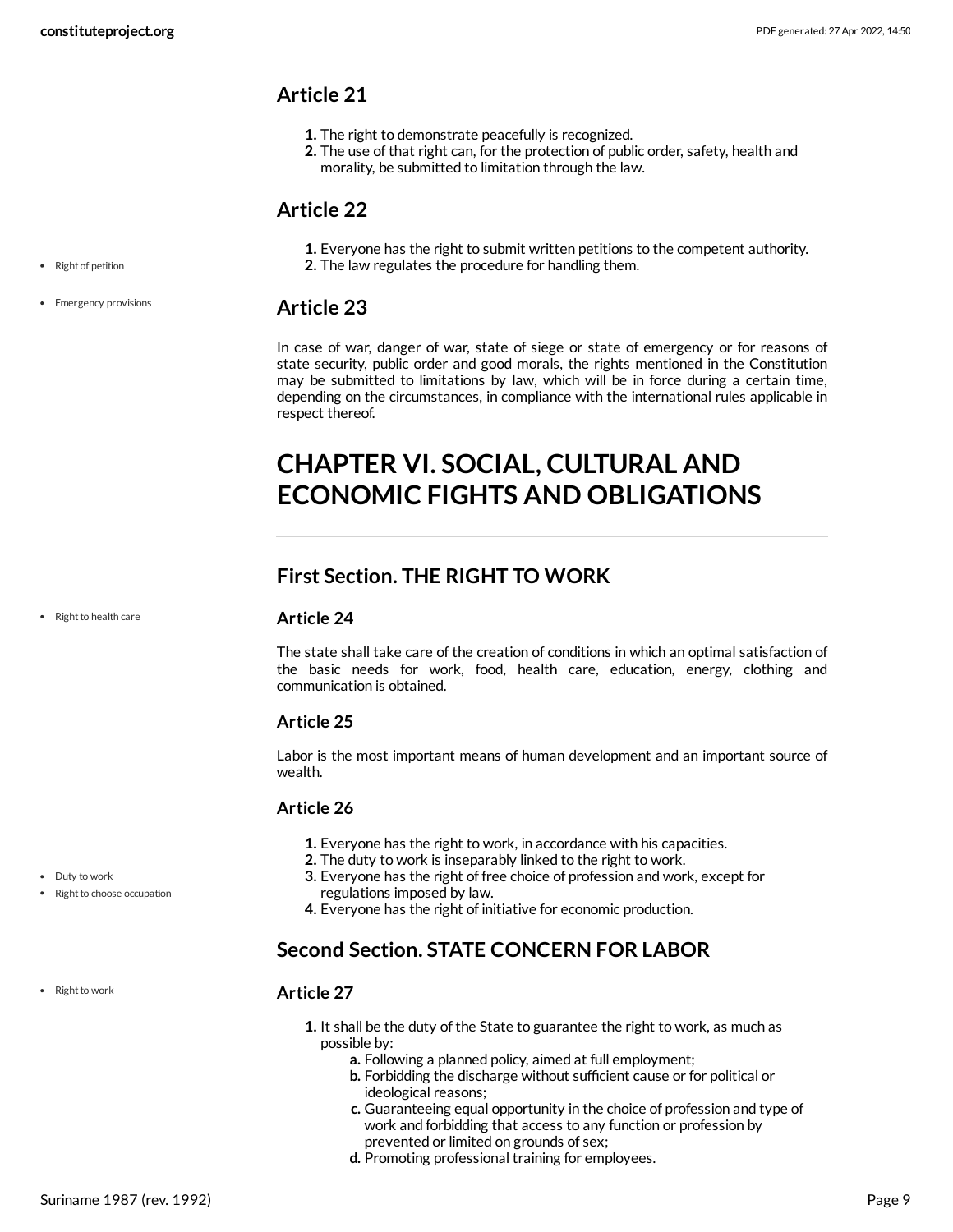**2.** The State shall take care of the creation of conditions for the optimal promotion of initiatives for economic production.

## <span id="page-9-0"></span>**Third Section. RIGHTS OF EMPLOYEES**

• Right to just remuneration

#### <span id="page-9-5"></span>**Article 28**

<span id="page-9-6"></span>All employees have, independent of age, sex, race, nationality, religion or political opinions, the right to:

- **a.** Remuneration for their work corresponding to quantity, type, quality and experience on the basis of equal pay for equal work;
- **b.** The performance of their task under humane conditions, in order to enable selfdevelopment;
- **c.** Safe and healthy working condition;

• Right to rest and leisure

• Right to join trade unions

• Right to safe work environment

**d.** Sufficient rest and recreation.

## <span id="page-9-1"></span>**Fourth Section. DUTIES OF THE STATE CONCERNING THE RIGHTS OF EMPLOYEES**

#### **Article 29**

It is the duty of the State to indicate the conditions for work, remuneration and rest to which employees are entitled, especially by:

- **a.** Making regulations with regard to wages, time of work, about conditions and special categories of workers;
- **b.** Supplying special protection on the job for women before and after pregnancy, for minors, disabled persons and for those who are engaged in work which demands special efforts or who work in unhealthy or dangerous conditions.

## <span id="page-9-2"></span>**Fifth Section. FREEDOM OF TRADE UNIONS**

#### <span id="page-9-4"></span>**Article 30**

- **1.** Employees are free to establish trade unions to foster their rights and interests.
- **2.** For the exercise of the rights of trade unions the following freedoms are guaranteed indiscriminately:
	- **a.** Freedom to join or not to join a trade union;
	- **b.** The right to participate in trade union activities.
- **3.** Trade unions shall be governed by the principles of democratic organization and management, based on regular elections of their boards of directors through secret ballot.

## <span id="page-9-3"></span>**Sixth Section. RIGHTS OF TRADE UNIONS AND COLLECTIVE AGREEMENTS**

#### **Article 31**

- **1.** The trade unions shall have the power to defend the rights and interests of the employees they represent and for whom they assume responsibility.
- **2.** Trade unions shall be involved in:
	- **a.** The preparation of labor legislation;
	- **b.** The creation of institutions of social security and other institutions aimed at serving the interests of employees;
	- **c.** The preparation for and the control of the execution of economic and social plans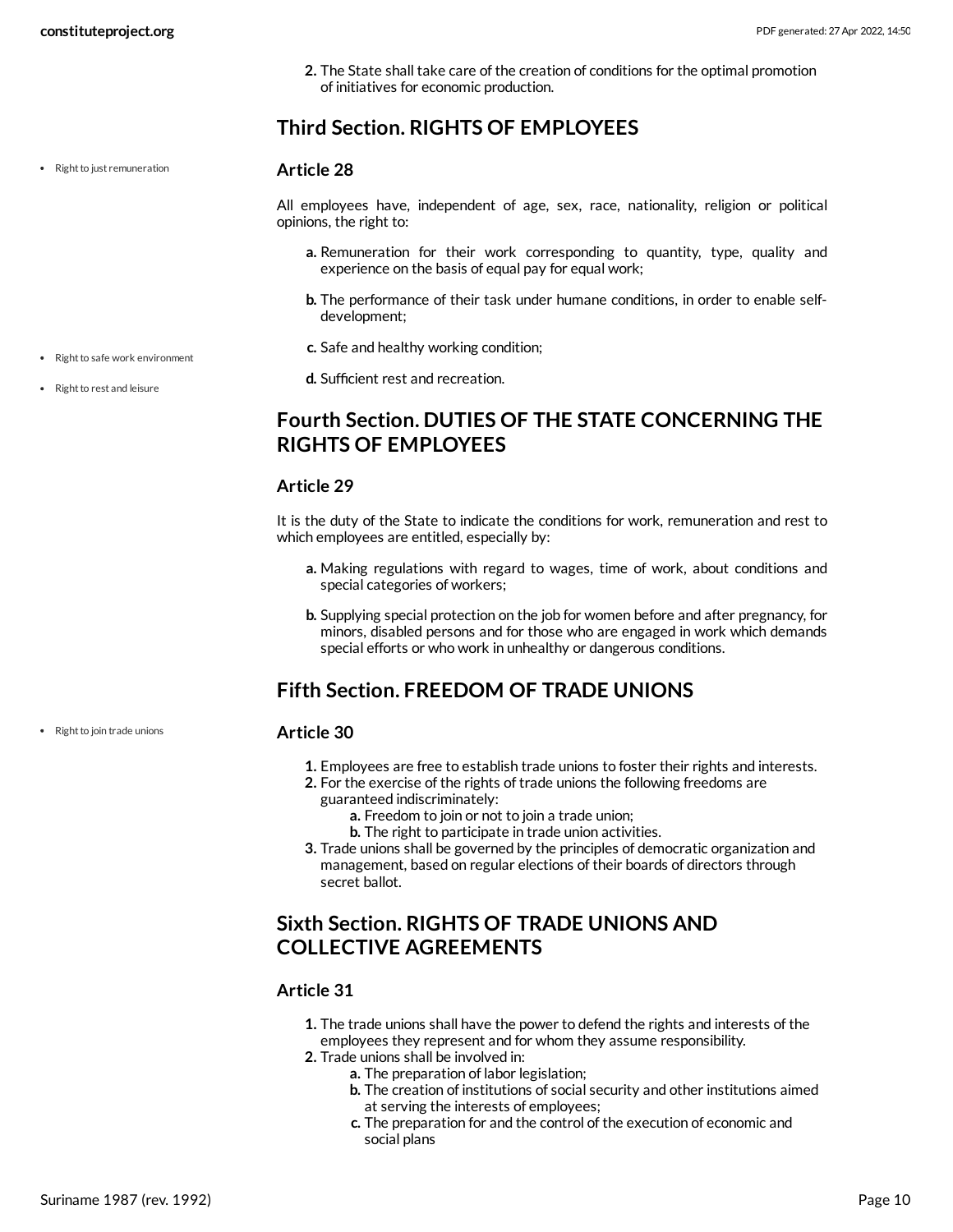**3.** Trade unions shall have the right to conclude collective labor agreements. The rules concerning the powers to conclude collective labor agreements and the sphere of application of their rules shall be determined by law.

#### **Article 32. RIGHTS OF EMPLOYERS**

The associations for the defense of business entrepreneurs shall have the power to defend the rights and interests of those whom they represent and for whom they assume responsibility.

## <span id="page-10-0"></span>**Seventh Section. RIGHT TO STRIKE**

#### **Article 33**

<span id="page-10-8"></span>The right to strike is recognized subject to the limitations which stem from the law.

• Right to own property

• Right to strike

### <span id="page-10-1"></span>**Eighth Section. RIGHT TO PROPERTY**

#### <span id="page-10-5"></span>**Article 34**

- **1.** Property, of the community as well as of the private person, shall fulfill a social function. Everyone has the right to undisturbed enjoyment of his property subject to the limitations which stem from the law.
- **2.** Expropriation shall take place only in the general interest, pursuant to rules to be laid down by law and against compensation guaranteed in advance.
- **3.** Compensation need not be previously assured if in case of emergency immediate expropriation is required.
- **4.** In cases determined by or through the law, the right to compensation shall exist if the competent public authority destroys or renders property unserviceable or restricts the exercise of property rights for the public interest.

## <span id="page-10-2"></span>**Ninth section. THE FAMILY**

#### <span id="page-10-6"></span>**Article 35**

- **1.** The family is recognized and protected.
- **2.** Husband and wife are equal before the law.
- **3.** Every child shall have the right to protection without any form of discrimination.
- **4.** Parents shall have the same responsibilities towards legal or natural children.
- **5.** The State recognizes the extraordinary value of motherhood.
- **6.** Working women shall be entitled to paid maternity leave.

## <span id="page-10-3"></span>**Tenth Section. HEALTH**

#### <span id="page-10-7"></span>**Article 36**

- **1.** Everyone shall have a right to health.
- **2.** The State shall promote the general health care by systematic improvement of living and working conditions and shall give information on the protection of health.

## <span id="page-10-4"></span>**Eleventh Section. YOUTH**

#### **Article 37**

- **1.** Young people shall enjoy special protection for the enjoyment of economic, social and cultural rights, among which are:
	- **a.** Access to education, culture and work;
	- **b.** Vocational schooling;
	- **c.** Physical training, sports and recreation;
- Protection from expropriation
- Right to found a family
- Provision for matrimonial equality
- Rights of children

• Right to health care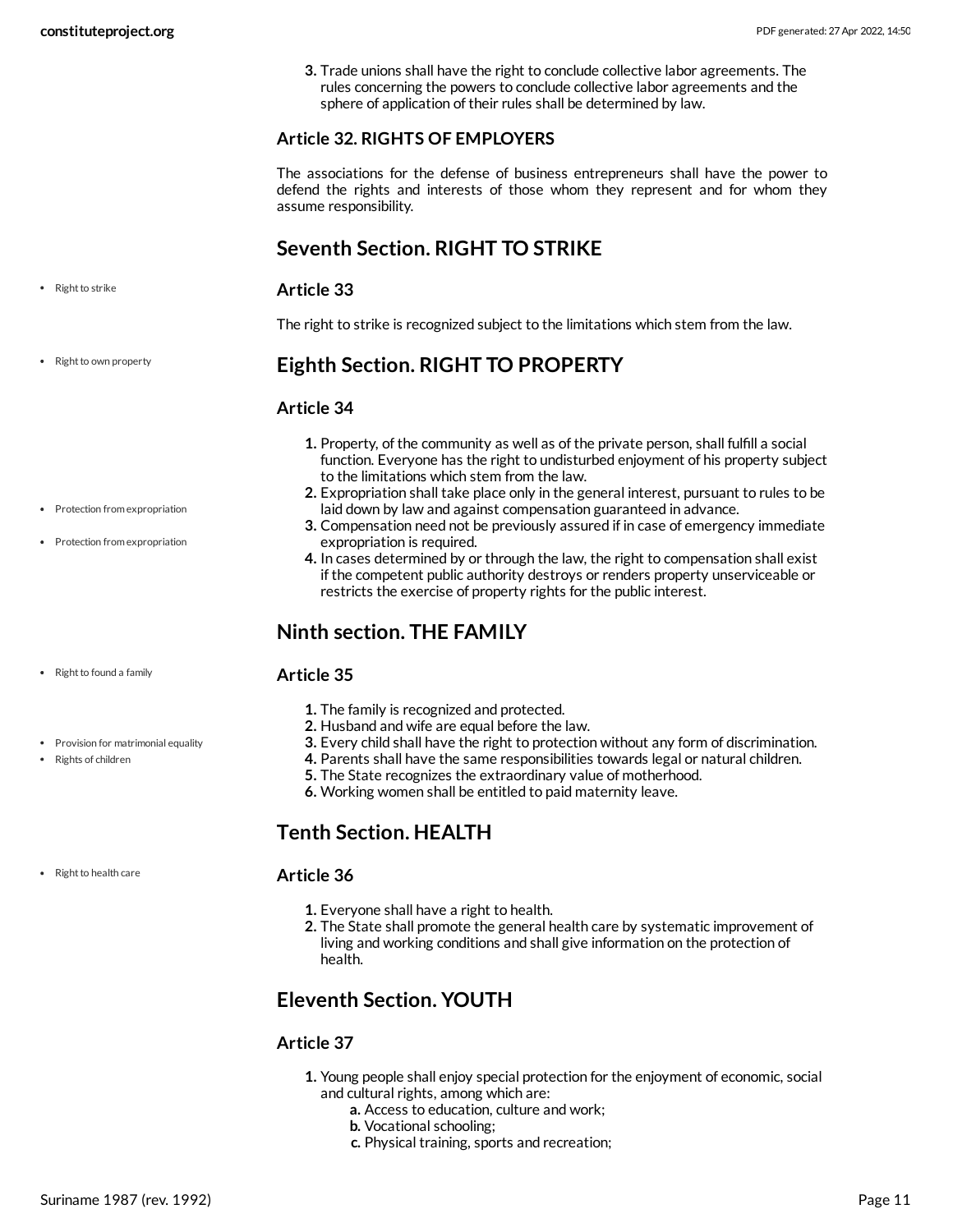Reference to science **Right to culture** 

**2.** The primary goal of youth policy shall be the development of the personality of the young person and of the concept of service to the community.

## <span id="page-11-0"></span>**Twelfth Section. EDUCATION AND CULTURE**

#### <span id="page-11-7"></span>**Article 38**

- **1.** Everyone shall have a right to education and cultural expression.
- **2.** Education shall be free, subject to State supervision of all public educational institutions, in order that the national education policy and educational standards laid down by the State shall be observed.
- **3.** The practice of science and technology shall be free.
- **4.** The State shall promote the kind of education and the conditions under which school education and other forms of education can contribute to the development of a democratic and socially just society.
- **5.** The State shall promote the democratization of culture by promoting the enjoyment of culture and cultural relations and through assuring the availability of those cultural creations to all citizens by means of cultural and recreational organizations, information media and other suitable channels.

## <span id="page-11-1"></span>**Thirteenth Section. EDUCATION**

#### **Article 39**

<span id="page-11-6"></span>The State shall recognize and guarantee the right of all citizens to education and shall offer them equal opportunity for schooling. In the execution of its education policy the State shall be under the obligation:

- **a.** To assure obligatory and free general primary education;
- **b.** To assure durable education and to end analphabetism;
- **c.** To enable all citizens to attain the highest levels of education, scientific research and artistic creation, in accordance with their capacities;
- **d.** To provide, in phases, free education on all levels;
- **e.** To tune education to the productive and social needs of the society.

## <span id="page-11-2"></span>**CHAPTER VII. THE ECONOMIC SYSTEM**

### <span id="page-11-3"></span>**Article 40**

In order to promote the socioeconomic development towards a socially just society, a development plan shall be determined by law, taking into consideration the national and socioeconomic goals of the State.

#### <span id="page-11-4"></span>**Article 41**

Natural riches and resources are property of the nation and shall be used to promote economic, social and cultural development. The nation has the inalienable right to take complete possession of its natural resources in order to utilize them to the benefit of the economic, social and cultural development of Suriname.

## <span id="page-11-5"></span>**Article 42**

**1.** The law shall guarantee that the mode of exercise of trade and industry is not contrary to the national goals, the public interest and notably the public policy, health, morality and state security.

- Compulsory education
- Free education
- Access to higher education
- Reference to science
- **Reference than t**

• Economic plans

Ownership of natural resources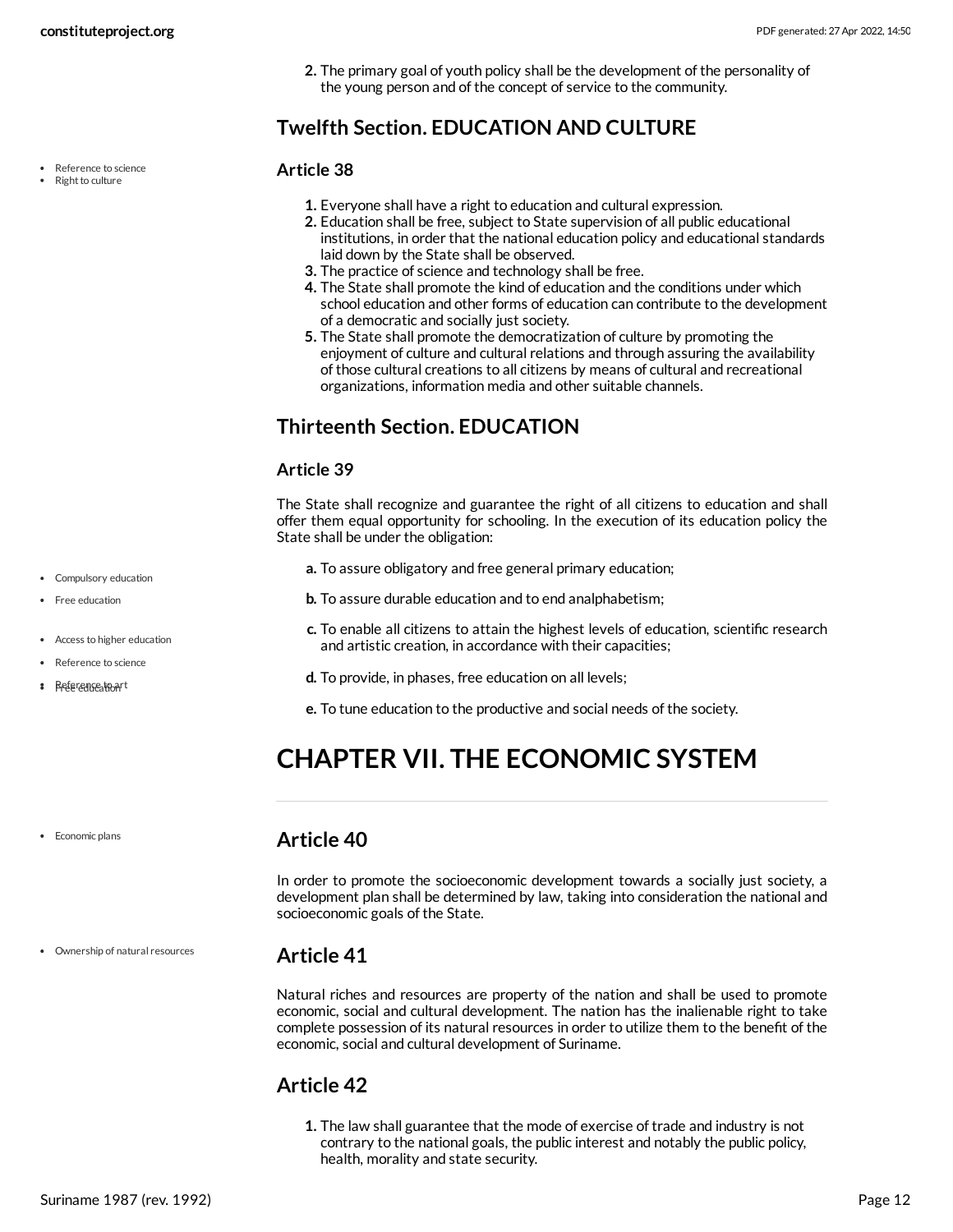**2.** The traffic of foreign currency shall be regulated by law.

## <span id="page-12-0"></span>**Article 43**

The structure of the financial system shall be regulated by law in such a manner that by saving and by the correct allocation of the necessary financial means, investments in the productive sector would be advanced.

## <span id="page-12-1"></span>**Article 44**

The right to industrial property shall be regulated by law.

# <span id="page-12-2"></span>**CHAPTER VIII. THE SOCIAL ORDER**

## <span id="page-12-3"></span>**Article 45**

The social order shall be based in principle on a society, wherein all Suriname citizens have equal rights and obligations.

## <span id="page-12-4"></span>**Article 46**

The State shall create the conditions, which underlie the education of citizens who are capable of participating in a democratic and effective manner in the development process of the nation.

• Reference to science

• Protection of consumers

### <span id="page-12-5"></span>**Article 47**

The State shall save and protect the cultural heritage of Suriname, shall promote its preservation and promote the use of science and technology in the context of the national development aims.

### <span id="page-12-6"></span>**Article 48**

- **1.** The State shall supervise the production and availability of and the trade in chemical, biological, pharmaceutical and other products, intended for consumption, medical treatment and diagnosis.
- **2.** The State shall supervise all medical, pharmaceutical and paramedical practioners and practices.
- **3.** The inspection of the products and functions mentioned in paragraphs (2) and (3) shall be regulated by law.

## <span id="page-12-7"></span>**Article 49**

A housing plan shall be determined by law, aimed at the procurement of a sufficient number of affordable houses and State control of the use of real estate for public housing.

## <span id="page-12-8"></span>**Article 50**

The policy in relation to social security for widows, orphans, the aged, invalids and incapacitated workers shall be indicated by law.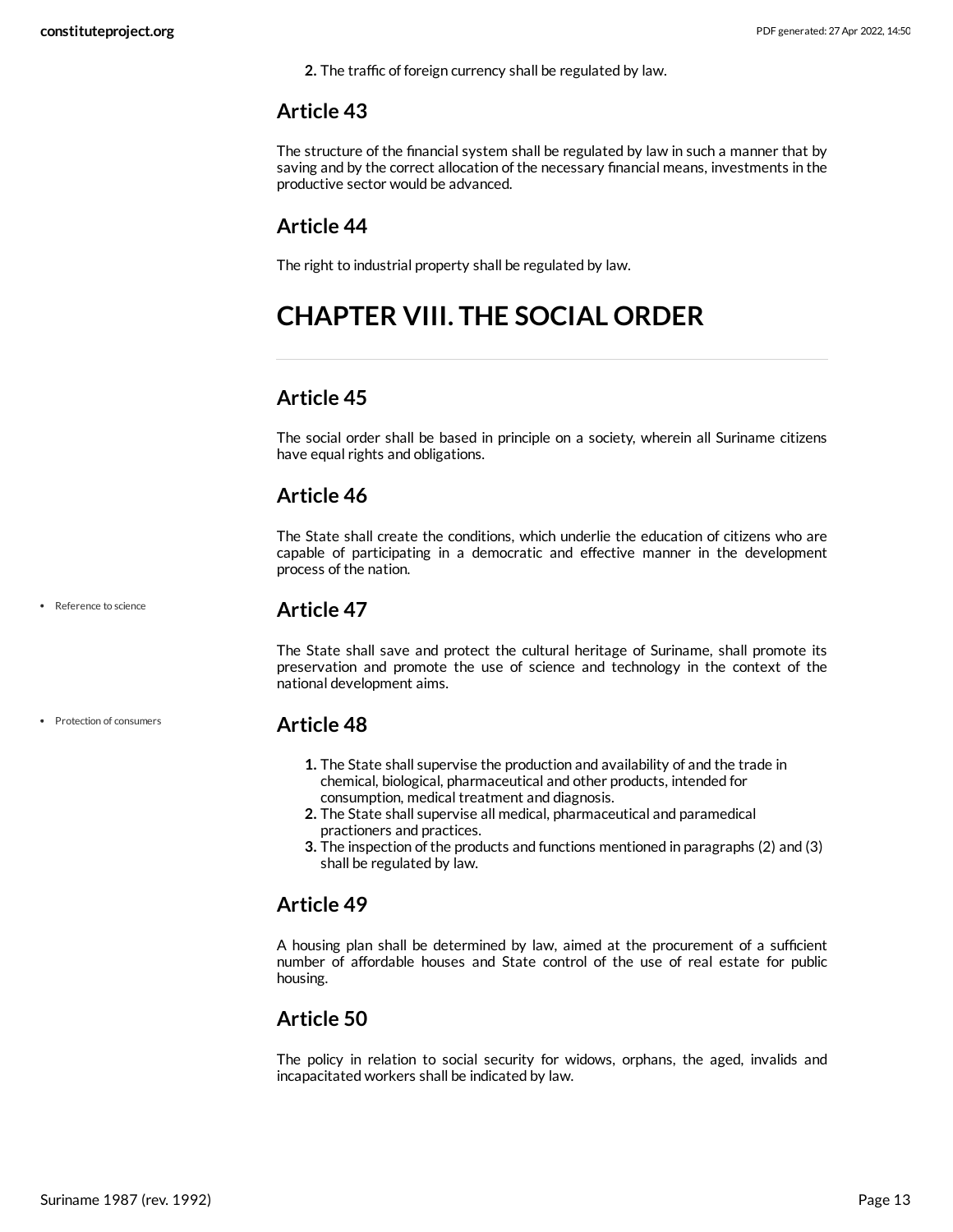## <span id="page-13-0"></span>**Article 51**

The State shall take care to make the services of legal aid institutions accessible to those looking for justice.

## <span id="page-13-1"></span>**CHAPTER IX. PRINCIPLES OF DEMOCRATIC STATE ORGANIZATION**

## <span id="page-13-2"></span>**First Section. POLITICAL DEMOCRACY**

#### <span id="page-13-5"></span>**Article 52**

- **1.** All political power is vested in the people and shall be exercised in accordance with the constitution.
- **2.** Political democracy is characterized by the participation and representation of the Suriname people, which shall express itself through the participation of the people in laying down a democratic political regime, and through their participation in legislation and administration, aimed at the upholding and expanding of this system. Political democracy shall further create the conditions for the participation of the people in the general, free and secret elections for the composition of representative organs and of the Government.
- **3.** Accountability to the people, supervision of government actions by institutions created for that purpose and the right of revocation with regard to elected representatives are guarantees for true democracy.

## <span id="page-13-3"></span>**Second Section. POLITICAL ORGANIZATIONS**

#### • Right to form political parties

#### <span id="page-13-4"></span>**Article 53**

- **1.** The State shall accept the freedom of citizens to create political organizations, subject to the limitations which stem from the law.
- **2.** Political organizations shall respect the national sovereignty and democracy.
- **3.** In exercising their rights the political organizations shall take into account the following:
	- **a.** Their goals may not be in violation of or incompatible with the Constitution and the laws;
	- **b.** The organization shall be accessible to the Suriname citizen, who fulfills criteria to be defined by law provided that he agrees upon the basic principles of the party.
	- **c.** The internal organization must be democratic, which shall be evidenced inter alia by:
		- **regular committee elections;**
		- the prerequisite that candidates proposed of the chamber of representatives shall be elected within the party structures;
	- **d.** The electorate shall be informed of the political program and the election program of the political organizations;
	- **e.** Annual publications of sources of income and accounts shall be made in the Official Journal of the Republic of Suriname and at least one newspaper;
	- **f.** Their functioning shall be in accordance with principles of good administration, and with prescribed legal rules for the guaranteeing of openness and transparency;
	- **g.** The drafting of a programme, with as sole goal the promotion of the national interest

Secret ballot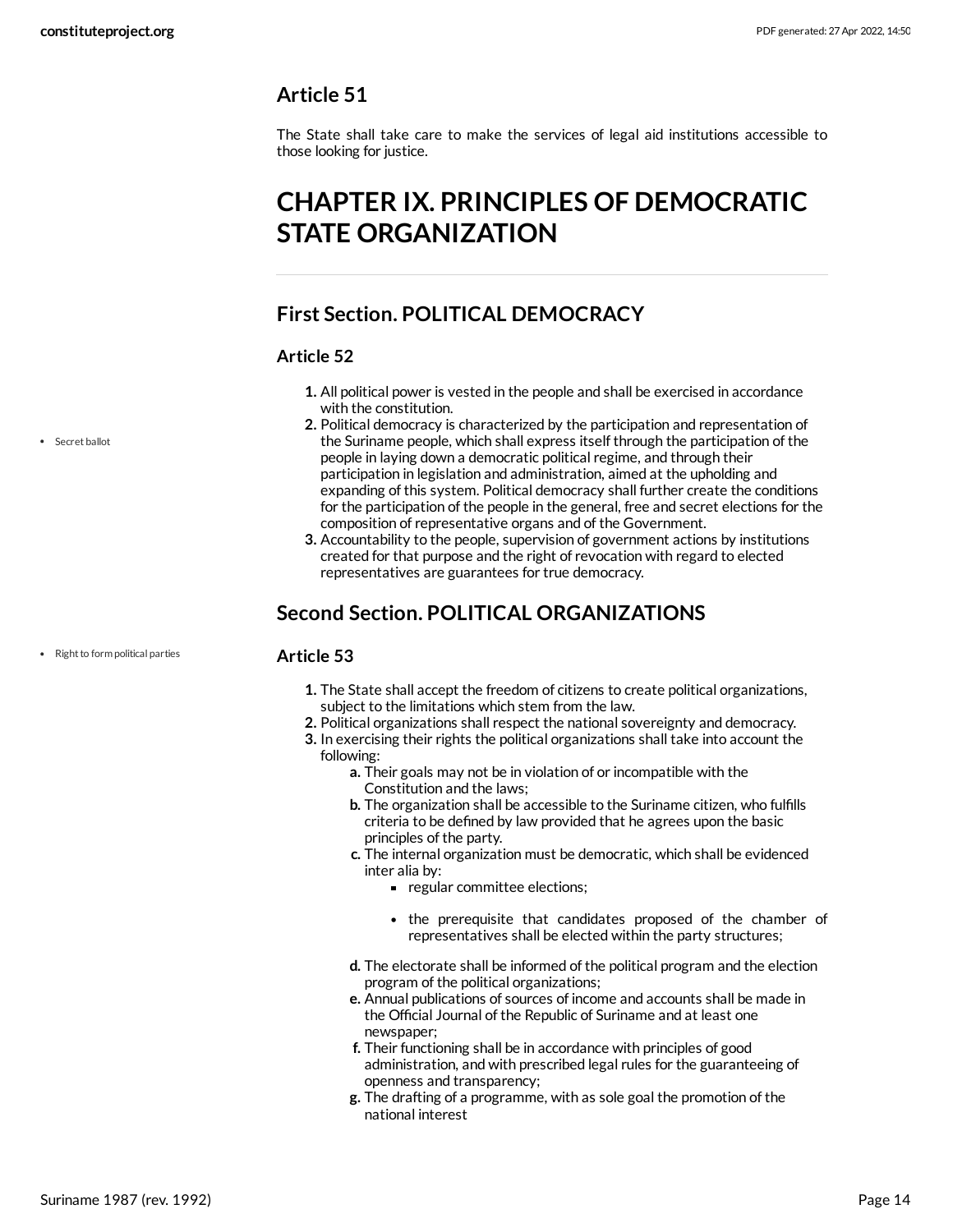## <span id="page-14-0"></span>**Third Section. BASIC PRINCIPLES FOR THE FUNCTIONING OF THE STATE ORGANS**

#### **Article 54**

- **1.** The State is obliged to register those with voting rights and to convoke them to participate in the elections. The registration of the voters shall serve no other purpose. Those with a right to vote are obliged to cooperate with the registration of the electorate.
- **2.** For the organization and the functioning of the state organs the following principles shall be respected:
	- **a.** Decisions of higher State organs shall be binding upon lower organs. This rule does not apply to judicial organs;
	- **b.** Lower State organs shall be deemed to submit justification to the superior organs and to give account of their work;
	- **c.** The administrative and executive institutions shall be subject to control by the representative bodies;
	- **d.** The freedom of discussion, criticism and recognition of the minority by the majority shall apply in all councils and organs of the State;
	- **e.** Those who hold political office shall be liable in civil and criminal law for their acts and omissions;
	- **f.** Those who hold political office shall be under the obligation to fulfill their tasks in the public interest;
	- **g.** No one shall be nominated for life in a political office;
	- **h.** The central authority shall organize the regular dissemination of information on government policy and state administration, in order to allow the people to participate optimally in the administrative structures. The lower administration shall have the obligation to create a process of communication with the people, for the purpose of making government answerable to the public and to ensure the participation of the people in policy-making.

# <span id="page-14-1"></span>**CHAPTER X. THE NATIONAL ASSEMBLY**

## <span id="page-14-2"></span>**First Section. ORGANIZATION AND COMPOSITION OF THE NATIONAL ASSEMBLY**

#### <span id="page-14-5"></span>**Article 55**

- **1.** The National Assembly represents the people of the Republic of Suriname and expresses the sovereign will of the nation.
- **2.** The National Assembly is the highest organ of the State.

## <span id="page-14-3"></span>**Second Section. ELECTION OF THE MEMBERS OF THE NATIONAL ASSEMBLY**

#### <span id="page-14-6"></span>**Article 56**

- **1.** Members of the National Assembly shall be elected for a five-year term.
- **2.** The law can only derogate from the five-year term in case of war or other extraordinary circumstances, which prevent the holding of elections.

#### <span id="page-14-4"></span>**Article 57**

**1.** The members of the National Assembly shall be elected directly by the inhabitants having Suriname nationality and having reached the age of eighteen years.

• Structure of legislative chamber(s)

Term length for first chamber

• Restrictions on voting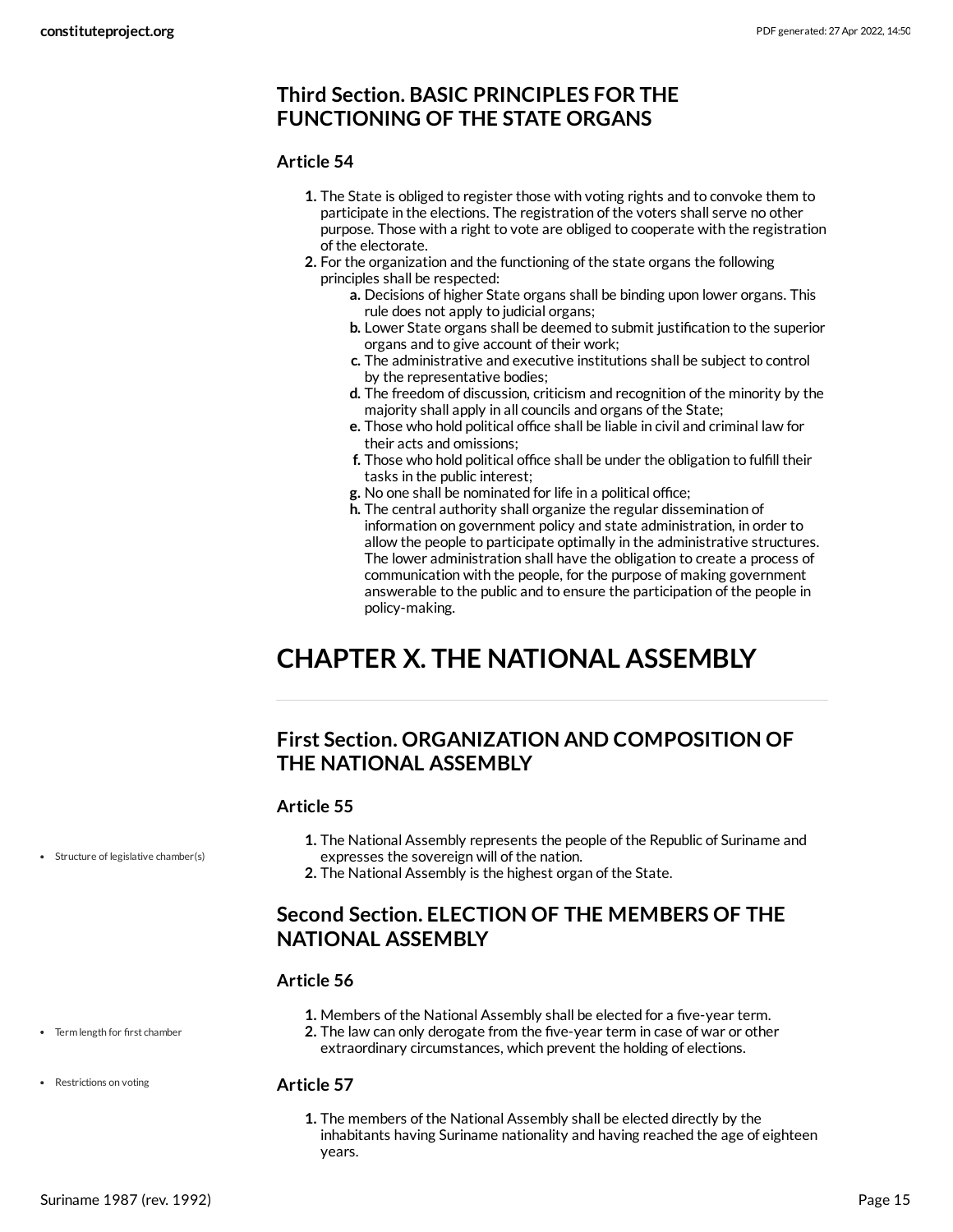• Restrictions on voting

- Minimum age for first chamber
- Eligibility for first chamber
- Electoral districts Electoral commission
- Claim of universal suffrage

- Size of first chamber
- First chamber selection
- Eligibility for first chamber

**2.** Each elector shall have one vote only.

#### <span id="page-15-5"></span>**Article 58**

Those persons shall be debarred from exercising the right to vote:

- **a.** To whom the right to vote has been denied by an irrevocable judicial decision;
- **b.** Who are lawfully deprived of their liberty
- **c.** Who, by virtue of an irrevocable judicial decision, have lost the right to dispose of or administer their property on account of insanity or imbecility.

#### <span id="page-15-2"></span>**Article 59**

Eligible are the inhabitants who have Suriname nationality, who have reached the age of twenty-one and have not been deprived of the right to vote on the grounds mentioned in the previous article under (a) and (c).

#### <span id="page-15-1"></span>**Article 60**

Everything else relating to universal suffrage, the creation of an independent electoral council and its authority the division of Suriname in electoral districts, the repartition of seats in the National Assembly by electoral district and the methods according to which the allocation of seats takes place shall be regulated by law. This law shall be passed with a 2/3 majority.

## <span id="page-15-0"></span>**Third Section. MEMBERSHIP OF THE NATIONAL ASSEMBLY**

#### <span id="page-15-3"></span>**Article 61**

- **1.** The National Assembly consists of 51 members chosen by district on the basis of general, free and secret elections by virtue of the system of proportionate representation on the highest number of average and preferential votes.
- **2.** Persons who have submitted their candidacy for election as representatives in the National Assembly shall live in said district and shall have had their main or real residence there during two years preceding the elections.

#### **Article 62**

The law determines for which functions the membership of the National Assembly shall result in the suspension from duty.

#### **Article 63**

Repealed.

#### **Article 64**

The sessions of the National Assembly and of the other representative organs on the local and district levels coincide as much as possible.

Oaths to abide by constitution

#### <span id="page-15-4"></span>**Article 65**

When assuming office the members shall make the following oath or promise:

"I swear (promise) that in order to be elected a member of the National Assembly I have not given or promised, nor will give or promise, directly or indirectly, under whatsoever name or pretext, anything to anyone whomsoever.

I swear (promise) that in order to do or refrain from doing anything whatsoever in this office, I will not accept any promises or presents, directly or indirectly, from anyone whomsoever.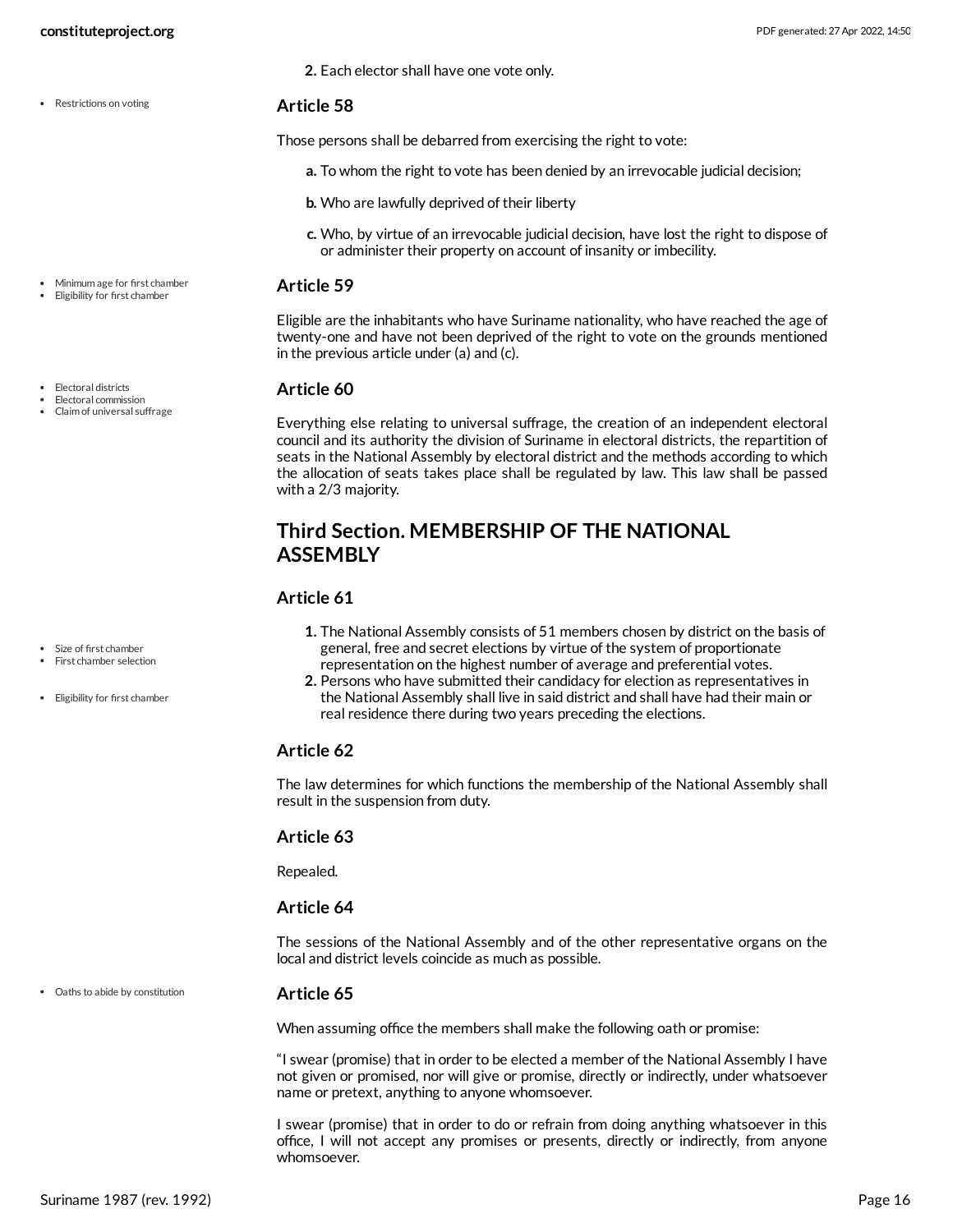I swear (promise) that I will fulfill the office of member of the Assembly conscientiously.

I swear (promise) that I will foster the well-being of Suriname to the best of my capacities.

I swear (promise) obedience to the Constitution and all other rules of law.

I swear (promise) allegiance to the Republic of Suriname. So help me, God Almighty (that I declare and promise)."

#### **Article 66**

Within thirty days at the latest after the members of the National Assembly are chosen, this organ convenes under the chairmanship of the member most senior in years, and in case of unavailability or absence, always by the next eldest member. In this meeting the National Assembly shall examine the credentials of its new members, and shall settle disputes arising concerning those credentials or the election itself, according to rules to be laid down by law.

In the case where several members could be eligible for appointment as most senior member, who will act as chairman is decided by lot.

#### <span id="page-16-3"></span>**Article 67**

Leader of first chamber

- **1.** The most senior member referred to in the previous article shall, previous to this meeting, take the prescribed oath or promise before the President, after which he shall swear in the other fifty members. Hereafter, the meeting attends to the business of electing a speaker and a deputy speaker of the National Assembly, who shall immediately assume their functions.
- **2.** The speaker shall take the required oath or promise, in the National Assembly before the acting chairman.
- **3.** If the acting chairman is elected as speaker he takes the required oath or promise in the National Assembly before the deputy speaker.

## <span id="page-16-0"></span>**Fourth Section. TERMINATION OF THE MEMBERSHIP OF THE NATIONAL ASSEMBLY**

#### <span id="page-16-2"></span>**Article 68**

- **1.** Membership of the National Assembly is terminated by:
	- **a.** Death;
	- **b.** Discharge on personal request;
	- **c.** Revocation of the member in the manner to be laid down by law;
	- **d.** The arising of conditions that exclude eligibility;
	- **e.** an appointment as Minister or Under-Minister;
	- **f.** Absence during an uninterrupted period of five months
	- **g.** Condemnation for criminal offence in an irrevocable judicial decision to a penalty involving loss of liberty of at least five months.
- **2.** Membership of the National Assembly is incompatible with the office of Minister or Under-Minister, provided that upon the election of a Minister or Under-Minister as a Member to the National Assembly, the office of Minister or Under-
- Minister can be combined with membership of the National Assembly for no longer than three months after admission to the National Assembly.
- **3.** Further rules regarding the loss of membership of the National Assembly can be laid down by law.

# <span id="page-16-1"></span>**CHAPTER XI. THE LEGISLATURE**

Attendance by legislators

• Removal of individual legislators

Eligibility for cabinet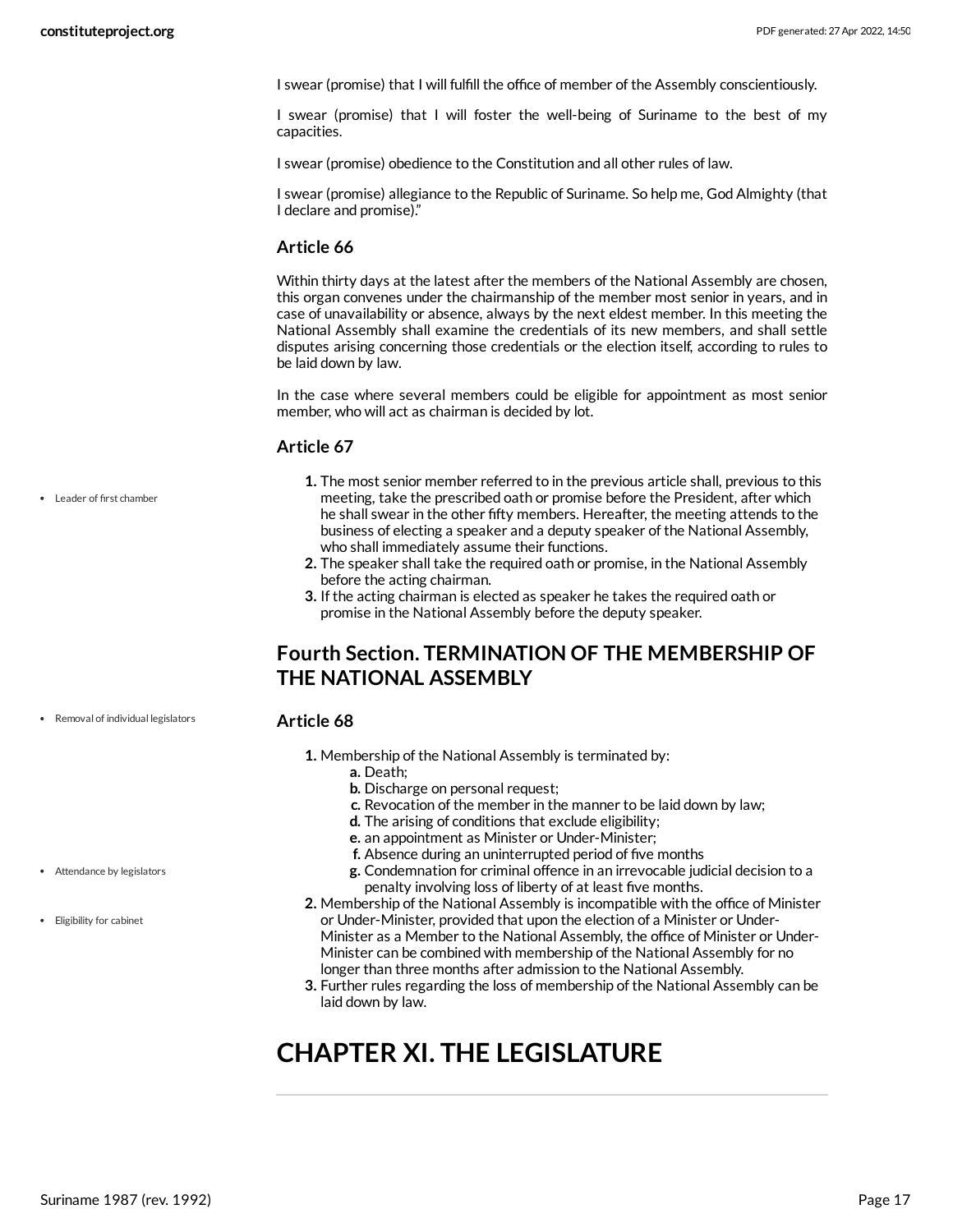## <span id="page-17-0"></span>**First Section. EXERCISE OF LEGISLATIVE POWERS**

#### **Article 69**

The Legislator, the Government and the other organs of government shall respect the rules of the Constitution.

• Structure of legislative chamber(s)

<span id="page-17-6"></span>**Article 70**

The Legislative Power shall be exercised jointly by the National Assembly and the Government.

## <span id="page-17-1"></span>**Second Section. POWERS OF THE NATIONAL ASSEMBLY**

#### <span id="page-17-5"></span>**Article 71**

- **1.** The National Assembly shall have the power to decide over all proposals of law that will be submitted before it for approval.
- **2.** The National Assembly shall have the power to decide by 2/3 majority on the organization of a People's Assembly or a plebiscite in those cases deemed necessary by the National Assembly, without prejudice to the provisions of Article 179, paragraph 2.
- **3.** The National Assembly lays down its own standing order. These standing orders, in which rules of procedure for the People's Assembly shall be included, will be promulgated by state decree.

### **Article 72**

<span id="page-17-2"></span>Without prejudice to what is reserved elsewhere in the Constitution for regulation by law, the following subjects shall certainly be determined by law:

- **a.** Treaties, subject to what is determined in article 104;
- **b.** The amending of the Constitution;
- **c.** The declaration or the termination of the state of war, the civil or military state of emergency
- **d.** The determination and change of the political-administrative partitioning of the Republic of Suriname;
- **e.** The determination of the extent and boundaries of the territorial waters and the rights of the Republic of Suriname to the adjacent continental shelf and the economic zone;
- **f.** The creation of a development council for national development;
- **g.** The granting of amnesty or pardon.

#### <span id="page-17-4"></span>**Article 73**

The socio-economic and political policy to be followed by the Government shall be previously approved by the National Assembly.

#### **Article 74. EXECUTIVE TASKS OF THE NATIONAL ASSEMBLY**

<span id="page-17-3"></span>The National Assembly has the following executive tasks:

- **a.** The election of the President and the Vice-President;
- **b.** The proposal for nomination to the President of the chairman and vice- chairman, the members and the surrogate members of the organ charged with the supervision and control of the expenditure of the state finances;

Referenda

• Treaty ratification

- Constitution amendment procedure
- Emergency provisions
- Power to declare/approve war

• Fronomic plans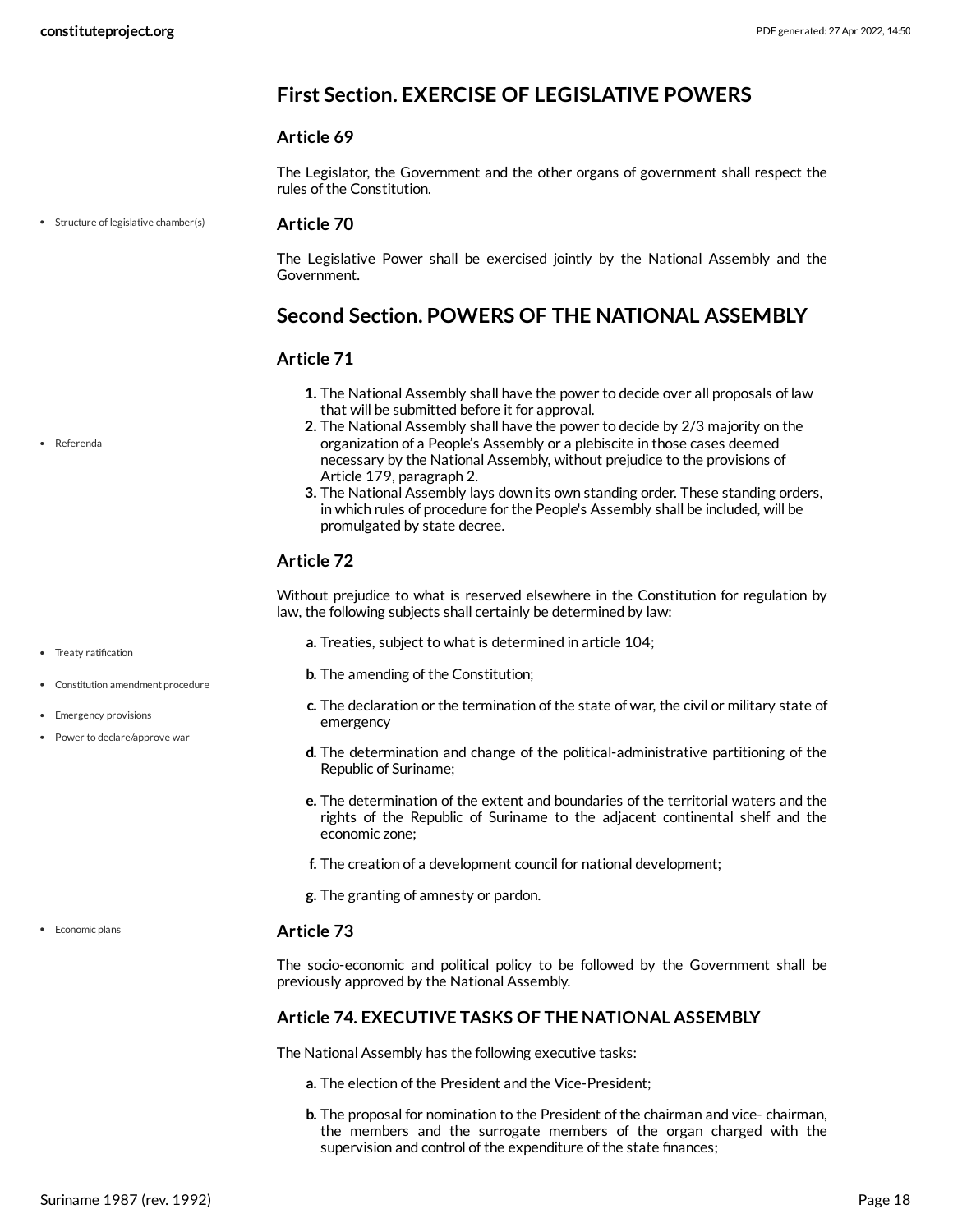Constitutional court selection

• Initiation of general legislation

- **c.** Placing the nominations of the members of the Constitutional Court and their appointed deputies to the President;
- **d.** Appointing, suspending and discharging the clerk of the Assembly;
- **e.** Organizing any People's Assembly.

## <span id="page-18-0"></span>**Third Section. LEGISLATIVE PROCEDURE RIGHTS OF AMENDMENT INITIATIVE, INTERROGATION AND INVESTIGATION**

#### <span id="page-18-3"></span>**Article 75**

| 1. The President introduces the proposals of law or other Government proposals |  |
|--------------------------------------------------------------------------------|--|
| before the National Assembly in a written message.                             |  |

- **2.** Public debate on any received Government proposal shall always be preceded by an examination of that proposal.
- **3.** The National Assembly shall determine in its Rules of Order the manner in which such examination shall be made.

#### **Article 76**

The National Assembly shall have the right of amend bills proposed by the Government.

#### **Article 77**

- **1.** If the National Assembly resolves to pass the proposal either unchanged or changed, it shall notify the President thereof.
- **2.** If the National Assembly resolves not to pass the proposal it shall also give notice thereof to the President, with the request to review the bill more thoroughly. As long as the National Assembly has not taken a decision, the President shall have the right to withdraw the bill which he has submitted.

• Initiation of general legislation

#### **Article 78**

Every member to the National Assembly shall have the right to introduce proposals of law to the National Assembly.

#### **Article 79**

The National Assembly shall have the right of examination, that is to be regulated by law.

#### <span id="page-18-2"></span>**Article 80**

- **1.** All bills passed by the National Assembly and approved by the President shall acquire force of law after promulgation.
- **2.** The laws shall be inviolable, subject to the provisions of Articles 106, 137 and 144, paragraph 2.

## <span id="page-18-1"></span>**Fourth Section. PROCEDURE**

Legislative oversight of the executive

Approval or veto of general legislation

#### <span id="page-18-4"></span>**Article 81**

Annually, and at the latest on the first working day of October, the President shall address the National Assembly on the policy to be followed by the Government.

#### **Article 82** Public or private sessions

<span id="page-18-5"></span>All meetings of the National Assembly shall be held in public, except in special cases when it decides to convene behind closed doors.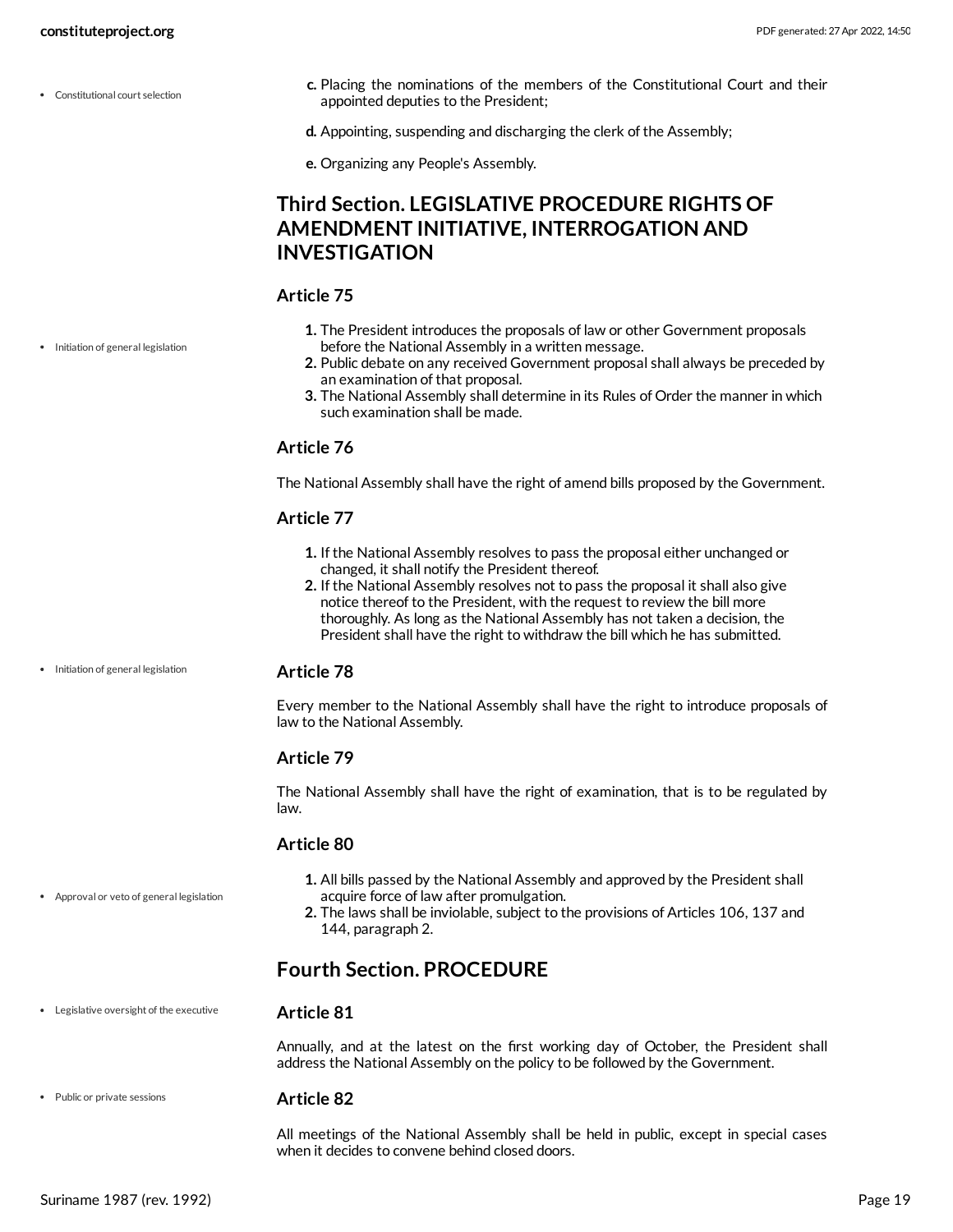#### <span id="page-19-1"></span>**Article 83**

- Quorum for legislative sessions
- Referenda
- Constitution amendment procedure
- Head of state selection

• Secrecy of legislative votes

• Secrecy of legislative votes

Legislative oversight of the executive

- **1.** The National Assembly may not commence deliberation or take decisions if no more than one half its members are present.
- **2.** All decisions of the National Assembly shall be taken by a normal majority of votes, except for the provisions of paragraph 3 of the present Article, and of Article 60, Article 70 [paragraph 2], and Article 84, paragraph 4.
- **3.** A majority of at least 2/3 of the constitutional number of members of the National Assembly shall be required for decisions concerning:
	- **a.** The Amendment of the Constitution;
	- **b.** The Amdendment of the electoral act insofar as it involves the subjects indicated in Article 60;
	- **c.** The election of the President;
	- **d.** The election of the Vice-President;
	- **e.** The organization of a People's Assembly, subject to the provisions of Article 181, paragraph 2;
	- **f.** The organization of a plebiscite.

### <span id="page-19-4"></span>**Article 84**

- **1.** In the event of an equality of votes at a meeting attended by all who are at that moment members of the National Assembly, the motion shall be considered as having been defeated.
- **2.** In the event of an equality of votes at a meeting not attended by all those who are at the moment members of the National Assembly, the motion shall be postponed until a subsequent meeting. The motion shall be considered as having been defeated in the event of an equality in such meeting.
- **3.** Voting shall be by roll-call if at least five members desire this and shall then be by word-of-mouth; however in case of the election or nomination of persons, voting shall be by secret and unsigned ballot.
- **4.** The meeting can decide by at least two thirds of the votes cast that a specific matter shall be voted by closed and unsigned voting papers.

#### <span id="page-19-3"></span>**Article 85**

- **1.** The Government shall provide the National Assembly with the requested information either in writing or orally. It can be invited by the National Assembly to attend the meeting.
- **2.** The Government can attend meetings of the National Assembly as well as the People's Assembly. It has an advisory vote in those meetings. It can be assisted in the meetings by experts.

#### **Article 86**

The law regulates the financial provisions for the benefit of the members and former members of the national Assembly and their surviving relatives.

#### **Article 87**

<span id="page-19-2"></span>**Article 88**

- **1.** The National Assembly appoints, suspends and discharges its clerk. The clerk may not at the same time be a member of the National Assembly.
- **2.** The law regulates his position.

### <span id="page-19-0"></span>**Fifth Section. IMMUNITY**

#### • Immunity of legislators

#### The speaker, the members of the National Assembly, the Government and the experts referred to in article 85, paragraph (2), shall be exempt from criminal prosecution for anything they have said at the assembly or have submitted to it in writing, except that if in so doing they had made public what was said or submitted under obligation of secrecy in a closed meeting.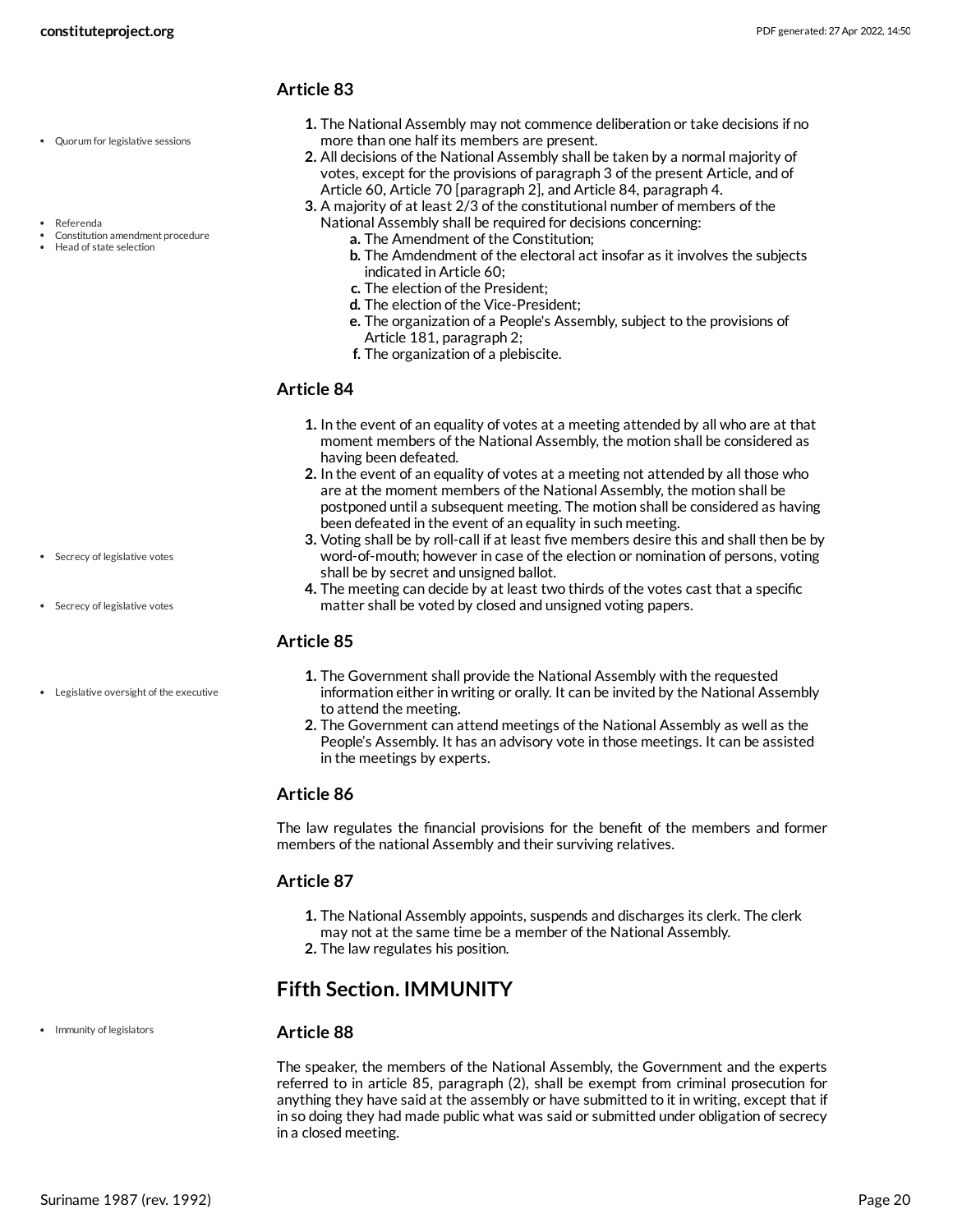#### **Article 89**

The National Assembly is bound to inform the district councils in a manner to be laid down by law about decisions taken or viewpoints expressed that are of significance to their districts.

## <span id="page-20-0"></span>**CHAPTER XII. THE PRESIDENT**

## <span id="page-20-1"></span>**First Section. GENERAL PROVISIONS**

#### <span id="page-20-4"></span>**Article 90**

- **1.** The President is Head of State of the Republic of Suriname, Head of Government,
- Chairman of the Council of State and of the Security Council.
- **2.** He is answerable to the National Assembly.

#### <span id="page-20-2"></span>**Article 91**

- **1.** The President and the Vice-President are elected by the National Assembly for five years. The term of office of the President is terminated at the swearing in of a newly appointed President. If the office becomes vacant, then the following President to be elected begins a new term of office.
- **2.** The provisions of the previous paragraph apply equally to the Vice-President.

#### <span id="page-20-3"></span>**Article 92**

- **1.** To be eligible for appointment as President or Vice-President a candidate must:
	- possess the Suriname nationality;
	- have reached the age of thirty;
	- not be excluded from the right of active and passive suffrage;
	- not have acted in violation of the Constitution.
- **2.** Before submitting his candidacy, he must have had his domicile and main and real residence in Suriname for at least six years.

#### <span id="page-20-5"></span>**Article 93**

At the inauguration, the President and the Vice-President shall make the following oath or promise:

"I swear (promise) that in order to be elected President (Vice-President) of the Republic of Suriname I have not given or promised, nor will give or promise, directly or indirectly, under whatsoever name or pretext, anything to anyone whomsoever.

I swear (promise) that in order to do or refrain from doing anything whatsoever in this office, I will not accept any promises or presents, directly or indirectly, from anyone whomsoever.

I swear (promise) that in fulfilling the office of President (Vice-President) I will attend to and foster, with all my powers, the interests of the county and the people.

I swear (promise) that I will defend and preserve, with all my powers, the independence and territory of the Republic of Suriname; that I will protect the general and particular liberty and the rights of all people and will employ, for the maintenance and promotion of the particular and general welfare, all means which the laws and circumstances place at my disposal, as a good and faithful President (Vice-President) should do.

I swear (promise) obedience to the Constitution and all other rules of law.

- Name/structure of executive(s)
- Head of state selection
- **•** Deputy executive
- Head of state replacement
- Head of state term length
- Minimum age of head of state Eligibility for head of state

Oaths to abide by constitution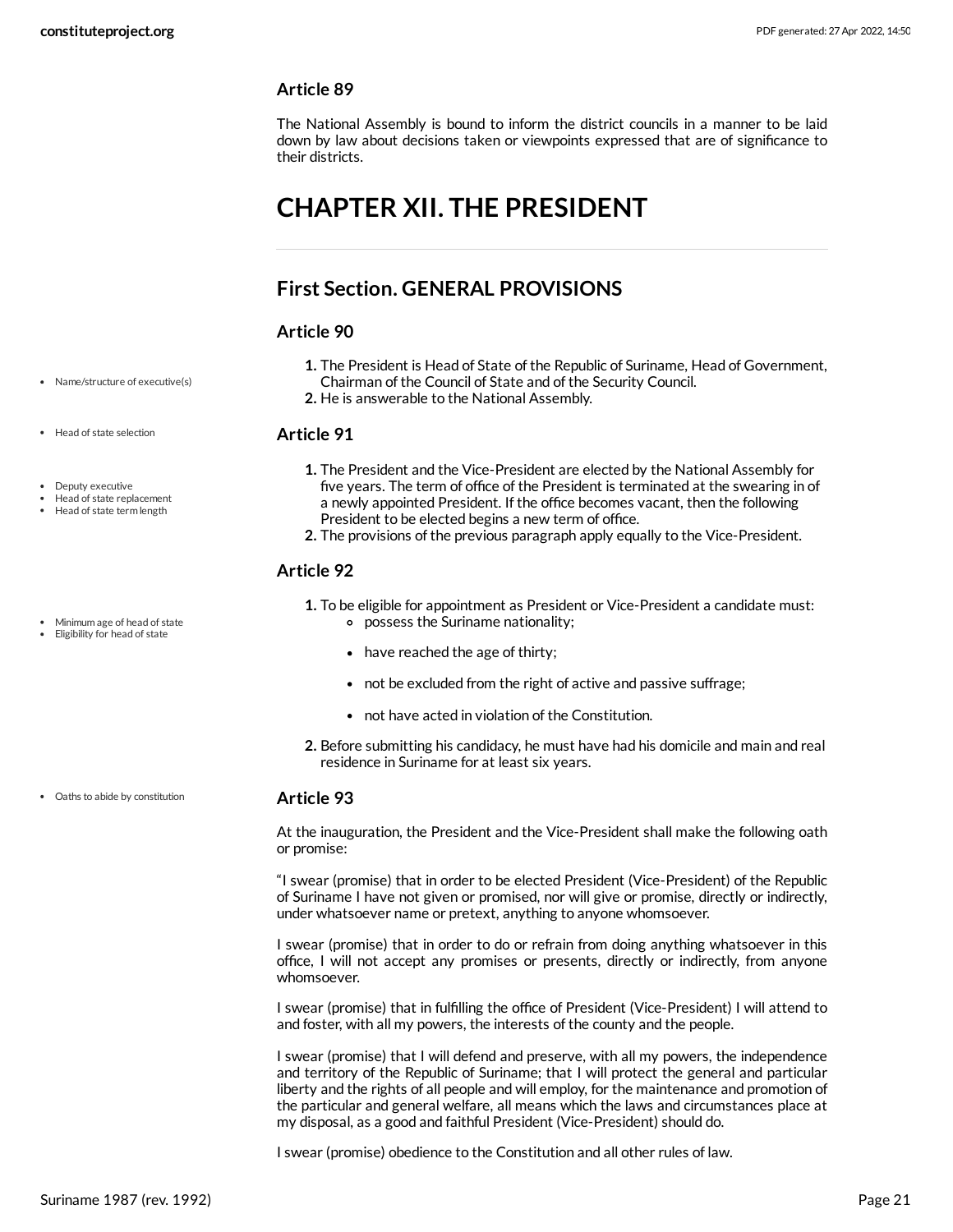I swear (promise) allegiance to the Republic of Suriname. So help me God Almighty (That I declare and promise)."

#### **Article 94**

The President and the Vice-President shall not hold other political and administrative offices in the civil service, shall not fulfill functions in trade and commerce or labor unions and shall not practice any other professions.

#### **Article 95**

The President and Vice-President may neither directly or indirectly participate in any undertaking, nor act as guarantor thereof, which is based on an agreement for profit or gain made with the State or with a part thereof. They may hold no money claims, except for government bodys, against the State.

#### **Article 96**

The President and the Vice-President may neither directly nor indirectly participate in any concession undertaking of any nature established in Suriname or operating therein.

#### **Article 97**

- **1.** The President may not be related by marriage or by blood up to the second degree with the Vice-President, the ministers, the vice-ministers and the chairman and other members of the State Council and the organ that is charged with the supervision and control of the expenditure of state finances.
- **2.** He who comes to stand in a forbidden degree of relation after his appointment retains his office only after leave thereto is given by law.

#### <span id="page-21-1"></span>**Article 98**

The office President is exercised by the Vice-President:

- **a.** In case the President is declared unfit to exercise his powers;
- **b.** In case the President has laid down the exercise of his powers temporarily;
- **c.** As long as there is no President or if he is absent;
- **d.** If, in the case described in article 140, prosecution against the President has been initiated.

### <span id="page-21-0"></span>**Second Section. POWERS OF THE PRESIDENT**

#### **Article 99**

The executive power is vested in the President.

Designation of commander in chief

Foreign affairs representative

Emergency provisions Power to declare/approve war

Deputy executive

<span id="page-21-2"></span>**Article 100**

<span id="page-21-4"></span>The President shall have the supreme authority over the armed forces.

#### **Article 101**

The President shall have the direction of foreign relations and shall promote the development of the international legal order.

#### <span id="page-21-3"></span>**Article 102**

**1.** The President shall not declare the Republic of Suriname to be at war, in danger of war of in state of siege, except with the previous consent of the National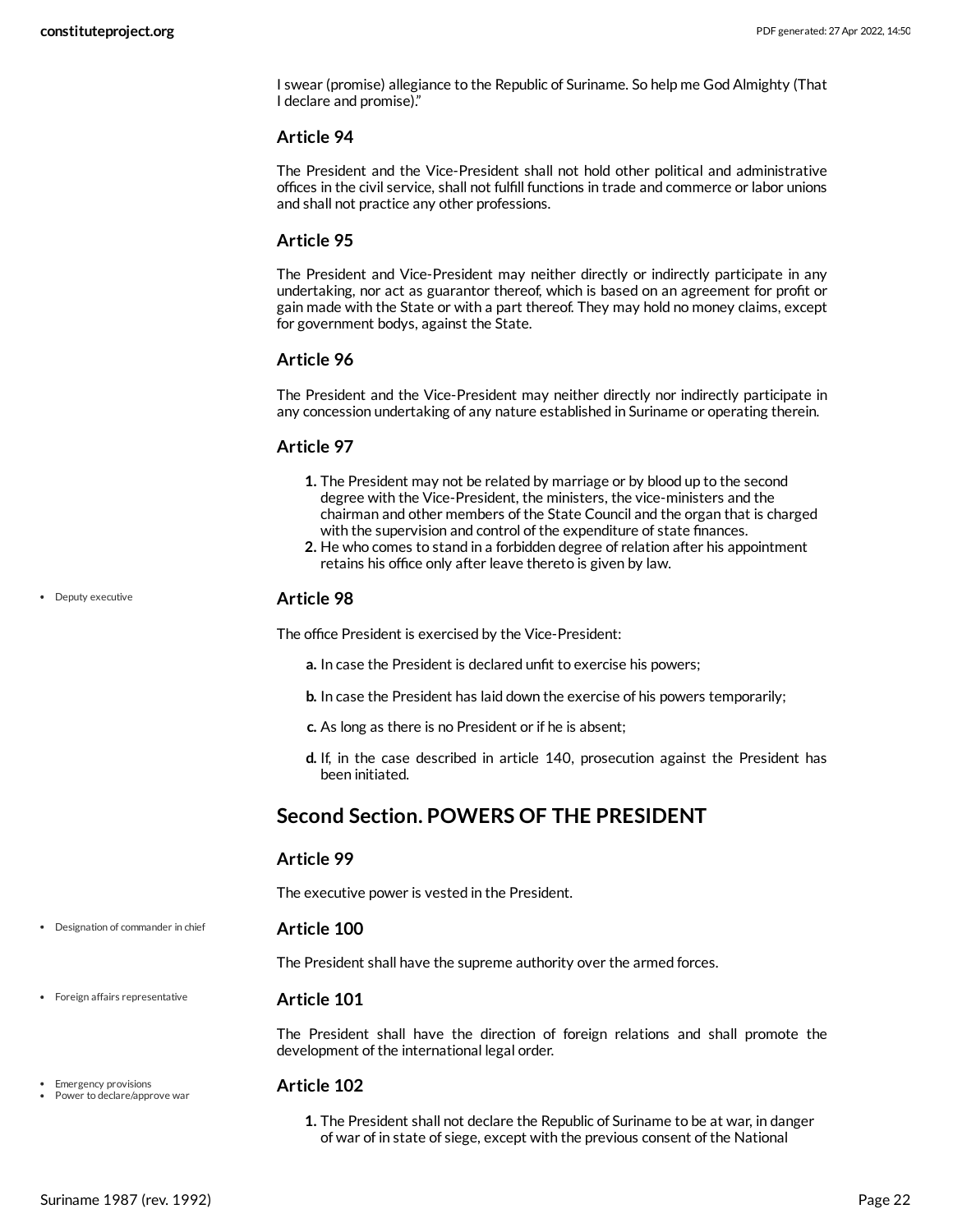• Treaty ratification

- **1.** Assembly. This consent shall not be required when, as a result of force majeure, consultation with the National Assembly has appeared to be impossible.
- **2.** The President shall not declare war, danger of war or state of siege between the State of Suriname and another power to be terminated, except with the previous consent of the National Assembly. This consent shall not be required when, as a result of force majeure, consultation with the National Assembly is not possible.
- **3.** To maintain external and domestic security, in case of war, danger of war or in case of serious threat to or disturbance of the domestic order and peace which could result in substantial damage to the interests of the State, the President can declare the state of emergency in any part of Suriname, subject to previous consent of the National Assembly.
- **4.** The President shall not declare the State of emergency to be terminated, except with previous consent of the National Assembly. This consent is not required when consultation with the National Assembly has, as a result of force majeure, appeared to be impossible.

**Article 103** • Treaty ratification

> <span id="page-22-4"></span>Agreements with other powers and with organizations based on international law shall be concluded by, or by authority of, the President and shall be, insofar as the agreements require, ratified by the President. These agreements shall be communicated to the National Assembly as soon as possible; they shall not be ratified and they shall not enter into force until they have received the approval of the National Assembly.

#### **Article 104**

- **1.** Approval shall be given either explicitly or implicitly. Explicit approval shall be given by law. Implicit approval has been given if, within thirty days after the agreement has been submitted for that purpose to the National Assembly, no statement has been made by the National Assembly expressing the wish that the agreement be subject to explicit approval.
- **2.** The law determines the cases in which no approval is required.

#### **Article 105**

The provisions of the agreements mentioned in Article 103 which may be directly binding on anyone, shall become effective upon promulgation.

#### **Article 106**

Legal regulations in force in the Republic of Suriname shall not apply, if this application should be incompatible with provisions that are directly applicable to anyone, to agreements entered into either before or after the enactment of the regulations.

#### **Article 107**

The law shall regulate the publication of agreements and of decisions of international organizations.

#### **Article 108** • Head of state powers

<span id="page-22-2"></span>On proposal of the Government, the President confers honorary orders of the Republic of Suriname upon people who are eligible thereto.

#### **Article 109**

<span id="page-22-3"></span>The President shall have the right to grant pardons for penalties inflicted by judicial sentence. He shall exercise this right after having ascertained the opinion of the judge, who had taken the judicial sentence.

**Article 110. POWERS WITH REGARD TO OTHER ORGANS** Establishment of cabinet/ministers

<span id="page-22-1"></span><span id="page-22-0"></span>The President furthermore has the powers;

• Power to pardon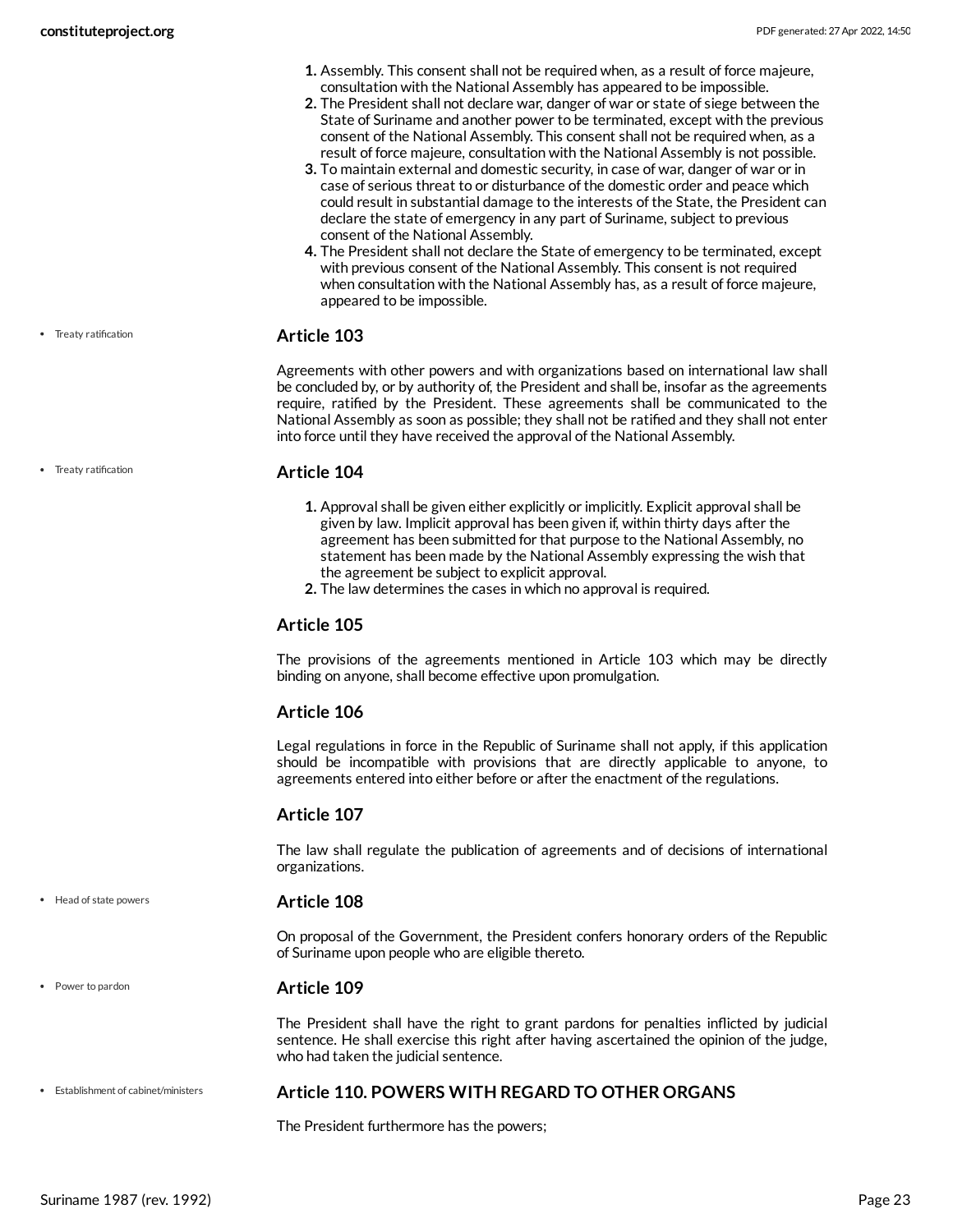- **a.** To constitute the Council of Ministers, after consultation, including with regard to the results of the elections;
- **b.** To direct the preparatory work for the government programme;
- **c.** To direct the activities of the State Council;
- **d.** If required, to convene and to lead the meetings of the Council of Ministers;
- **e.** To appoint and remove ministers from office;
- **f.** To ratify approved bills and propose state decrees;
- **g.** To suspend decisions of the Council of Ministers, and of Ministers;
- **h.** To appoint to suspend and to discharge any person to whom a public service is entrusted, inasmuch as appointing, suspending or discharging has not assigned to another state institution.

#### <span id="page-23-3"></span>**Article 111. POWERS IN INTERNATIONAL RELATIONS**

In international relations the President has the power:

- **a.** To appoint, to discharge, to replace and to suspend diplomatic representatives of the Republic of Suriname;
- **b.** To accredit or not to accredit diplomatic representatives of other states;
- **c.** To accept letters of accreditation of foreign diplomatic representatives.

#### **Article 112**

All other matters relating to the President shall be regulated by law.

## <span id="page-23-0"></span>**CHAPTER XIII. THE COUNCIL OF STATE, THE GOVERNMENT, THE COUNCIL OF MINISTERS AND THE MEMBERS OF THE COUNCIL OF MINISTERS**

## <span id="page-23-1"></span>**First Section. THE COUNCIL OF STATE**

Advisory bodies to the head of state

<span id="page-23-2"></span>**Article 113**

There is a Council of State, whose composition and powers shall be regulated by law. The President is Chairman of the Council of State.

#### **Article 114** Oaths to abide by constitution

<span id="page-23-4"></span>On assuming office the members of the Council of State shall take the following oath or make the following promise before the President:

"I swear (promise) that in order to be appointed member of the Council of State, I have not given or promised, nor will I give or promise, anything, directly or indirectly, to anyone whomsoever, under whatsoever name or pretext.

I swear (promise) that in order to do or to refrain from doing anything whatsoever in this office, I will not accept, directly or indirectly, any promises or presents from anyone whomsoever.

- Cabinet selection
- Cabinet removal Approval or veto of general legislation

• Head of state powers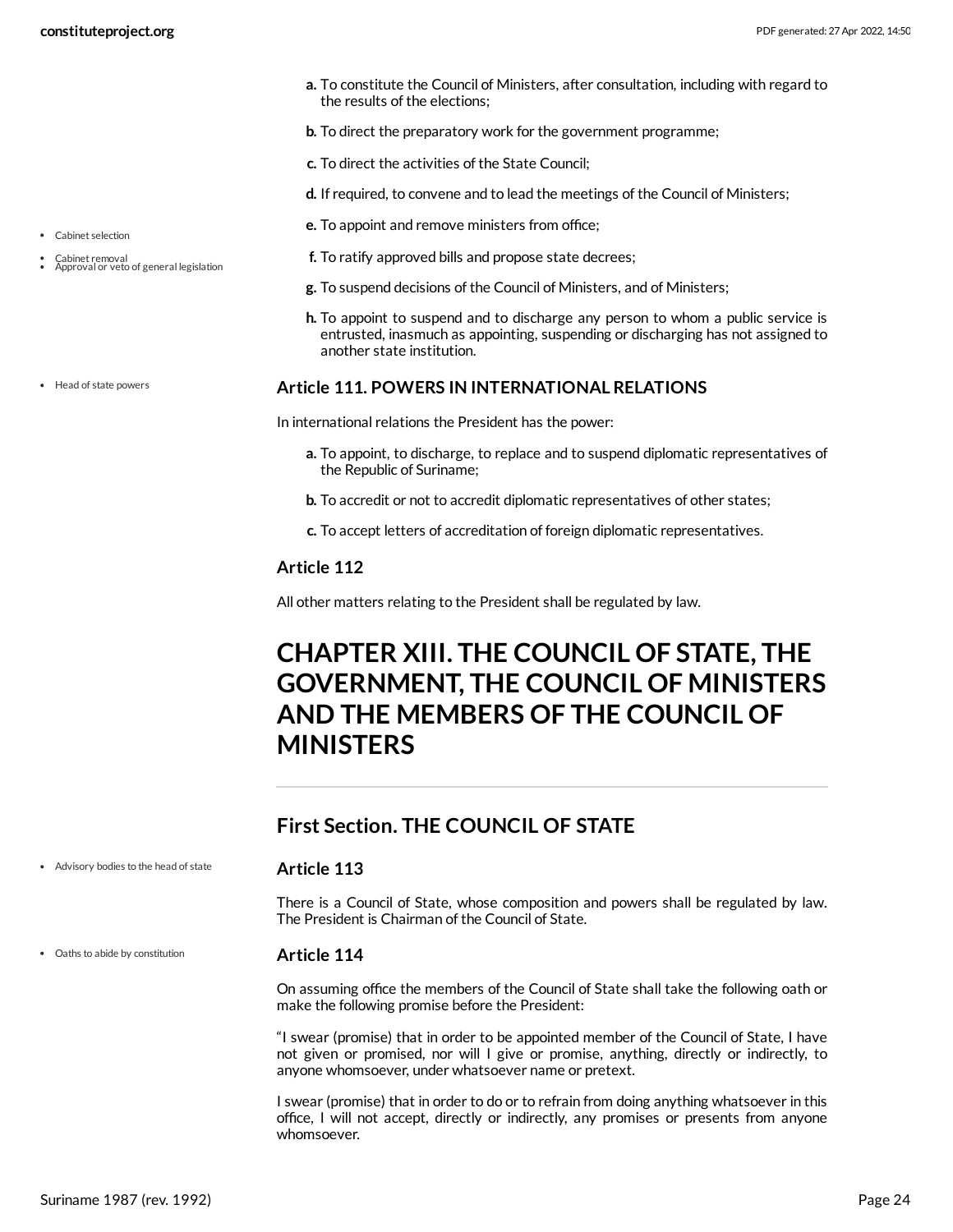I swear (promise) that I will perform my duties and that I will not make public the things of which I have taken cognizance, through my appointment as member of the Council of State, and which are entrusted to me as secret, or of which I should understand the confidential character, except to those persons to whom I am obliged by law ex officio to communicate them.

I swear (promise) obedience to the Constitution and all other rules of law.

I swear (promise) allegiance to the Republic of Suriname. So help me, God Almighty (That I declare and promise)."

#### **Article 115. POWERS OF THE COUNCIL OF STATE**

- **1.** The Council of State has without prejudice to what is regulated by law the following powers:
	- **a.** To advise the President in execution of his office of Head of State and Head of Government;
	- **b.** To advise the Government on general policy matters and on the content of bills, as well as agreements under international law for which the consent of the National Assembly is required;
	- **c.** To advise the Government on proposed state decrees;
	- **d.** To pass its own standing orders, which shall be determined by state decree;
	- **e.** To advise the Government on proposals of general administrative measures;
- **2.** Repealed.

## <span id="page-24-0"></span>**Second Section. THE GOVERNMENT**

#### • Deputy executive

#### <span id="page-24-2"></span>**Article 116**

- **1.** The President with the Vice-President and the Council of Ministers form the Government. The Vice-President is charged with the day-to-day management of the Council of Ministers and is as such responsible to the President.
- **2.** The Government is responsible to the National Assembly.

#### **Article 117**

The Government draft state decrees. Provisions which are enforceable by penalties shall not be made by such state decree unless it is pursuant to the law. The law regulates the applicable punishment.

#### **Article 118**

The manner of promulgation of laws and state decrees and the moment at which they became effective shall be regulated by law.

### <span id="page-24-1"></span>**Third Section. THE COUNCIL OF MINISTERS**

#### **Article 119**

- **1.** The Council of Ministers is the highest executive and administrative organ of the Government.
- **2.** The Ministers together form the Council of Ministers, which is presided by the Vice-President.
- **3.** The Council of Ministers has at least one deputy chairman.

#### **Article 120**

The meetings of the Council of Ministers may be attended by specialized and/or technical experts at the invitation of the chairman.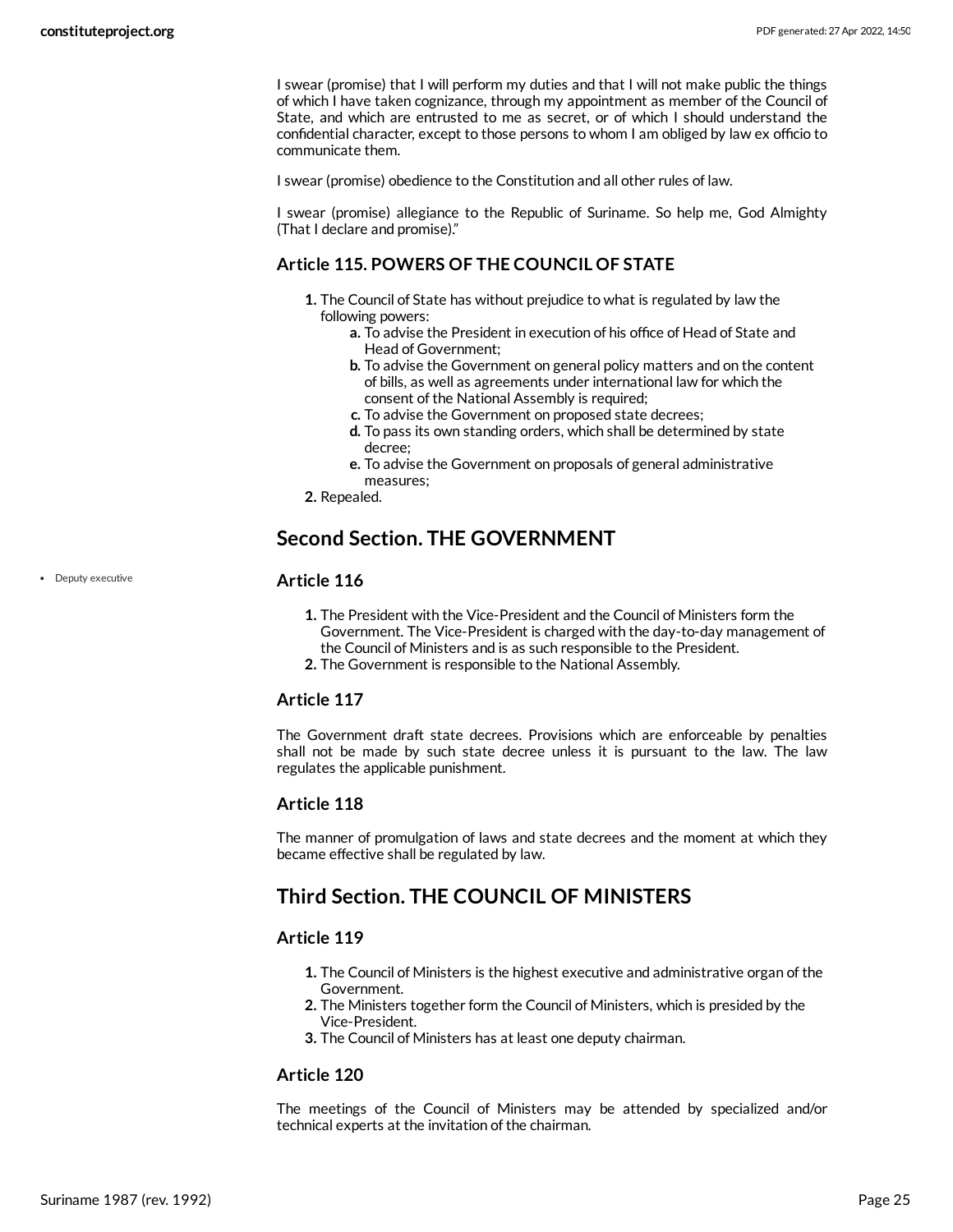#### **Article 121**

The Council of Ministers is under the obligation to assist in the procurement of information to the Council of State for the execution of its advisory and supervisory task.

• Powers of cabinet

#### <span id="page-25-2"></span>**Article 122. TASKS OF THE COUNCIL OF MINISTERS**

Subject to that which is laid down in the Rules of Order of the Council, that Council of Ministers has as tasks:

- **a.** To execute the policy determined by the Government
- **b.** To prepare legislative acts and administrative regulation;
- **c.** To supervise the correct execution of decrees when their execution is entrusted to it;
- **d.** To prepare and to execute an efficient policy;
- **e.** To give direction to administrative organs and to supervise administrative functions of local organs by means of the suitable ministerial debarments.

#### **Article 123. TASKS OF THE MEMBERS OF THE COUNCIL OF MINISTER**

- **1.** The members of the council of Ministers shall be charged with leading their respective ministerial departments and with the tasks appointed to them by the Rules of Order of the Council of Ministers and by other Regulations.
- **2.** The Ministers are answerable to the President.

### <span id="page-25-0"></span>**Fourth Section. UNDER-MINISTRIES**

#### **Article 124**

The President may appoint to a ministerial department one or more Under-Ministers who, in cases the Minister deems necessary, may act as Minister in his stead, observant of his directions. The Under-Minister is on that account responsible to the President, without prejudice to the responsibility of the Minister.

#### <span id="page-25-1"></span>**Article 125**

On assuming office, the Ministers and Under-Ministers shall take the following oath or make the following promise before the President:

"I swear (promise) that in order to be appointed Minister (Under-Minister) I have not given or promised, nor will I give or promise, anything, directly or indirectly, to anyone whomsoever, under whatsoever name or pretext.

I swear (promise) that in order to do or to refrain from doing anything whatsoever in this office, I will not accept, directly or indirectly, any promises or presents from anyone whomsoever.

I swear (promise) that I will faithfully perform all the duties which the office of a minister lays upon me.

I swear (promise) that I will promote the well-being of Suriname to the best of my abilities.

I swear (promise) obedience to the Constitution and all other legal rules.

I swear (promise) allegiance to the Republic of Suriname. So help me, God Almighty (That I declare and promise)."

Oaths to abide by constitution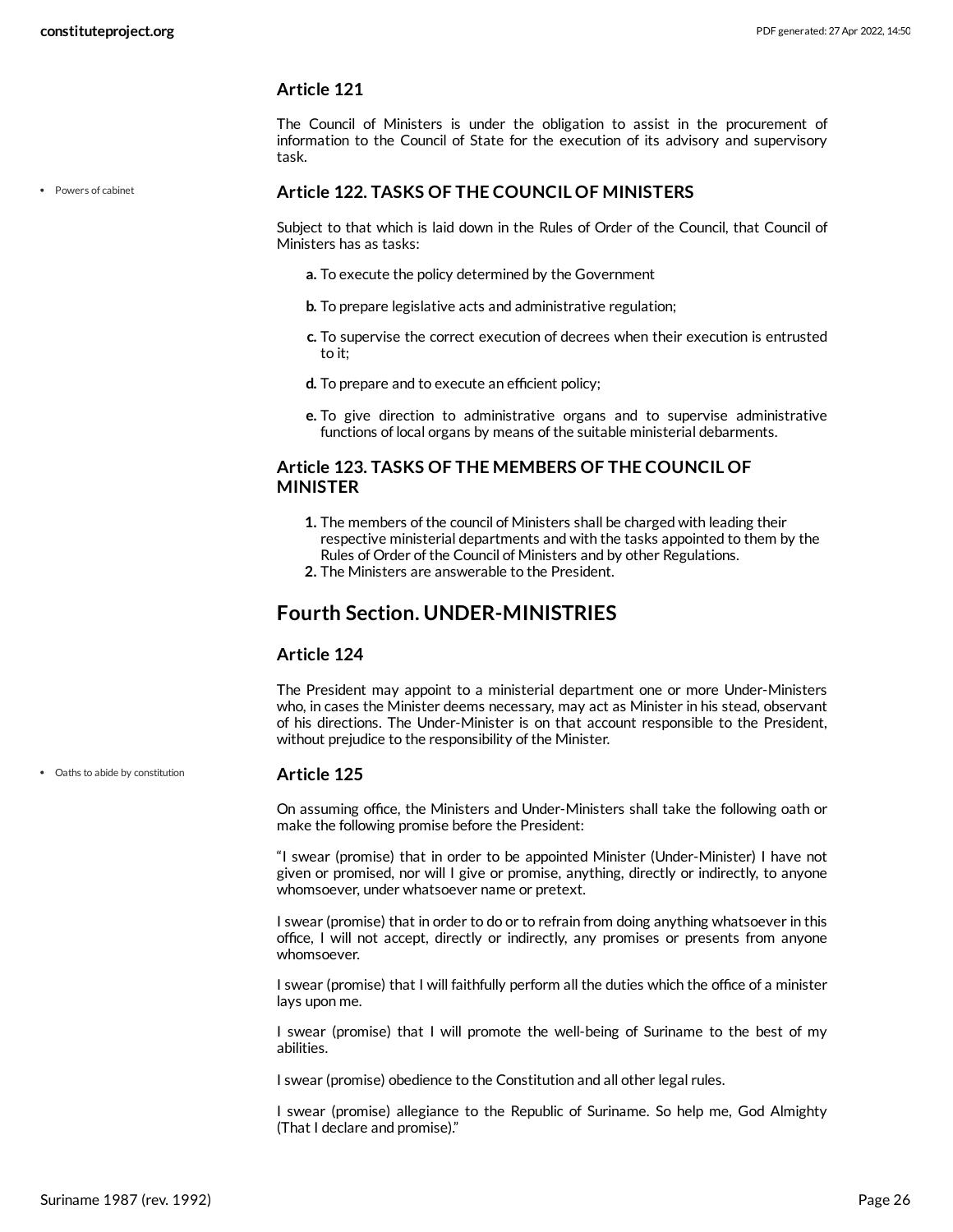#### **Article 126**

The law regulates the financial provisions for the benefit of the Ministers, the Under-Ministers, and former Ministers and former Under-Ministers and of their surviving relatives.

#### **Article 127**

The standing orders for the Council of Ministers shall be determined by state decree.

## <span id="page-26-0"></span>**CHAPTER XIV. THE NATIONAL SECURITY COUNCIL**

### <span id="page-26-1"></span>**First Section. IN GENERAL**

#### **Article 128**

There shall be a National Security Council, which can commence its activities after the duly authorized institutions have decided to declare the state of war, threat of war, or the state of siege in case of military aggression, and the state of civil and military emergency.

## <span id="page-26-2"></span>**Second Section. COMPOSITION OF THE SECURITY COUNCIL**

#### **Article 129**

The Security Council shall consist of:

- The President, as chairman;
- The Vice-President, as deputy chairman;
- The Minister in charge of legal affairs;
- The Minister in charge of defense;
- Another member of the Council of Ministers;
- The Commander of the National Army;
- The Chief of Police of the Police Corps of Suriname.

#### **Article 130**

The Security Council shall protect the sovereignty and the domestic security of the Republic of Suriname and is endowed with special powers with regard to the external and domestic security of the Republic of Suriname in case of war, danger of war or state of siege and other extraordinary circumstances, to be defined by the law.

## <span id="page-26-3"></span>**CHAPTER XV. THE LEGAL SYSTEM**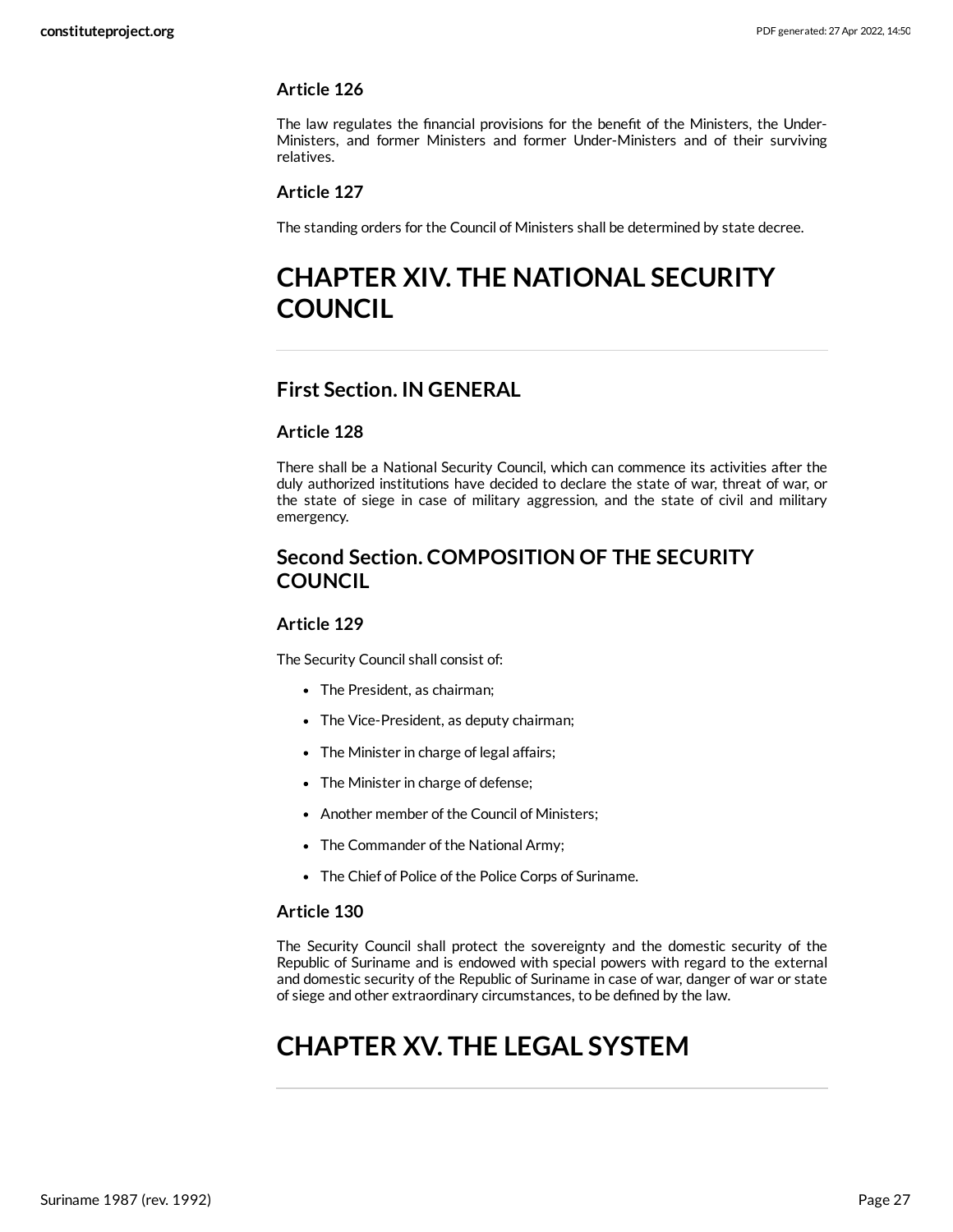## <span id="page-27-2"></span><span id="page-27-0"></span>**First Section. GENERAL PROVISIONS**

- **Article 131** • Principle of no punishment without law
	- **1.** In Suriname justice shall be administered in the name of the Republic.
	- **2.** No act shall be punishable other than by virtue of a previously determined legal rule.
	- **3.** Every interference in investigation or prosecution and in cases pending in court shall be forbidden.

#### **Article 132**

Civil and commercial law, civil and military penal law and procedure shall be regulated by law in general codes, without prejudice to the power of the Legislature to regulate certain subjects in separate laws.

## <span id="page-27-1"></span>**Second Section. THE JUDICIARY**

#### <span id="page-27-3"></span>**Article 133**

- **1.** The Judicial Power is formed by the President and the Vice-President of the Court of Justice, the members and the deputy members of the Court of Justice, the Attorney-General with the Court of Justice, and the other members of the Public Prosecutors Office, and of other judicial functionaries indicated by law.
- **2.** The law may provide that persons not belonging to the Judicial Power shall also take part in the activities of the Judicial Power.
- **3.** The President, the Vice-President, the members and the deputy members of the Court of Justice constitute the Judicial Power that is charged with the administration of justice.

#### **Article 134**

- **1.** The cognizance and adjudication of all lawsuits is exclusively entrusted to the Judicial Power, save when the law appoints another judge.
- **2.** The pronouncement of punishment and of measures provided by law is also entrusted to the Judicial Power that is charged with the administration of justice, subject to exceptions made by law, which, when concerning imprisonment, may only relate to military penal and disciplinary law.

#### **Article 135**

- **1.** The decision of lawsuits not arising from civil law relations may be referred by law to administrative judges. The law shall regulate the procedure of deciding and the consequences of such decision.
- **2.** In the cases indicated in the previous paragraph the administrative appeal can also be made available. That appeal shall only exclude the competence of the Judicial Power insofar as this stems from the law.

#### <span id="page-27-4"></span>**Article 136**

- **1.** All judgements shall state the grounds upon which they are decided, and in penal cases they shall also indicate the articles of the legal regulations upon which the condemnation is based.
- **2.** The court sessions shall be public, subject to exceptions made by the law.
- **3.** For punishable acts designated by law for which no imprisonment is provided as sanctioned, the provision in the first paragraph may be departed from.
- **4.** The pronouncement of sentence shall take place in public.

### **Article 137**

Insofar as the judge considers the application of a legal rule in the particular case brought before him to be contrary to one or more constitutional rights mentioned in

• Protection from ex post facto laws

Structure of the courts

Supreme court opinions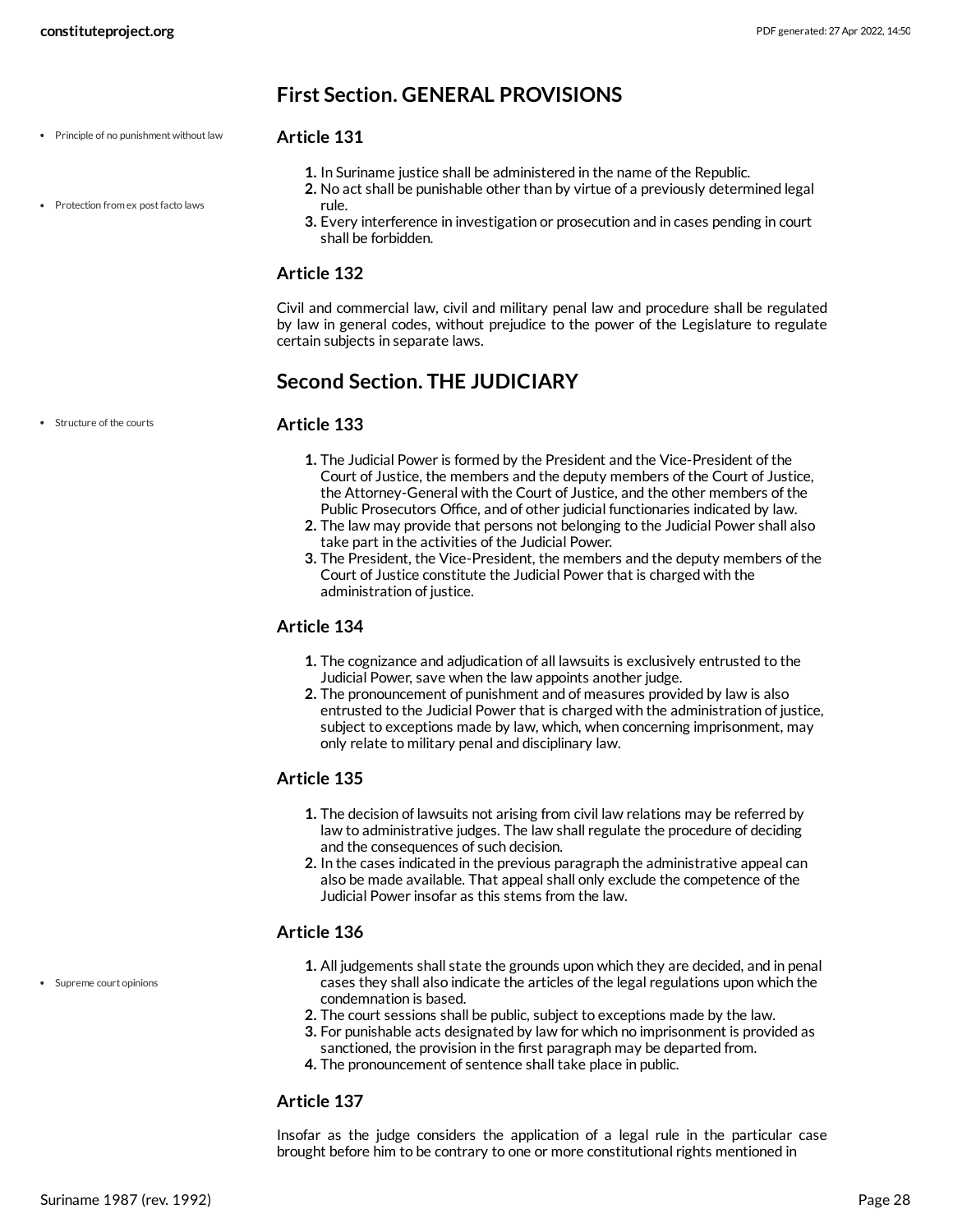Chapter V, the application in that case shall be declared unwarranted by him.

## <span id="page-28-0"></span>**Third Section. COMPOSITION OF THE JUDICIAL POWER**

#### **Article 138**

The law shall determine the organization, the composition and the jurisdiction of the Judicial Power.

#### **Article 139**

The supreme instance of the Judicial Power entrusted with the administration of justice is called the Court of Justice of Suriname. The Court shall supervise the regular course and settlement of all lawsuits.

#### **Article 140**

Those who hold political office shall be liable to trial before the High Court, even after their retirement, for indictable acts committed in discharging their official duties. Proceedings are initiated against them by the Attorney-General after they have been indicted by the National Assembly in a manner to be determined by law. It may be determined by law that members of the High Boards of State and other officials shall be liable to trial for punishable acts committed in the exercise of their functions.

#### <span id="page-28-2"></span>**Article 141**

- **1.** To be appointed as a member of the Judicial Power entrusted with the administration of justice or as Attorney-General with the Court of Justice, one shall be at least thirty years of age and possess Suriname nationality and have domicile and main and real residence in Suriname.
- **2.** The members of the Judicial Power entrusted with the administration of justice and the Attorney-General with the Court of Justice shall be appointed by the Government, after consultation of the Court of Justice. The appointment of the President, Vice-President, the members of the Court of Justice and the Attorney-General shall be for life.
- **3.** The law determines the other conditions for appointment and also the financial provision for their benefit and that of their surviving relatives.

#### **Article 142**

- **1.** The member of the Judicial Power entrusted with the administration of justice and the Attorney-General with the Court of Justice are discharged by the Government: on their request; when reaching the age of retirement.
- **2.** The persons mentioned in the first paragraph may be discharged on the proposal of the Court of Justice: o when they have been placed under legal restraint; o in case of proven continuous mental disorder; o if they have been sentenced to an irrevocable detention for having committed a punishable act; o if they have been declared bankrupt; o when they have obtained a moratium or are under court custody for their civil debts; o on the grounds of serious misconduct or immorality or in case of proven coninuous negligence in the fulfillment of their office.

#### **Article 143**

If the President is of the opinion that one of the reasons for discharge as mentioned in article 142, paragraph (2) are present, he can suspend the person in question and he can also provide for a temporary replacement in that office. The law regulates the consequences of the suspension and discharge from the office.

## <span id="page-28-3"></span><span id="page-28-1"></span>**Fourth Section. THE CONSTITUTIONAL COURT**

• Minimum age of supreme court judges

- Attorney general
- Eligibility for supreme court judges
- Ordinary court selection
- Supreme court term length
- Supreme court selection Supreme/ordinary court judge removal
- Attorney general
- Supreme/ordinary court judge removal

- Supreme/ordinary court judge removal
- Establishment of constitutional court
- Constitutional court powers
- Eligibility for const court judges Constitutional court selection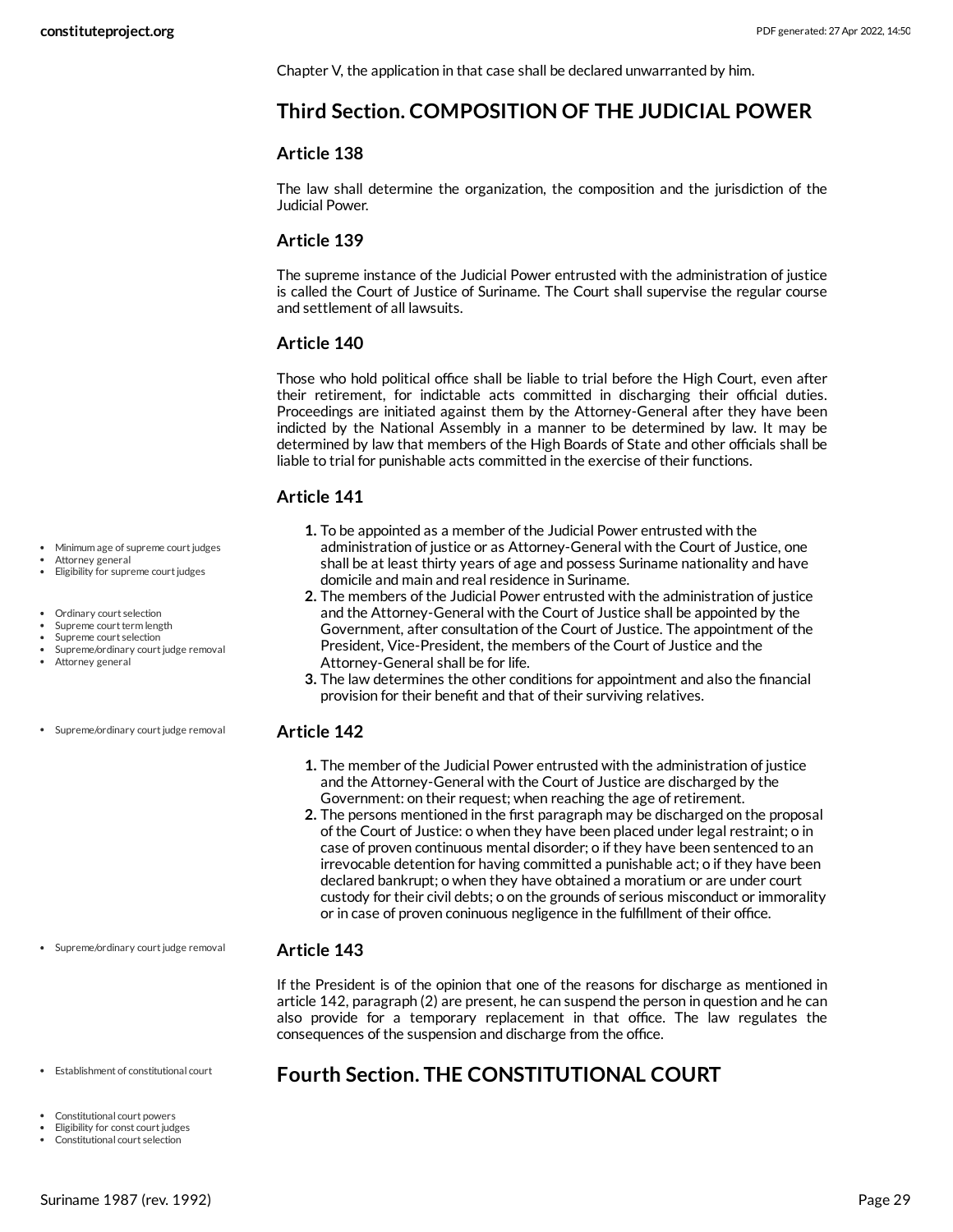Constitutional interpretation

#### **Article 144**

- **1.** There shall be a Constitutional Court which is an independent body composed of a President, Vice-President and three members, who -as well as the three deputy members -shall be appointed for a period of five years at the recommendation of the National Assembly.
- **2.** The tasks of the Constitutional Court shall be:
	- **a.** to verify the purport of Acts or parts thereof against the Constitution, and against applicable agreements concluded with other states and with international organization;
	- **b.** to assess the consistency of decisions of government institutions with one or more of the constitutional rights mentioned in Chapter V.
- **3.** In case the Constitutional Court decides that a contradiction exists with one or more provisions of the Constitution or an agreement as referred to in paragraph 2 sub a, the Act or parts thereof, or those decisions of the government institutions shall not be considered binding.
- **4.** Further rules and regulations concerning the composition, the organization and procedures of the Court, as well as the legal consequences of the decisions of the Constitutional Court, shall be determined by law.

## <span id="page-29-0"></span>**Fifth Section. THE PUBLIC PROSECUTION**

#### **Article 145**

The Public Prosecutor's Office is to the exclusion of all other organs responsible for the investigation and is charged with the prosecution of all punishable acts. The law can derogate from this principle for the criminal procedure with regard to the military.

#### <span id="page-29-3"></span>**Article 146**

- **1.** The Public Prosecution with the Court of Justice shall be exercised by or for the Attorney-General.
- **2.** The Attorney-General represents the Republic of Suriname before courts of law. He is the head of the public Prosecutor's Office and is at the same time charged with the court police. He has the powers to give to the officers who are entrusted with police tasks, instructions towards preventing, detecting and researching punishable acts, which he deems necessary in the interests of sound justice.

#### **Article 147**

The Attorney-General supervises the correct execution of the tasks of the Police. He has the power to make any proposal that he considers practical in that regard.

#### **Article 148**

The Government determines the general prosecution policy. The Government may in specific instances give the Attorney-General orders with regard to prosecution, in the interest of state security.

## <span id="page-29-1"></span>**CHAPTER XVI. SUPERVISION OF THE EXPENDITURE OF STATE FINANCES**

### <span id="page-29-2"></span>**Article 149**

**1.** An institution shall be established by law which shall have as task to supervise the expenditure of state finances as well as to control the management of government means in the broadest sense shall be created by law.

Attorney general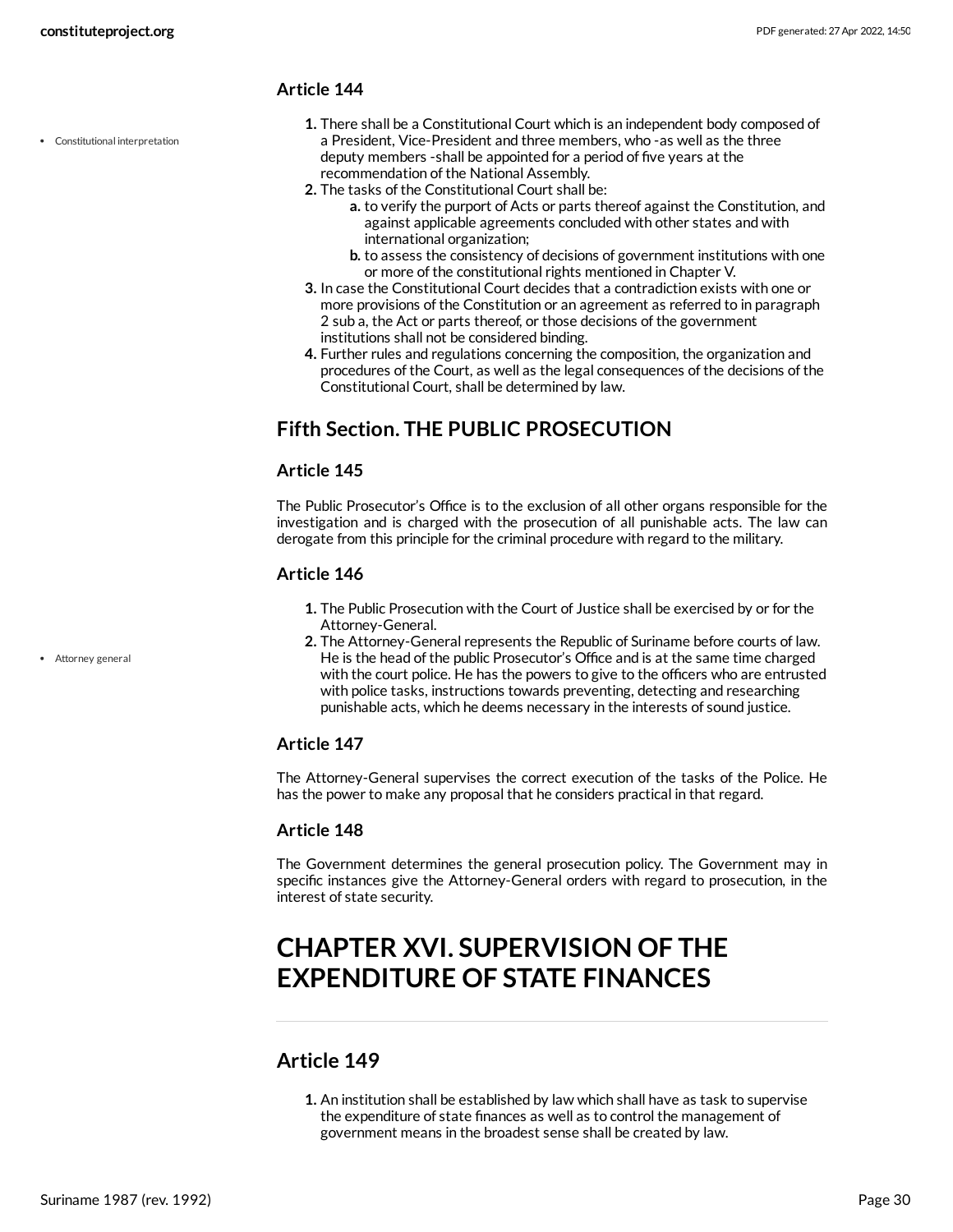**2.** Supervision and control shall be exercised on the justification as well as on the effectiveness of the expenditure and management of the state finances.

## <span id="page-30-0"></span>**Article 150**

The chairman, the members and the deputy members are appointed by the President for a period of five years, on proposal of the National Assembly.

## <span id="page-30-1"></span>**Article 151**

The organ mentioned in article 149 shall periodically, however at least once per year, report on the supervision it exercises to the National Assembly, the Council of State and the Government. The report shall be made public.

## <span id="page-30-2"></span>**Article 152**

Other matters pertaining to the composition, the organization and the authority of this organ, shall be regulated by law.

# <span id="page-30-3"></span>**CHAPTER XVII. ADVISORY COUNCILS**

## <span id="page-30-4"></span>**Article 153**

One or more advisory councils for the benefit of the Government shall be created by a law, which will also contain rules on their appointment, composition, procedures and authority.

## <span id="page-30-5"></span>**CHAPTER XVIII. THE FINANCIAL AND MONETARY SYSTEM**

## <span id="page-30-6"></span>**Article 154**

- **1.** The structure of the financial system shall be organized by law in such a way, that by saving and by correct allocation of the necessary financial means, investments in the productive sector shall be promoted.
- **2.** The law shall lay down rules concerning the monetary system and the Central Bank.
- **3.** The law shall lay down rules concerning insurance and banking services.
- **4.** Conditions for the manner in which the State obtains loans shall be regulated by law.

# <span id="page-30-7"></span>**CHAPTER XIX. TAXES**

## <span id="page-30-8"></span>**Article 155**

- **1.** Taxes are levied by virtue of the law, which regulates the rate of taxation, tariffs, dispensations and guarantees for taxpayers.
- **2.** No privilege with regard to taxes shall be permitted other than by virtue of the law.

• Central bank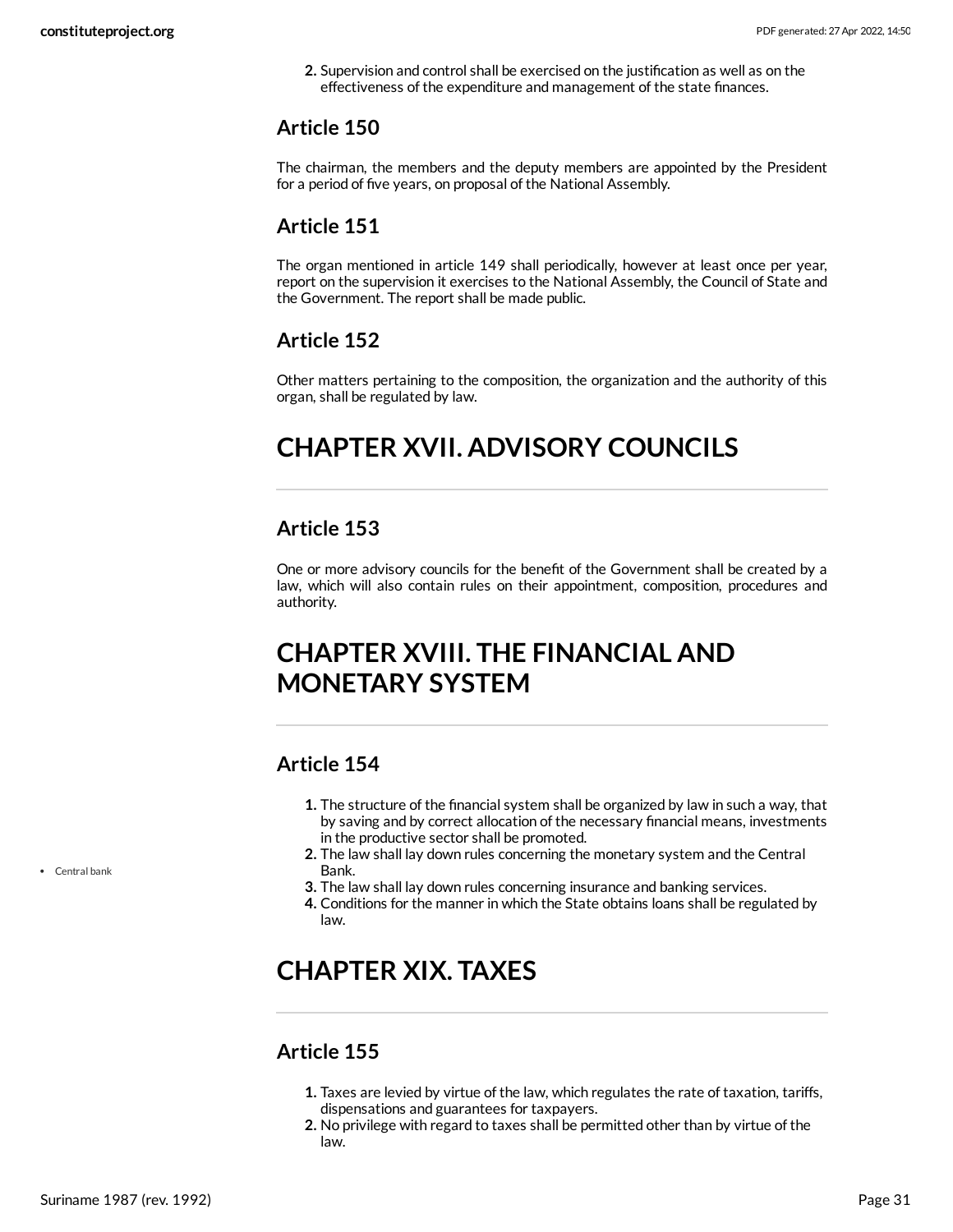## <span id="page-31-0"></span>**Article 156. THE BUDGET**

• Budget bills

- **1.** The manner in which the annual budget is prepared, drafted and executed and the period for which it is valid are regulated by law.
- **2.** All expenditures of the State and the means for the defrayal thereof shall be estimated in the budget.
- **3.** Annually, at the latest on the first working day of October the budget shall be submitted to the National Assembly in one or more proposals of law in accordance with the law and with the government development plan.
- **4.** On the occasion of the submission of the budget proposal by the Government to the National Assembly, the President will address the National Assembly in a special session. a. The budget shall become effective starting January 1st of the fiscal year to which it relates. b. It shall be considered to have become effective from that day, notwithstanding it could have been promulgated thereafter.
- **5.** As long as that has not occurred, the budget of the fiscal year preceding the year in question shall serve as basis for the management. a. The closing of the accounts shall be decided by law for each fiscal year separately. b. The justification of revenue and of expenditure of the State is done before the National Assembly following legal prescriptions and with submission of the accounts reviewed by an independent organ to be created by law.

## <span id="page-31-1"></span>**CHAPTER XX. THE PUBLIC ADMINISTRATION**

## <span id="page-31-2"></span>**Article 157**

- **1.** The structure of the administrative organs of government shall be such that they can bring their services close to the people in order to assure the participation of those concerned with what is happening and in order to avoid bureaucratism.
- **2.** Suitable forms of administrative decentralization shall be created by law, taking efficiency into consideration and without diminishing the unity of action or the powers of the Government to give guidance and to exercise supervision.
- **3.** Administrative procedures shall be created by law, which will ensure the rationality of the methods used by the ministerial departments, as well as the participation of the citizens in the process of decision making or in the debates that concern them.

## <span id="page-31-3"></span>**Article 158**

- **1.** Everyone shall have the right to be informed by the organs of government administration on the advancement in the handling of cases in which he has a direct interest and on measures taken with regard to him.
- **2.** Interested parties shall have the right to submit to the court for reassessment any final and enforceable act by agencies of public administration, which is believed to be unlawful.
- **3.** In disciplinary procedures the right of interested parties to reply shall be guaranteed.

## <span id="page-31-4"></span>**CHAPTER XXI. THE REGIONAL GOVERNMENTS**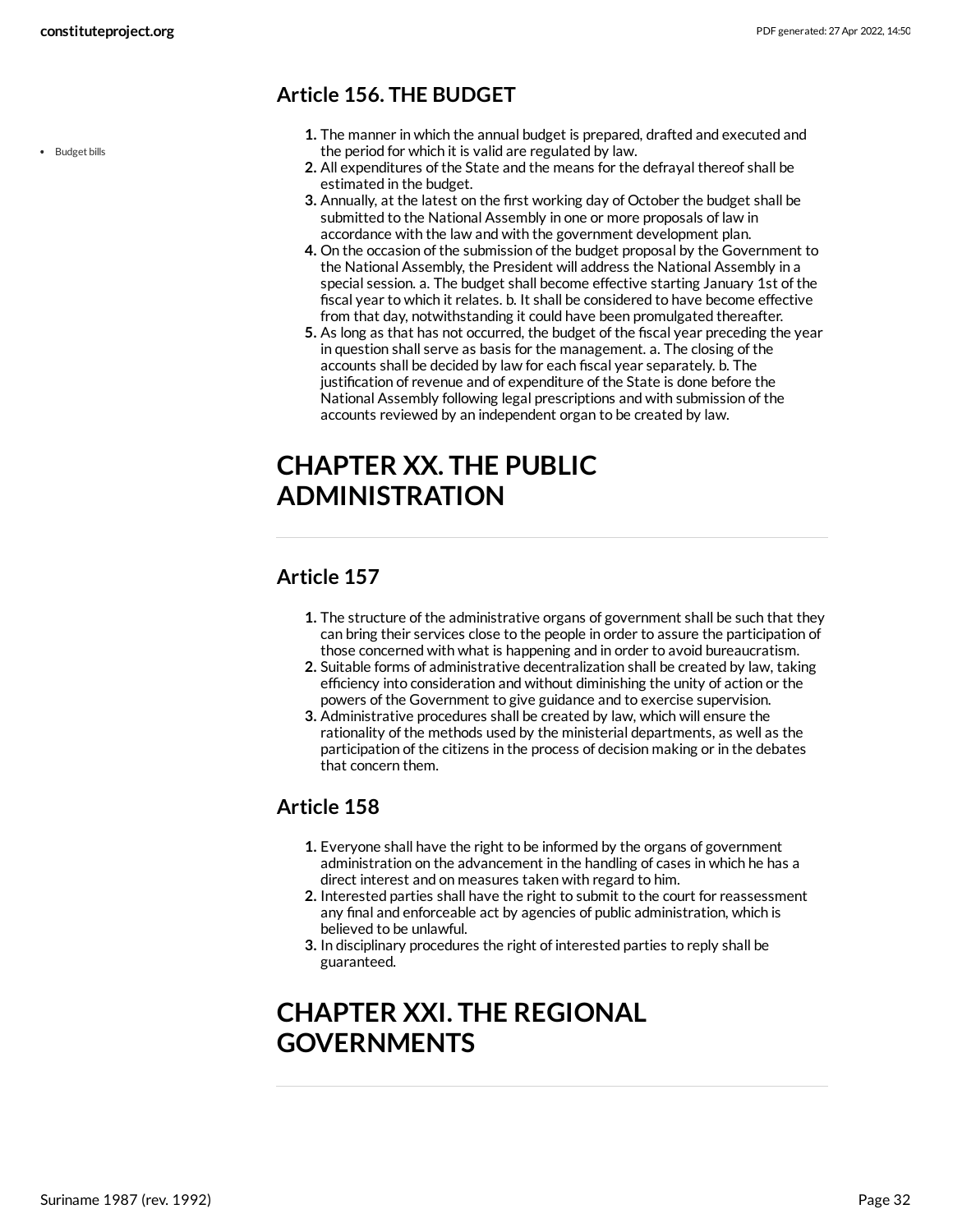### <span id="page-32-0"></span>**First Section. IN GENERAL**

#### **Article 159**

The democratic order of the Republic of Suriname comprises inferior government organs on the regional level, whose function, organization, competence and operation mode shall be regulated by law in accordance with the principles of participatory democracy and decentralization of administration and legislation.

## <span id="page-32-1"></span>**Second Section. DEMARCATION OF THE TERRITORY**

#### <span id="page-32-5"></span>**Article 160**

- **1.** The partitioning of the Territory into districts and of districts into departments shall be regulated by law. The following criteria shall apply for the partitioning in districts and departments: o the concentration of the population; o the potential for development; o the feasibility of administering the territory; o the availability of infrastructure; o the location of the center of administration.
- **2.** The boundaries of the districts are the boundaries indicated in the decree "Districtenindeling 1983" (S.B. 1983 Nr. 24).

## <span id="page-32-2"></span>**Third Section. REGIONAL REPRESENTATION**

#### <span id="page-32-4"></span>**Article 161**

- **1.** There are two representative bodies on the regional level: the district councils and the local councils.
- **2.** The district council is the supreme political-administrative organ of the district.
- **3.** The local council is the supreme political-administrative institution of the administrative jurisdiction.

#### **Article 162. DISTRICT COUNCILS**

The composition of the district councils shall be established after general, free and secret elections in the administrative jurisdiction of the district concerned. The seats in the district council are given to the representative political organizations with a seat in the local councils of the district concerned, in proportion to the total number of seats they acquired in the local councils.

#### **Article 163. LOCAL COUNCILS**

The composition of the local councils takes place after general, free and secret elective franchise within the administrative jurisdiction. The order of election of the representatives is determined by the counting order of received personal votes. All available seats shall be so granted. Without prejudice to other legal requirements with regard to eligibility in representative bodies, the candidates for a local council or a district council shall have their main and real residence in the district or administrative jurisdiction.

### <span id="page-32-3"></span>**Fourth Section. JURISDICTION**

#### **Article 164**

The regional representative bodes and the regional administrative organs participate in the preparation, creation and the execution of the plans for district and administrative jurisdictions. Other specific tasks shall be regulated by law.

Subsidiary unit government

Municipal government

Subsidiary unit government

Municipal government

Subsidiary unit government

Subsidiary unit government

Municipal government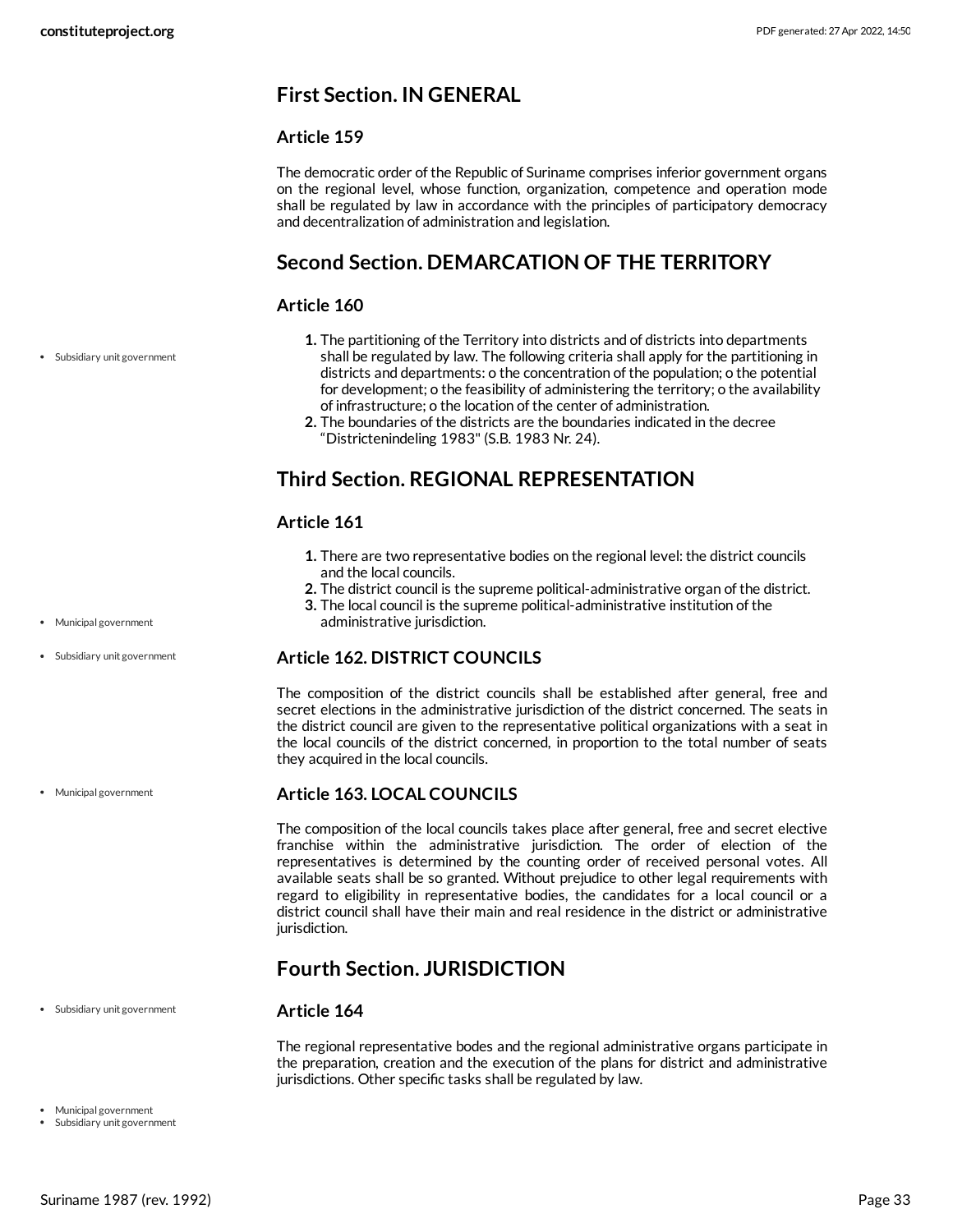#### **Article 165**

The financial provisions for the districts and administrative jurisdictions shall be determined by law; they envisage among other things to promote the reasonable and equitable division of funds in the districts.

National vs subnational laws

#### <span id="page-33-4"></span>**Article 166**

The Government exercises supervision over the districts, in the manner and in the cases provided by law.

## <span id="page-33-0"></span>**Fifth Section. PROCEDURES**

#### **Article 167**

The district councils and local councils express the will and the aspiration of the inhabitants. The district councils shall manifest those to the National Assembly, whereas the local councils shall do so to the district councils.

The district councils shall be bound to inform the local councils about measures taken or opinions that are held, which concern the local councils. This obligation shall also apply to local councils in relation to the district council.

#### **Article 168**

- **1.** The opportunity shall be granted to the elected district representatives to participate in the formulation and the creation of the national and regional development policy.
- **2.** The district council shall have the power to delegate its representatives to participate in the development council for the national development.
- **3.** The district councils shall have the power to forward proposals that concern their own district for further treatment to the ministerial departments concerned.

## <span id="page-33-1"></span>**CHAPTER XXII. REGIONAL LEGISLATION**

#### Subsidiary unit government

• Federal review of subnational legislation

### <span id="page-33-2"></span>**Article 169**

- **1.** The provision of regulations and administration of the affairs of the district shall be left to the district council.
- **2.** The district council shall make the district-ordinances which it considers necessary in the interest of the district subject to the limits of the Constitution and the laws and administrative measures of the Government. It shall be indicated by law with regard to which subjects the district councils shall have legislative powers.

## <span id="page-33-3"></span>**Article 170**

- **1.** The district-ordinances shall be notified to the National Assembly, the Government, the Council of State in the local District Commissioner, before they become effective.
- **2.** The population of the district shall be informed about the contents of the district ordinances through their publication in local newspapers and in the Official Journal of the Republic of Suriname and by keeping them available for reading at the office of the District Commissioner.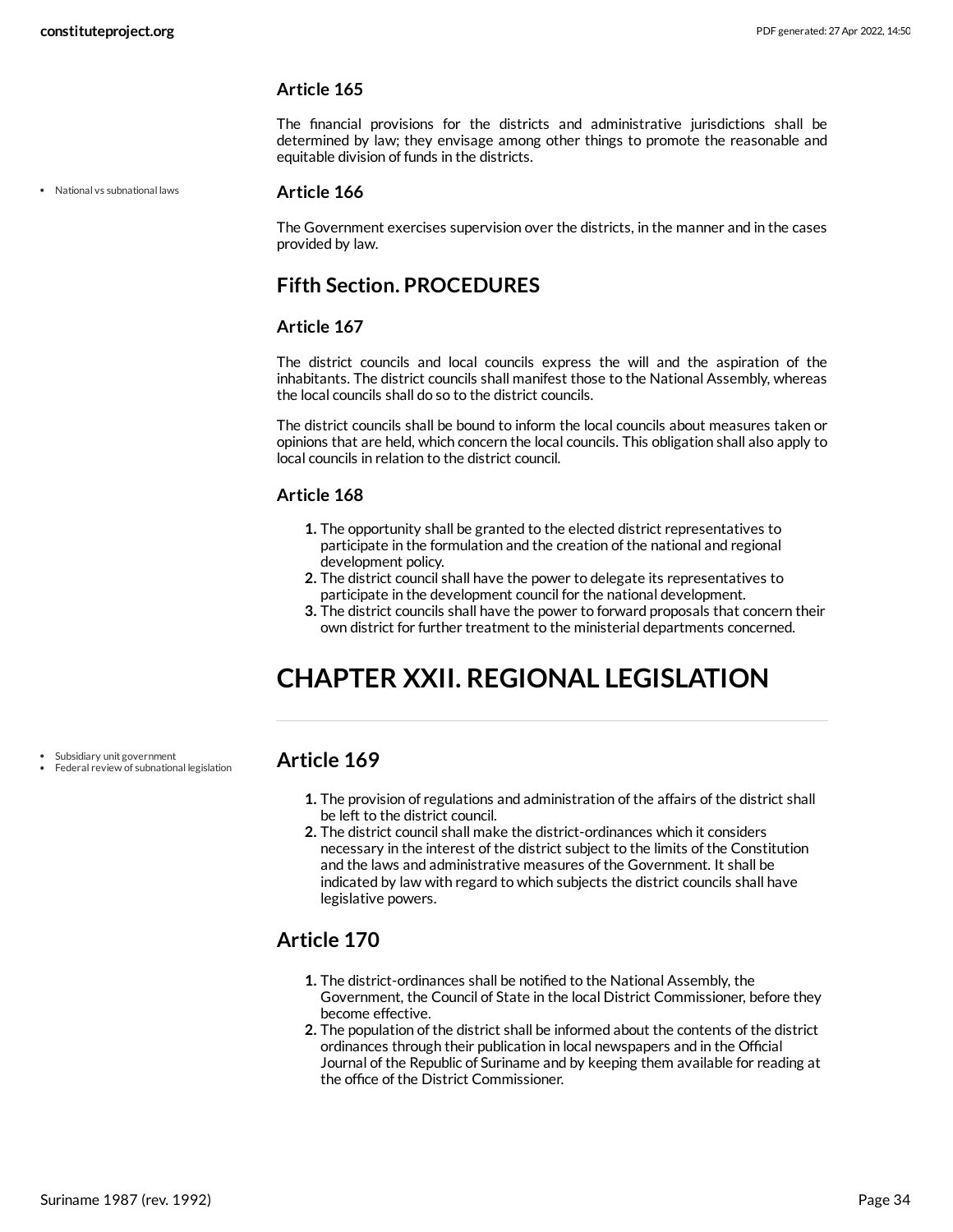National vs subnational laws

## <span id="page-34-0"></span>**Article 171**

<span id="page-34-1"></span>After the publication as mentioned in Article 170 everyone shall have the opportunity to lodge complaints against the district ordinances with the National Assembly.

#### **Article 172** Federal review of subnational legislation

- **1.** If a district ordinance is contrary to the Constitution, the government programme or the existing laws, the National Assembly can annul it.
- **2.** The district council shall have the power to commence the procedure of making the district ordinance effective and of promulgating it, in a manner that shall be decide by law, if the National Assembly has notified the district council in writing within six weeks after the district ordinance was submitted to it, that no complaints were lodged with it.

## <span id="page-34-2"></span>**Article 173**

- **1.** The measures taken by the district council which do not contain general rules, shall and under strict supervision exercised by the Government. If those measures are considered to be in contravention of the government program or the national interest, the President shall suspend them.
- **2.** If, after the suspension by the Council of State, the district council in question should think that there is no violation of the government program or the national interest, the dispute is submitted to the National Assembly, which makes a final binding decision.

## <span id="page-34-3"></span>**CHAPTER XXIII. REGIONAL AUTHORITIES**

Subsidiary unit government

### <span id="page-34-4"></span>**Article 174**

- **1.** In every district there shall be a district administration. The district administration is the Executive organ of the district.
- **2.** The district administration consists of the District Commissioner and the representatives of the ministerial departments in the district.

## <span id="page-34-5"></span>**Article 175**

The district administration is entrusted with the daily administration of the district.

### <span id="page-34-6"></span>**Article 176**

Repealed.

## <span id="page-34-7"></span>**CHAPTER XXIV. ARMY AND POLICE**

### <span id="page-34-8"></span>**First Section. THE NATIONAL ARMY**

#### **Article 177**

**1.** The National Army shall have as its task the defense of the sovereignty and the territorial integrity of Suriname against foreign, military, armed aggression.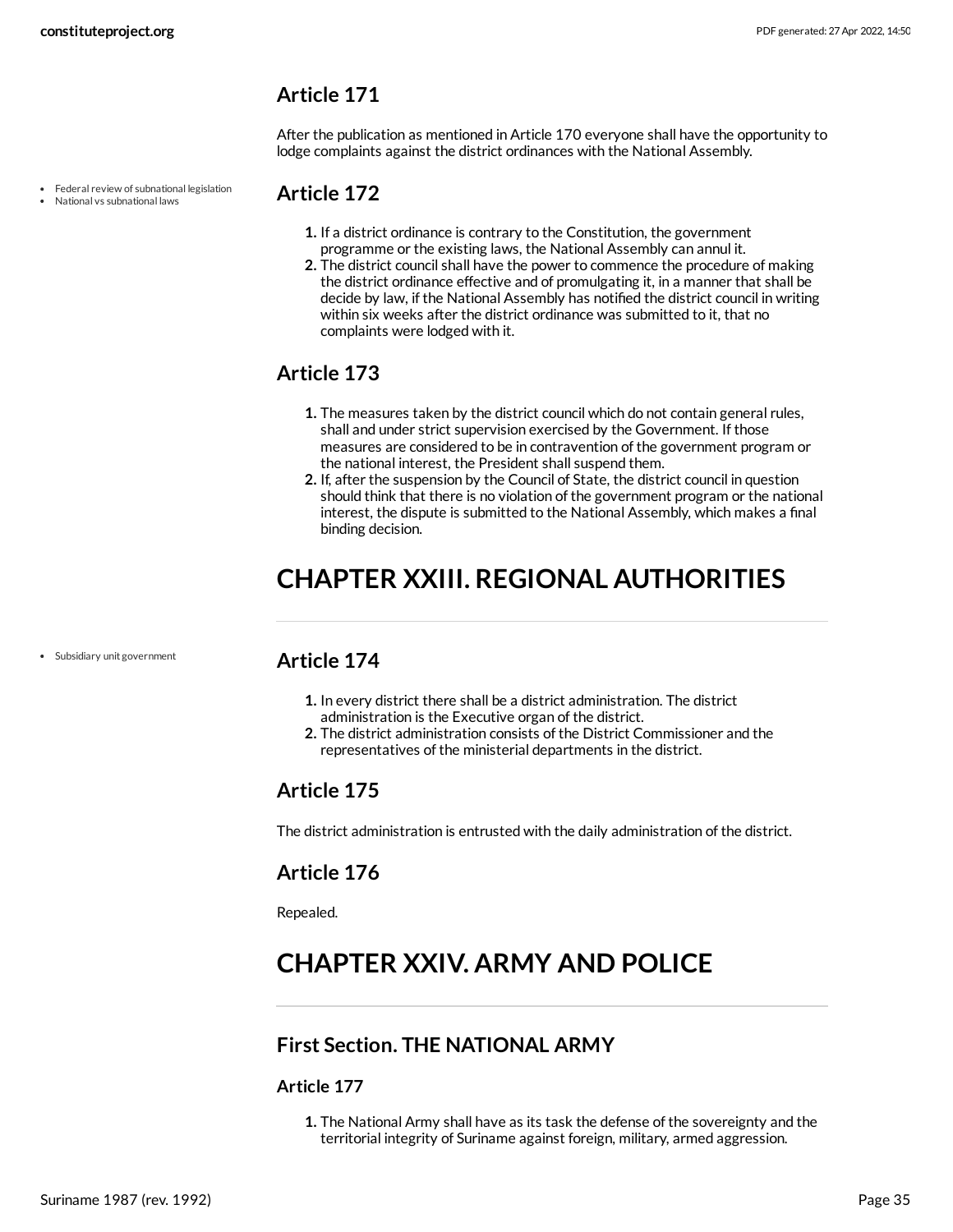- **2.** Without prejudice to the provisions of the previous paragraph, the army can be charged with special tasks to be defined by law.
- **3.** The army shall carry out its tasks under the responsibility of and in subordination to the competent authority and in accordance with the prevailing legislation.
- **4.** The organization of the National Army and the legal status of the servicemen shall be defined by law.

## <span id="page-35-0"></span>**Second Section. THE POLICE CORPS OF SURINAME**

#### **Article 178**

- **1.** The police shall have as task:
	- **a.** to maintain public order and domestic security, to prevent violations thereof, and to protect persons and goods.
	- **b.** to investigate punishable acts and to enforce the observance of regulations, the breach of which shall be punishable by law.
- **2.** Without prejudice to the provisions of the previous paragraph, the police can be charged with special tasks to be defined by law.
- **3.** The police corps shall carry out its task under the responsibility of and in subordination to the competent authority and in accordance with the prevailing legislation.
- **4.** The organization of the Police Corps of Suriname and the legal status of the police officers shall be defined by law.

#### **Article 179**

- **1.** Servicemen or the police officers who become a member of one of the people's representative bodies shall be suspended from duty by law.
- **2.** Rules with regard to making views or feelings public, or to using the right of association, assembly and demonstration by servicemen and police officers shall be defined by law.

# <span id="page-35-1"></span>**CHAPTER XXV. DEFENSE OF THE STATE**

## <span id="page-35-2"></span>**Article 180**

- **1.** The defense policy is vested in the Government.
- **2.** The protection of the State is a fundamental duty of every citizen.
- **3.** Military service is obligatory for a certain period, under conditions to be regulated by law.
- **4.** Civil service is obligatory under conditions to be regulated by law, as a substitute or complement to military service.
- **5.** Persons who are found to be unsuited for military service of conscientious objectors can, under conditions to be laid down by law, perform unarmed military or civil service fitting for their situation.
- **6.** Without prejudice to further sanctions to be determined by law, a citizen who intentionally fails to perform military or civil service when given the opportunity to do so, shall not fulfill or maintain a function in government or public service.
- **7.** A citizen who performs military or civil service shall not be deemed to damage this legal position or further career development or to infringe secondary labor conditions.
- **8.** Repealed.

# <span id="page-35-4"></span><span id="page-35-3"></span>**CHAPTER XXVI. THE PEOPLE'S ASSEMBLY**

Duty to serve in the military

• Right to conscientious objection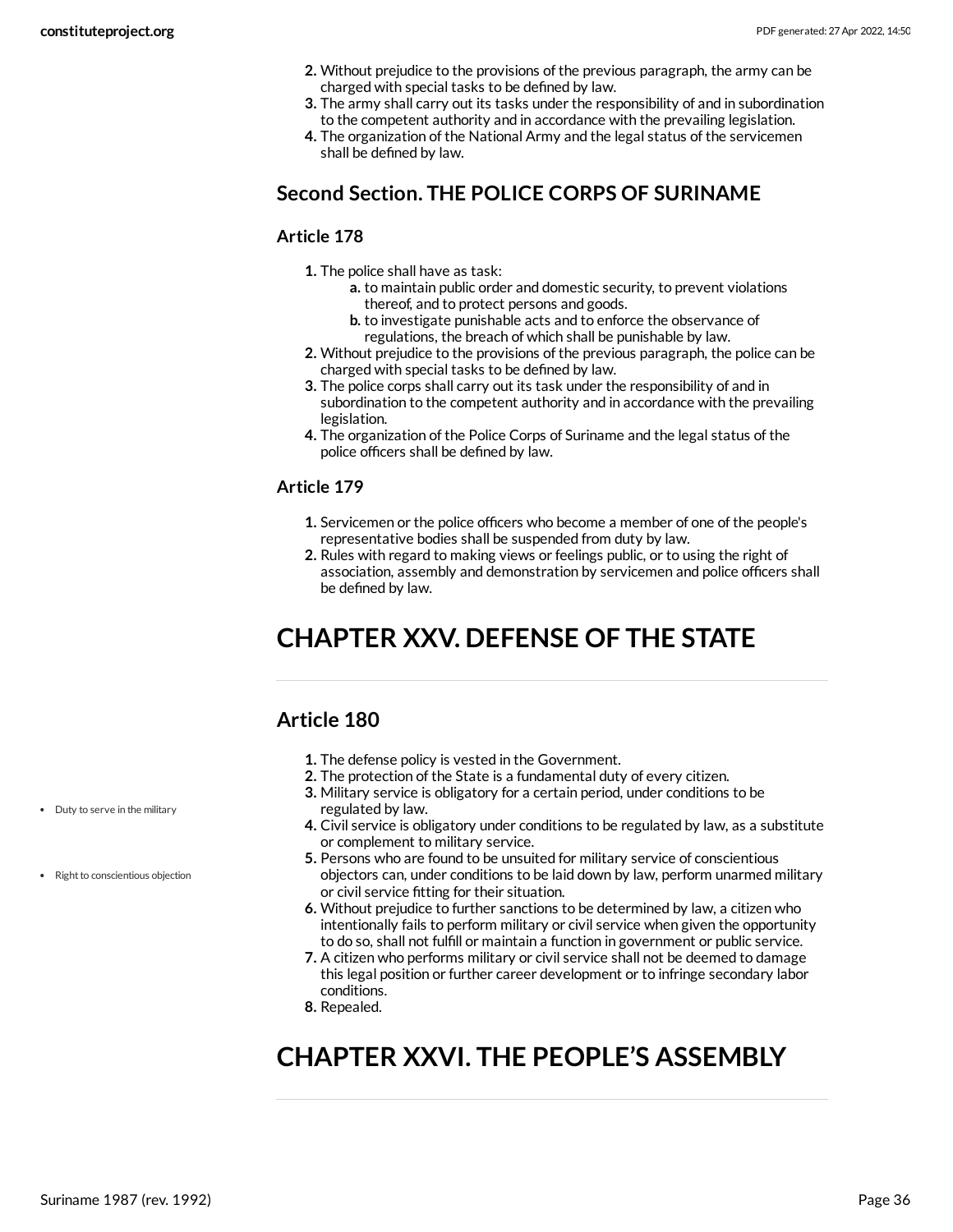## <span id="page-36-0"></span>**Article 181**

- **1.** The People's Assembly consists of: the National Assembly; the District Councils; the Local Councils.
- **2.** The People's Assembly shall convene for the third vote:
	- **a.** In case of amending of the Constitution with regard to the powers and tasks of the representatives in the several representative bides, whereto the consent of at least 2/3 of the number of valid votes is required, if that majority cannot be obtained after two rounds of voting in the National Assembly.
	- **b.** For the election of the President and the Vice-President, in case none of the candidates has obtained the constitutional majority after two rounds of voting in the National Assembly,
	- **c.** In case a decision shall be taken by law by absolute majority with regard to the possible discharge of the President, if the National Assembly does not reach consensus on the matter.
	- **d.** Repealed.
- **3.** Decisions in the People's Assembly shall be taken by ordinary majority of the votes cast, if more than half of the number of functioning members of the bodies referred to in paragraph 1, are present.

## <span id="page-36-1"></span>**CHAPTER XXVII. TRANSITIONAL AND FINAL PROVISIONS**

## <span id="page-36-2"></span>**First Section. FORMER CONSTITUTIONAL LAW**

#### **Article 182**

The rules of the Constitution of 25 November 1975, the application of which was suspended on 13 August 1980, shall cease to exist when this Constitution becomes effective.

## <span id="page-36-3"></span>**Second Section. FORMER COMMON LAW**

#### **Article 183**

The legal regulations, such as they existed before this constitution shall become effective, including the laws and decrees promulgated after 25 February 1980, shall remain in force, until they will have been replaced by other rules according to this Constitution, under stipulation that they shall, insofar as they may be contrary to the Constitution, be brought in harmony with this Constitution, not later than by the end of the first period of session of the National Assembly, failing which they shall lose their force of law.

# <span id="page-36-4"></span>**CHAPTER XXVIII. REPEALED**

### <span id="page-36-5"></span>**Third Section. COMING INTO FORCE OF INSTITUTIONS OF GOVERNMENT**

#### **Article 184**

**1.** The National Assembly commences is activities within 30 days after the results of the election.

Constitution amendment procedure

Transitional provisions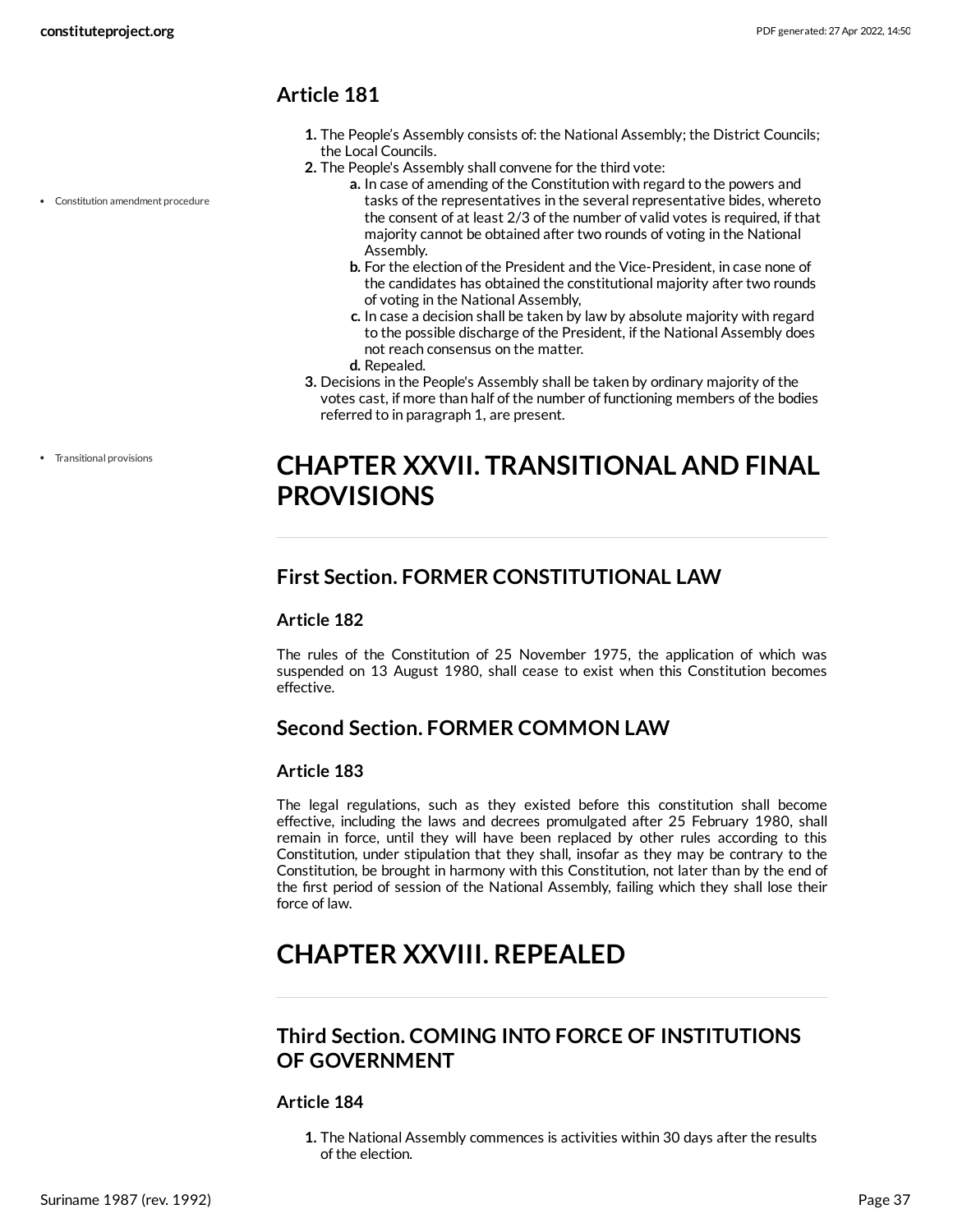**2.** The National Assembly chooses the President and the Vice-President of the Republic of Suriname within 30 days after the commencement of the session period of the National Assembly.

#### **Article 185**

Repealed.

## <span id="page-37-0"></span>**CHAPTER XXIX. RATIFICATION, PROMULGATION AND EFFECTIVE DATE**

## <span id="page-37-1"></span>**Article 186**

- **1.** The Constitution of the Republic of Suriname shall have as date the date of the plebiscite whereby the people of Suriname approved it.
- **2.** The decision whereby the Constitution is approved by the people of Suriname, shall be ratified by the President and formally promulgated, not later than 30 days after its approval.
- **3.** Thus the Constitution has come into force on October 30, 1987.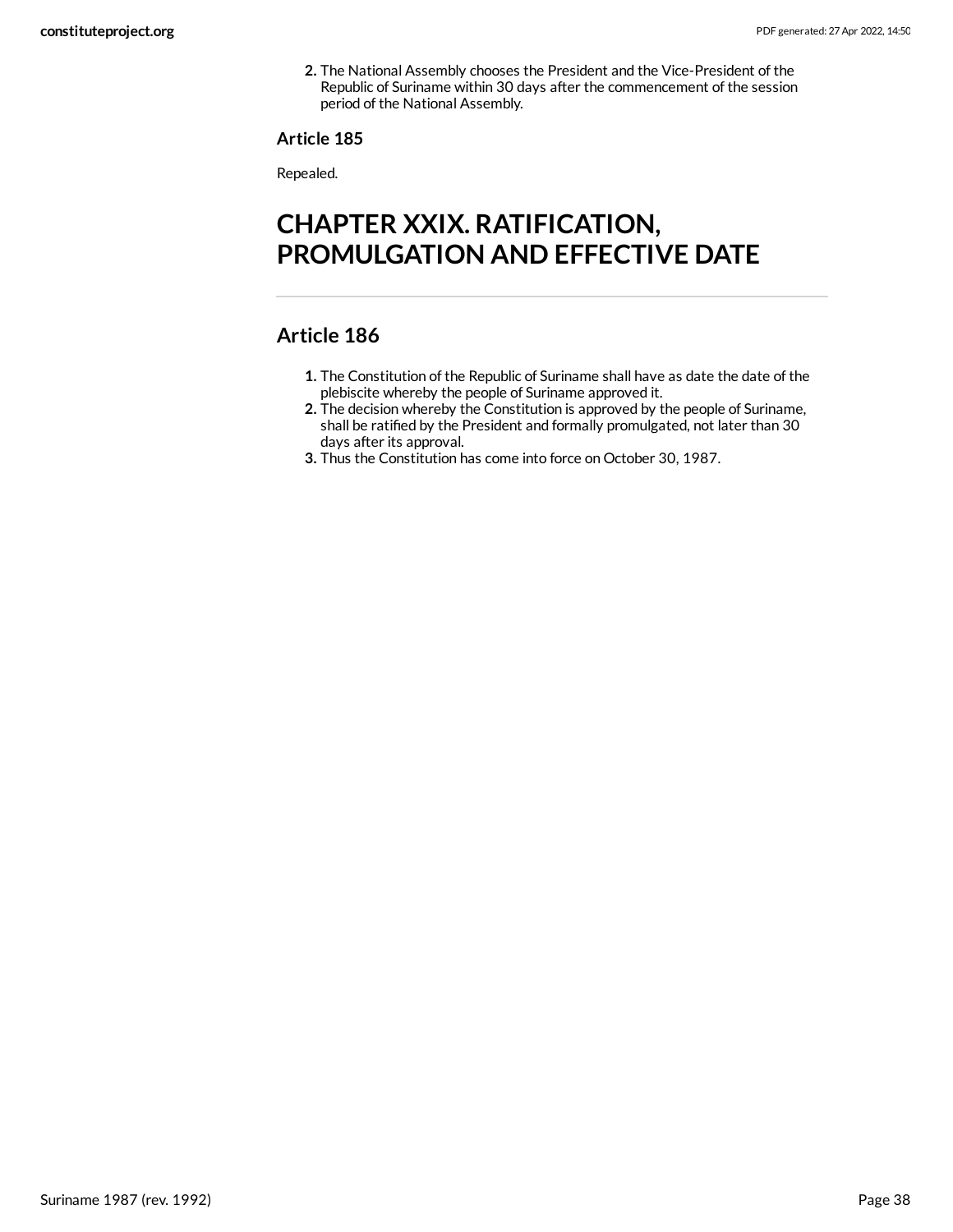## **Topic index**

#### A

| B            |  |
|--------------|--|
|              |  |
| $\mathsf{C}$ |  |
|              |  |
|              |  |
|              |  |
|              |  |
|              |  |
|              |  |
|              |  |
|              |  |
|              |  |
| D            |  |
|              |  |
|              |  |
|              |  |
|              |  |
|              |  |
| E            |  |
|              |  |
|              |  |
|              |  |
|              |  |
|              |  |
|              |  |
|              |  |
|              |  |
|              |  |
|              |  |
|              |  |
|              |  |
| F            |  |
|              |  |
|              |  |
|              |  |
|              |  |

[12](#page-11-6) Free education . . . . . . . . . . . . . . . . . . . . . . . . . . . . . . . . . . . . . . . . . . . . . . . . . . . . . . . . . . . . . . . . . . . . . . . . [8](#page-7-9) Freedom of assembly . . . . . . . . . . . . . . . . . . . . . . . . . . . . . . . . . . . . . . . . . . . . . . . . . . . . . . . . . . . . . . . . . . . .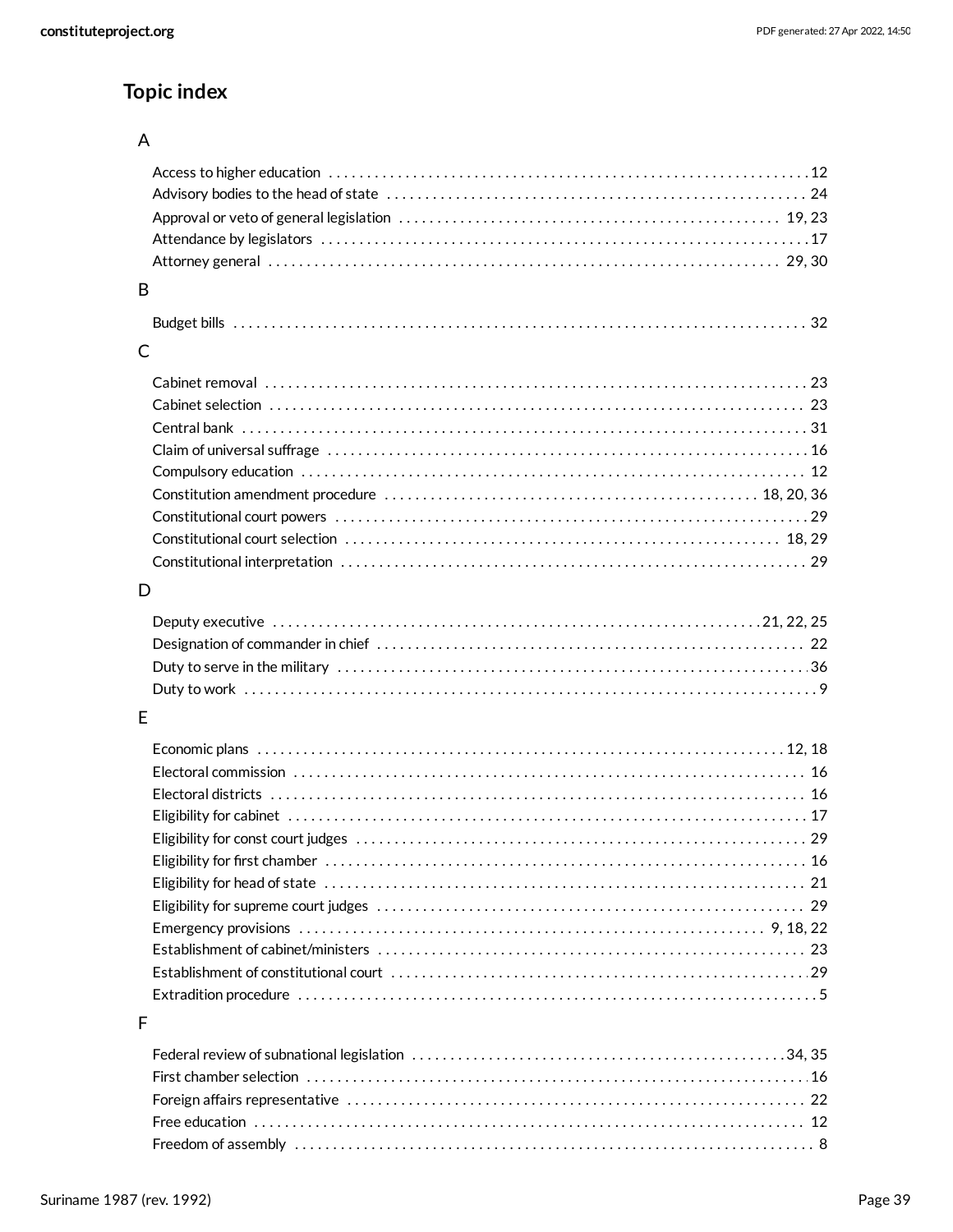| G            |  |
|--------------|--|
|              |  |
|              |  |
| H            |  |
|              |  |
|              |  |
|              |  |
|              |  |
|              |  |
| $\mathbf{I}$ |  |
|              |  |
|              |  |
|              |  |
|              |  |
|              |  |
| L            |  |
|              |  |
|              |  |
|              |  |
| M            |  |
|              |  |
|              |  |
|              |  |
|              |  |
|              |  |
| N            |  |
|              |  |
|              |  |
| O            |  |
|              |  |
|              |  |
|              |  |
|              |  |
| P            |  |
|              |  |
|              |  |
|              |  |
|              |  |
|              |  |
|              |  |
|              |  |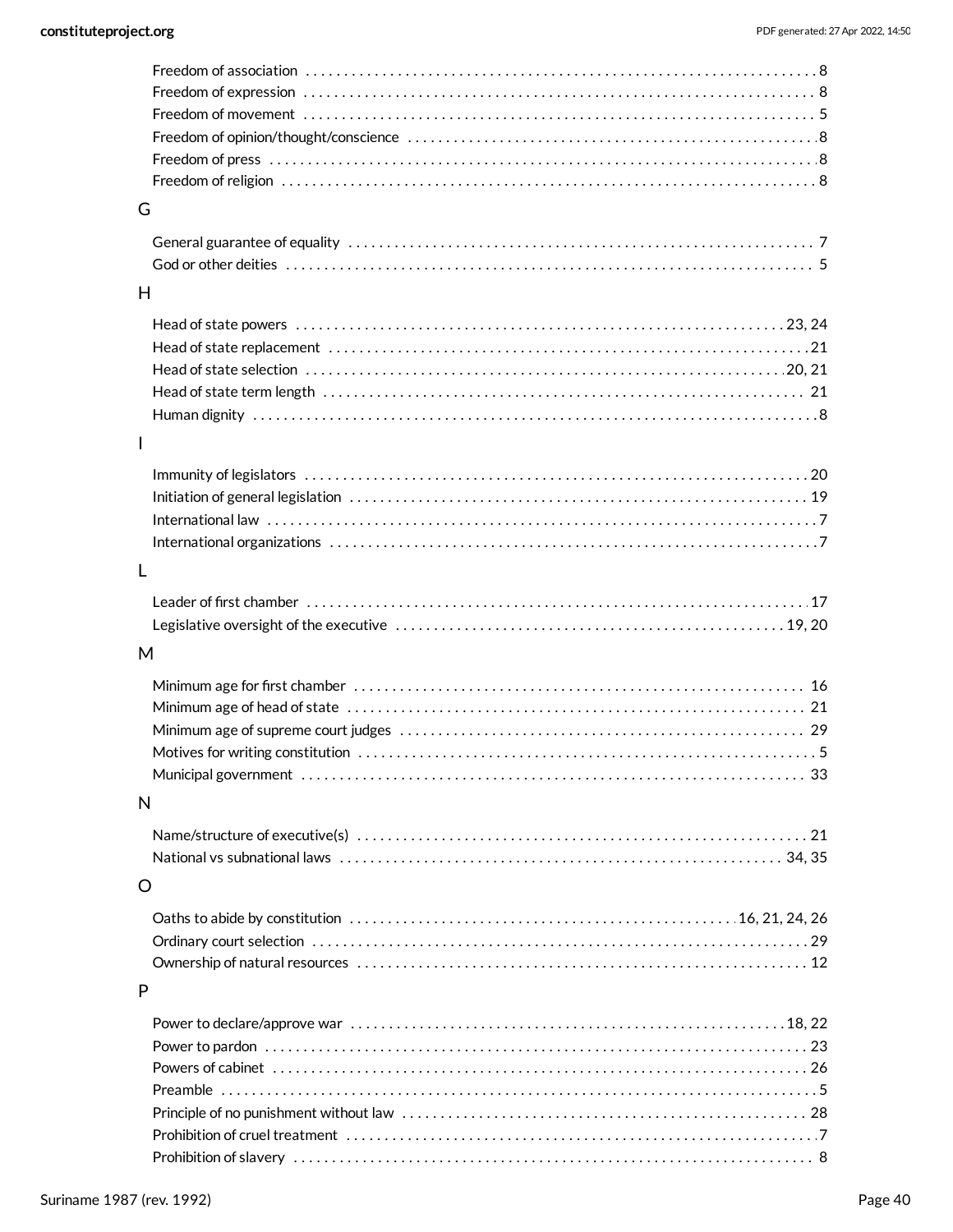## $\mathsf Q$

|--|--|

## ${\sf R}$

| Reference to science with the continuum of the control of the control of the control of the control of the control of the control of the control of the control of the control of the control of the control of the control of |
|--------------------------------------------------------------------------------------------------------------------------------------------------------------------------------------------------------------------------------|
|                                                                                                                                                                                                                                |
|                                                                                                                                                                                                                                |
|                                                                                                                                                                                                                                |
|                                                                                                                                                                                                                                |
|                                                                                                                                                                                                                                |
|                                                                                                                                                                                                                                |
|                                                                                                                                                                                                                                |
|                                                                                                                                                                                                                                |
|                                                                                                                                                                                                                                |
|                                                                                                                                                                                                                                |
|                                                                                                                                                                                                                                |
|                                                                                                                                                                                                                                |
|                                                                                                                                                                                                                                |
|                                                                                                                                                                                                                                |
|                                                                                                                                                                                                                                |
|                                                                                                                                                                                                                                |
|                                                                                                                                                                                                                                |
|                                                                                                                                                                                                                                |
|                                                                                                                                                                                                                                |
|                                                                                                                                                                                                                                |
|                                                                                                                                                                                                                                |
|                                                                                                                                                                                                                                |
|                                                                                                                                                                                                                                |
|                                                                                                                                                                                                                                |
|                                                                                                                                                                                                                                |
|                                                                                                                                                                                                                                |
|                                                                                                                                                                                                                                |
|                                                                                                                                                                                                                                |

### $\mathsf{S}$